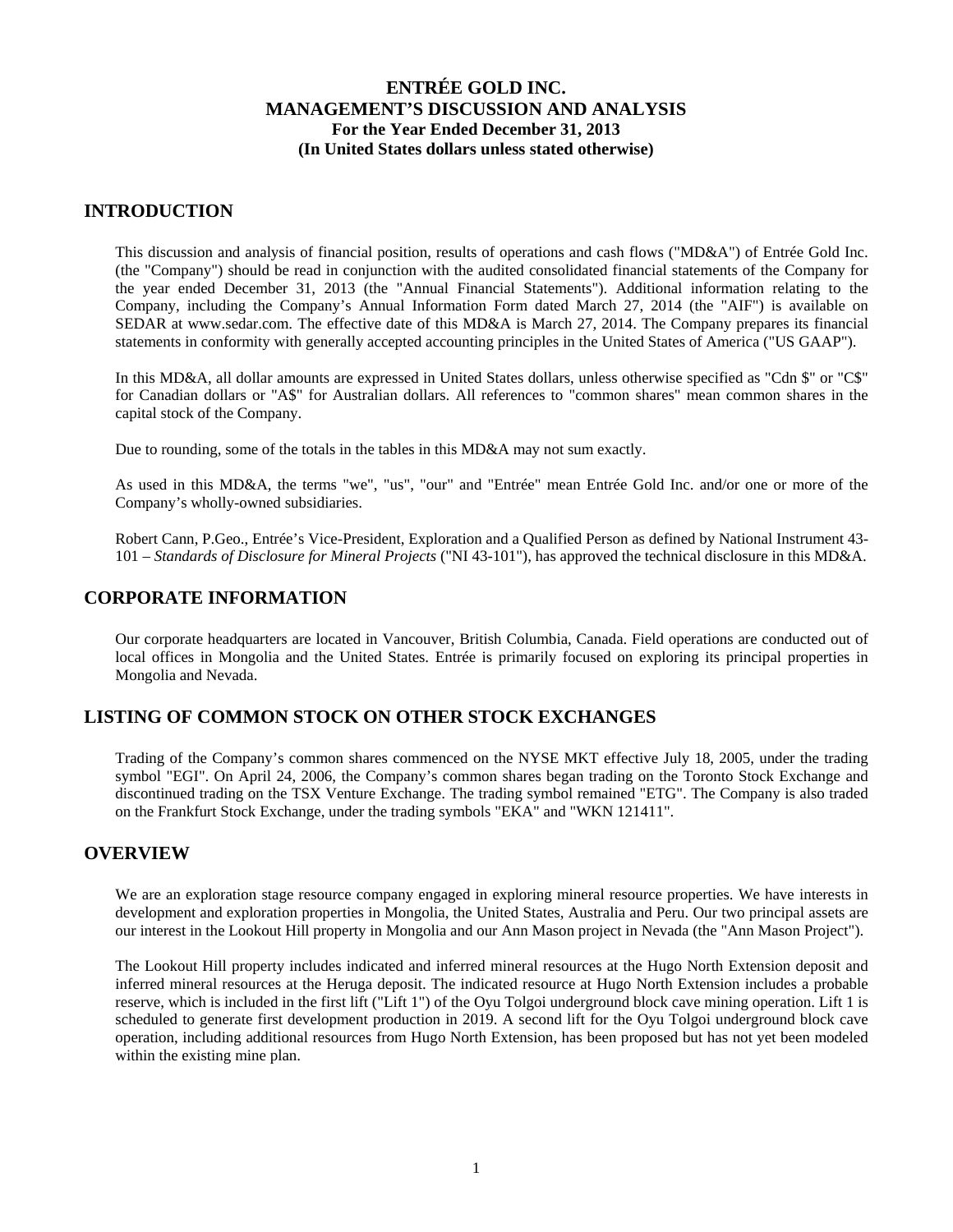The Ann Mason Project includes the Ann Mason and the Blue Hill deposits, which host indicated (Ann Mason) and inferred mineral resources. The Company reported the results of the Ann Mason deposit Preliminary Economic Assessment ("PEA") on October 24, 2012.

The following is an overview of our two principal assets.

## **MONGOLIA – LOOKOUT HILL**

The Lookout Hill property in the South Gobi region of Mongolia is comprised of two mining licences, Shivee Tolgoi and Javhlant. The original Shivee Tolgoi and Javhlant exploration licences were converted into mining licences by the Mineral Resources Authority of Mongolia ("MRAM") in October 2009 as a condition precedent to the Oyu Tolgoi Investment Agreement. Shivee Tolgoi and Javhlant completely surround Oyu Tolgoi LLC's ("OTLLC") Oyu Tolgoi mining licence and host the Hugo North Extension copper-gold deposit and the Heruga copper-gold-molybdenum deposit, respectively. These deposits are located within a land area that is subject to a joint venture between Entrée and OTLLC (the "Entrée-OTLLC Joint Venture"). OTLLC is owned 66% by Turquoise Hill Resources Ltd. (formerly Ivanhoe Mines Ltd.) ("Turquoise Hill") and 34% by the Government of Mongolia (through Erdenes Oyu Tolgoi LLC).

The Shivee Tolgoi and Javhlant mining licences are divided between Entrée and the Entrée-OTLLC Joint Venture as follows:

- The Entrée-OTLLC Joint Venture covers 39,807 hectares consisting of the eastern portion of Shivee Tolgoi and all of the Javhlant mining licence (the "Joint Venture Property"). The Joint Venture Property is contiguous with, and on three sides (to the north, east and south) surrounds OTLLC's Oyu Tolgoi mining licence. The Joint Venture Property hosts the Hugo North Extension deposit and the Heruga deposit.
- The portion of the Shivee Tolgoi mining licence outside of the Joint Venture Property ("Shivee West") covers an area of 35,173 hectares. Shivee West is 100% owned by Entrée but is subject to a first right of refusal by OTLLC.

In February 2013, the Company entered into an equity participation and funding agreement with Sandstorm Gold Ltd. ("Sandstorm") that provided an upfront deposit (the "Deposit") from Sandstorm of \$40 million. The Company will use future payments that it receives from its mineral property interests, including from the Joint Venture Property, to purchase and deliver metal credits to Sandstorm, in amounts that are indexed to the Company's share of gold, silver and copper production from the Joint Venture Property as follows:

- 25.7% of the Company's share of gold and silver, and 2.5% of the Company's share of copper, produced from the portion of the Shivee Tolgoi mining licence included in the Joint Venture Property (represented by the shaded upper right portion of the following illustration); and
- 33.8% of the Company's share of gold and silver, and 2.5% of the Company's share of copper, produced from the Javhlant mining licence (represented by the lower hatched portion of the following illustration).

In addition to the Deposit, upon delivery of the metal credits Sandstorm will make a cash payment to the Company equal to the lesser of the prevailing market price and \$220 per ounce of gold, \$5 per ounce of silver and \$0.50 per pound of copper (subject to inflation adjustments). After approximately 8.6 million ounces of gold, 40.3 million ounces of silver and 9.1 billion pounds of copper have been produced from the entire Joint Venture Property, the cash payment will increase to the lesser of the prevailing market price and \$500 per ounce of gold, \$10 per ounce of silver and \$1.10 per pound of copper (subject to inflation adjustments). To the extent that the prevailing market price is greater than the amount of the cash payment, the difference between the two will be credited against the Deposit (the net amount of the Deposit being the "Unearned Balance").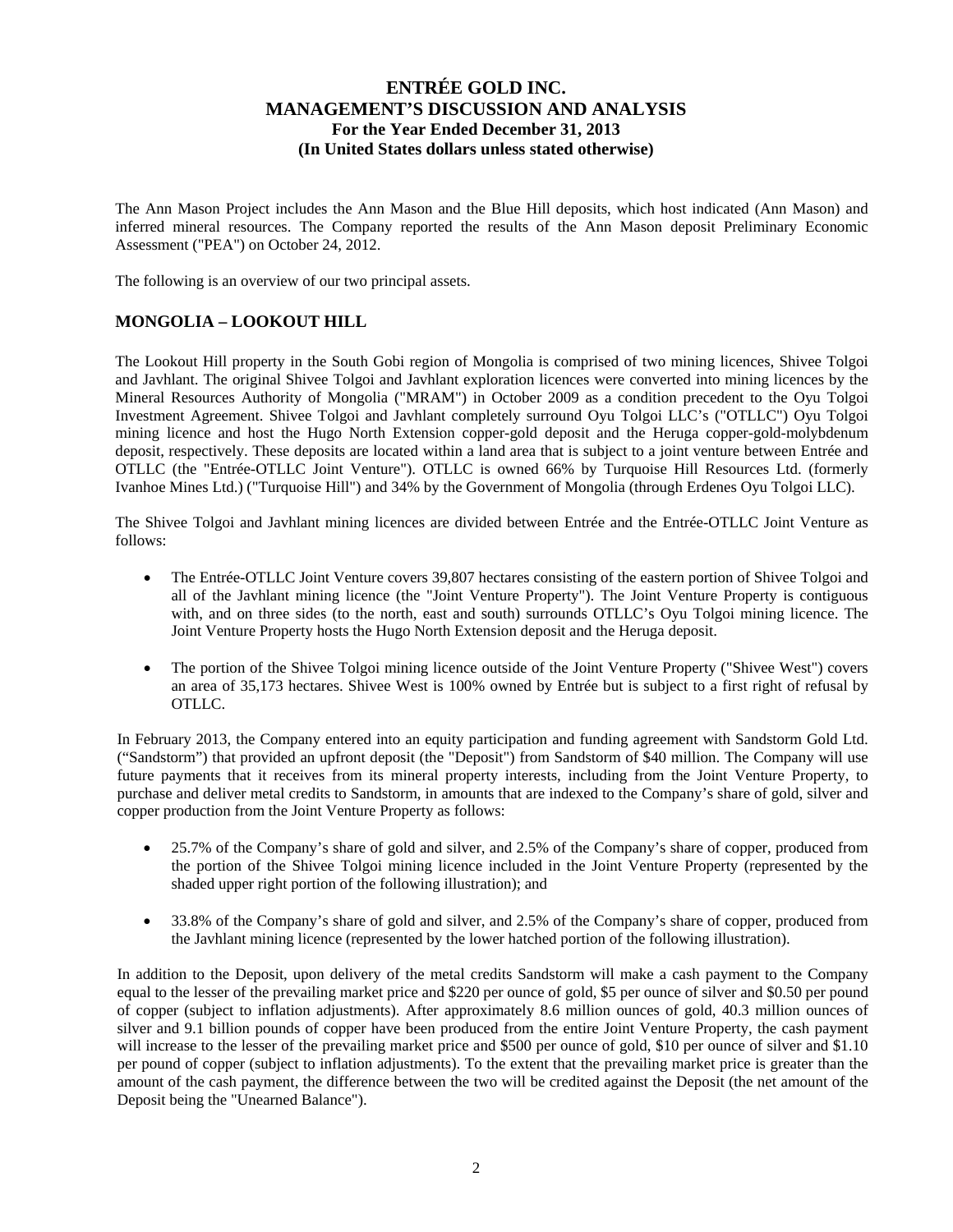In the event of a partial expropriation of Entrée's interest in the Joint Venture Property, which is not reversed during the abeyance period provided for in the equity participation and funding agreement, the Company will be required to return a pro rata portion of the Deposit (the amount of the repayment not to exceed the amount of the Unearned Balance) and the metal credits that the Company is required to deliver will be reduced proportionately. In the event of a full expropriation, the full amount of the Unearned Balance must be returned with interest.

The Company is not required to deliver actual metal, and the Company may use revenue from any of its assets to purchase the requisite amount of metal credits.



The illustration below depicts the different areas of Lookout Hill:

On February 27, 2013, notice (the "Notice") was delivered to Entrée by MRAM that by Order No. 43 dated February 22, 2013, the Ministry of Mining has cancelled the July 10, 2009 Order of the Ministry of Mineral Resources and Energy (the "2009 Order") registering the Hugo Dummett (including the Hugo North Extension) and Heruga reserves. The Notice states that the 2009 Order breached Clause 48.4 of the Minerals Law of Mongolia and Clause 9 of the Charter of the Minerals Resource Council. The Notice further advises that any transfer, sale or lease of the Shivee Tolgoi and Javhlant mining licences is temporarily restricted. On September 4, 2013, the Minister of Mining issued Order No. 179, advising the Minerals Professional Council to re-submit its previous conclusions regarding the reserves to MRAM for review and registration. On September 6, 2013, the head of MRAM ordered that the Hugo Dummett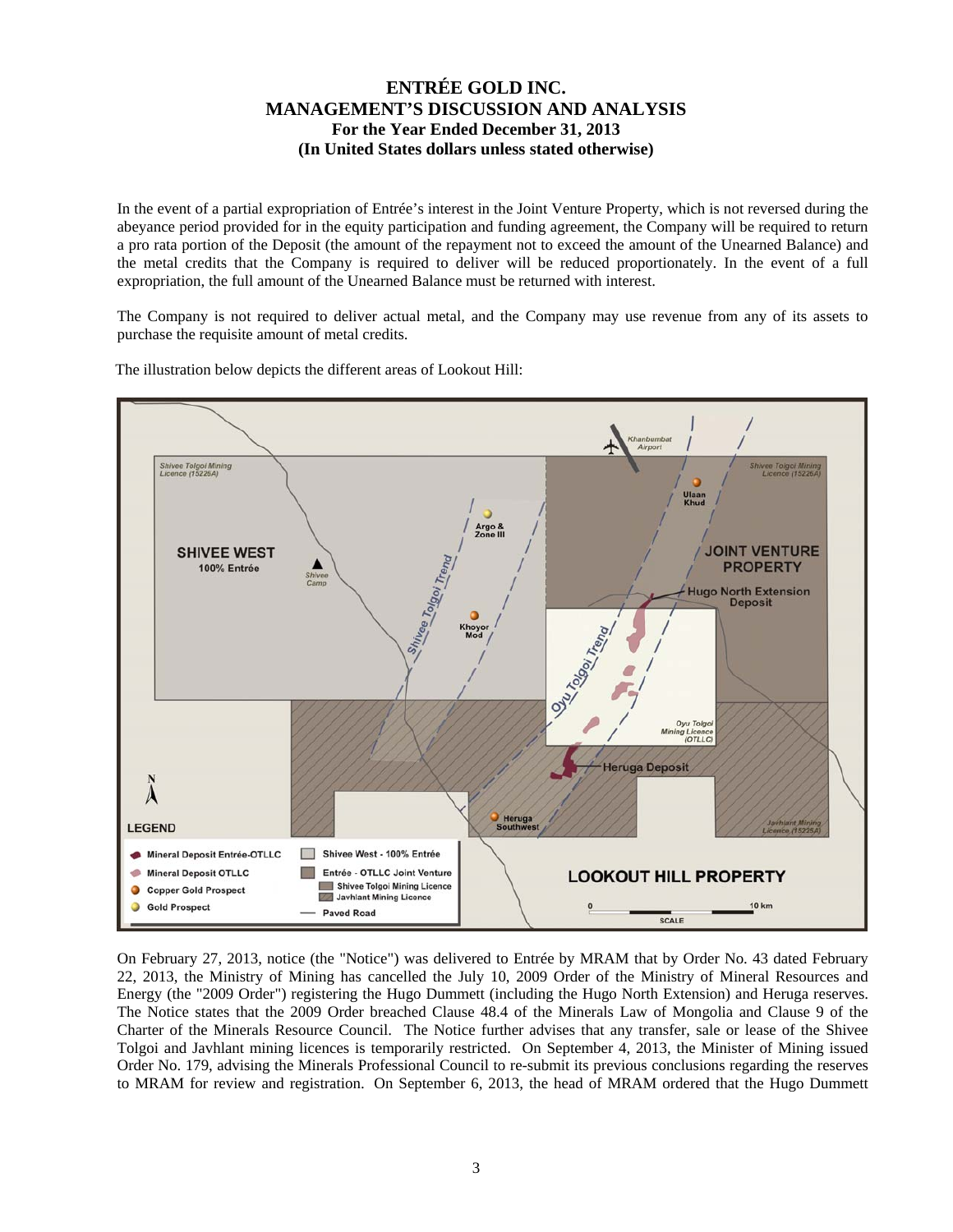(including the Hugo North Extension) and Heruga reserves be registered. Entrée was also subsequently advised that the temporary transfer restriction on the joint venture mining licences will be lifted.

Entrée has been in discussions with stakeholders of the Oyu Tolgoi project, including the Government of Mongolia, OTLLC, Erdenes Oyu Tolgoi LLC and Rio Tinto, since the Government of Mongolia temporarily restricted the joint venture licences from transfer in February 2013. The discussions to date have focussed on issues arising from Entrée's exclusion from the 2009 Oyu Tolgoi Investment Agreement, including the fact that the Government of Mongolia does not have a full 34% interest in the Joint Venture Property; the fact that the mining licences integral to future underground operations are held by more than one corporate entity; and the fact that Entrée does not benefit from the stability that it would otherwise have if it were a party to the Oyu Tolgoi Investment Agreement. No agreements have been finalized.

### *Entrée-OTLLC Joint Venture*

In October 2004, the Company entered into an arm's-length Equity Participation and Earn-In Agreement (the "Earn-In Agreement") with Turquoise Hill. Under the Earn-In Agreement, Turquoise Hill agreed to purchase equity securities of the Company, and was granted the right to earn an interest in the Joint Venture Property. Most of Turquoise Hill's rights and obligations under the Earn-In Agreement, including its right of first refusal on Shivee West, were subsequently assigned by Turquoise Hill to what was then its wholly-owned subsidiary, OTLLC. The Government of Mongolia subsequently acquired from Turquoise Hill a 34% interest in OTLLC, which is also the title holder of the Oyu Tolgoi mining licence, illustrated in the map above.

OTLLC undertook an exploration program which established the presence of two significant resources on the Joint Venture Property: the Hugo North Extension deposit immediately to the north of the Oyu Tolgoi mining licence and the Heruga deposit immediately to the south of the Oyu Tolgoi mining licence.

On June 30, 2008, OTLLC gave notice to Entrée that it had completed its earn-in obligations by expending a total of \$35 million on exploration on the Joint Venture Property. OTLLC earned an 80% interest in all minerals extracted below a sub-surface depth of 560 metres from the Joint Venture Property and a 70% interest in all minerals extracted from surface to a depth of 560 metres from the Joint Venture Property. The Earn-In Agreement provides that at such time as OTLLC completes its earn-in obligations, the parties will enter into a joint venture agreement in the form attached to the Earn-In Agreement. While the parties have not formally executed the joint venture agreement, the Entrée-OTLLC Joint Venture is operating under those terms.

Under the terms of the Entrée-OTLLC Joint Venture, Entrée elected to have OTLLC debt finance Entrée's share of costs with interest accruing at OTLLC's actual cost of capital or prime plus 2%, whichever is less, at the date of the advance. Debt repayment may be made in whole or in part from (and only from) 90% of monthly available cash flow arising from sale of Entrée's share of products. Available cash flow means all net proceeds of sale of Entrée's share of products in a month less Entrée's share of costs of operations for the month.

#### *Investment by Rio Tinto in Entrée and Turquoise Hill*

In June 2005, following the announcement in May 2005 of the discovery of high grade mineralization at Hugo North Extension, Rio Tinto Exploration Canada Inc. (formerly Kennecott Canada Exploration Inc.), a subsidiary of Rio Tinto plc (together with its subsidiaries, "Rio Tinto") took part in a private placement in the Company and became its then largest shareholder. The terms of the private placement agreement provide that in the event the Company undertakes an equity financing, Rio Tinto has pre-emptive rights to maintain its ownership percentage in the Company (unless and until such time as its proportionate share falls below 10% of the issued and outstanding common shares or it fails to exercise its pre-emptive rights in full). On August 2, 2012, Rio Tinto Exploration Canada Inc. assigned its shares and its pre-emptive rights to Rio Tinto International Holdings Limited. Rio Tinto elected not to exercise its pre-emptive rights in connection with a private placement that the Company completed on March 1, 2013. Accordingly, as at March 1,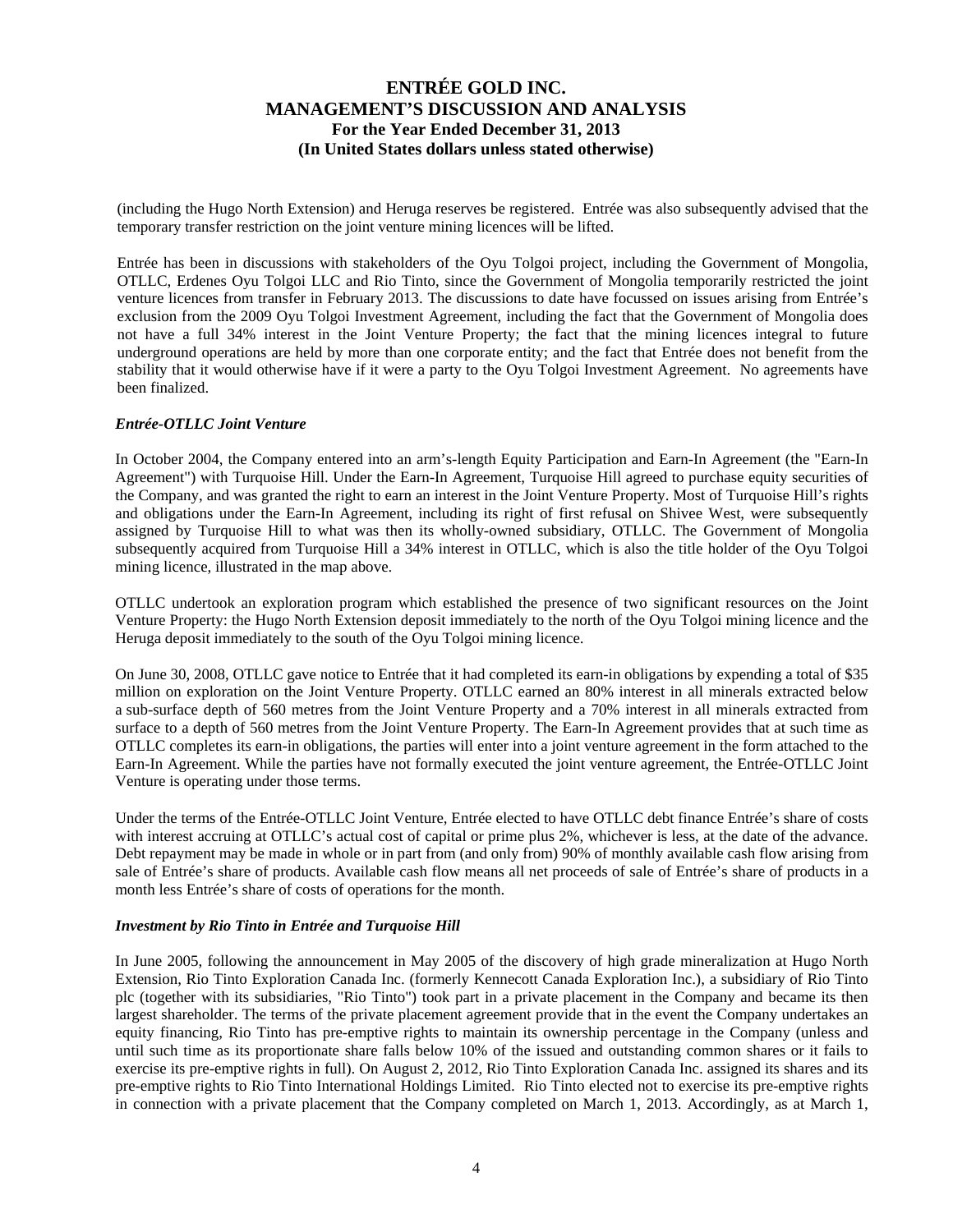2013, Rio Tinto's pre-emptive rights terminated. At December 31, 2013, Rio Tinto owned approximately 11.3% of the Company's issued and outstanding shares.

Following Rio Tinto's investment in the Company in June 2005, Rio Tinto acquired, through a series of transactions, approximately 49% of Turquoise Hill's issued and outstanding shares. On January 24, 2012, Rio Tinto announced that it had increased its ownership interest in Turquoise Hill to 51%. At that time, Rio Tinto was deemed to have acquired beneficial ownership over the common shares of the Company held by Turquoise Hill. At December 31, 2013, Turquoise Hill owned approximately 9.4% of the Company's issued and outstanding common shares, which it acquired pursuant to the Earn-In Agreement. When combined with the common shares of the Company held by Rio Tinto, at December 31, 2013, Rio Tinto beneficially owned approximately 20.7% of the Company's issued and outstanding shares.

#### *Heads of Agreement and Memorandum of Agreement*

On December 8, 2010, Rio Tinto and Turquoise Hill entered into a Heads of Agreement (the "Heads of Agreement") which provides for the management structure of OTLLC and the project management structure of the Oyu Tolgoi project, among other things. Under the Heads of Agreement, Rio Tinto is entitled to appoint three of the nine directors of OTLLC (with Turquoise Hill appointing three and the Government of Mongolia appointing three (as directed within the Amended and Restated Shareholders Agreement among the parties (the "Shareholders Agreement") dated June 8, 2011)) and Rio Tinto assumes management of the building and operation of the Oyu Tolgoi project, which includes the Heruga and Hugo North Extension deposits on the Joint Venture Property.

On April 18, 2012, Rio Tinto announced that it had signed a Memorandum of Agreement (the "MOA") with Turquoise Hill under which Rio Tinto agrees to support and provide certain elements of a comprehensive funding package that will underpin the development of the Oyu Tolgoi project. In accordance with the MOA, Rio Tinto assumed responsibility for all exploration operations on behalf of OTLLC, including exploration on the Joint Venture Property.

### *Oyu Tolgoi Development and Funding*

As reported by Turquoise Hill, overall construction of the first phase of the Oyu Tolgoi project (the Southern Oyu open pits) was essentially complete at the end of 2012. On November 5, 2012, Turquoise Hill announced that OTLLC had signed a binding power purchase agreement with the Inner Mongolia Power Corporation to supply initial power to the mine. Finalization of the power purchase agreement enabled OTLLC to complete commissioning of the ore-processing equipment on December 27, 2012. First ore was processed through the concentrator on January 2, 2013 and production of the first copper-gold concentrate followed on January 31, 2013. The first shipment of copper concentrate was sent to customers in China on July 9, 2013. The necessary approvals from Chinese customs officials to allow those customers to collect purchased concentrate were received in October and a convoy carrying concentrate departed from the Chineseborder warehouse on October 19, 2013. On October 14, 2013, Turquoise Hill reported that the concentrator was operating at name-plate capacity of approximately 100,000 tonnes of ore processed per day. On March 26, 2014, Turquoise Hill announced that Oyu Tolgoi had produced 76,700 tonnes of copper in concentrates for the year and that it expects to produce between 135,000 and 160,000 tonnes of copper in concentrates and 600,000 to 700,000 ounces of gold in concentrates in 2014.

On February 14, 2013, Turquoise Hill announced that the feasibility study for the expansion of operations of Oyu Tolgoi (including Lift 1 of the Entrée-OTLLC Joint Venture's Hugo North Extension deposit) is expected to be completed in the first half of 2014, as Turquoise Hill continues to pursue value engineering and optimization.

As reported by Turquoise Hill, on April 17, 2013, Rio Tinto signed commitment letters with 15 global banks that locked in pricing and terms for long-term project financing for Oyu Tolgoi. The expiry date for the commitment letters has been extended from the original expiry date of December 12, 2013, to March 31, 2014. In addition to the approval of the European Bank of Reconstruction and Development (EBRD) and the International Finance Corporation (IFC), Oyu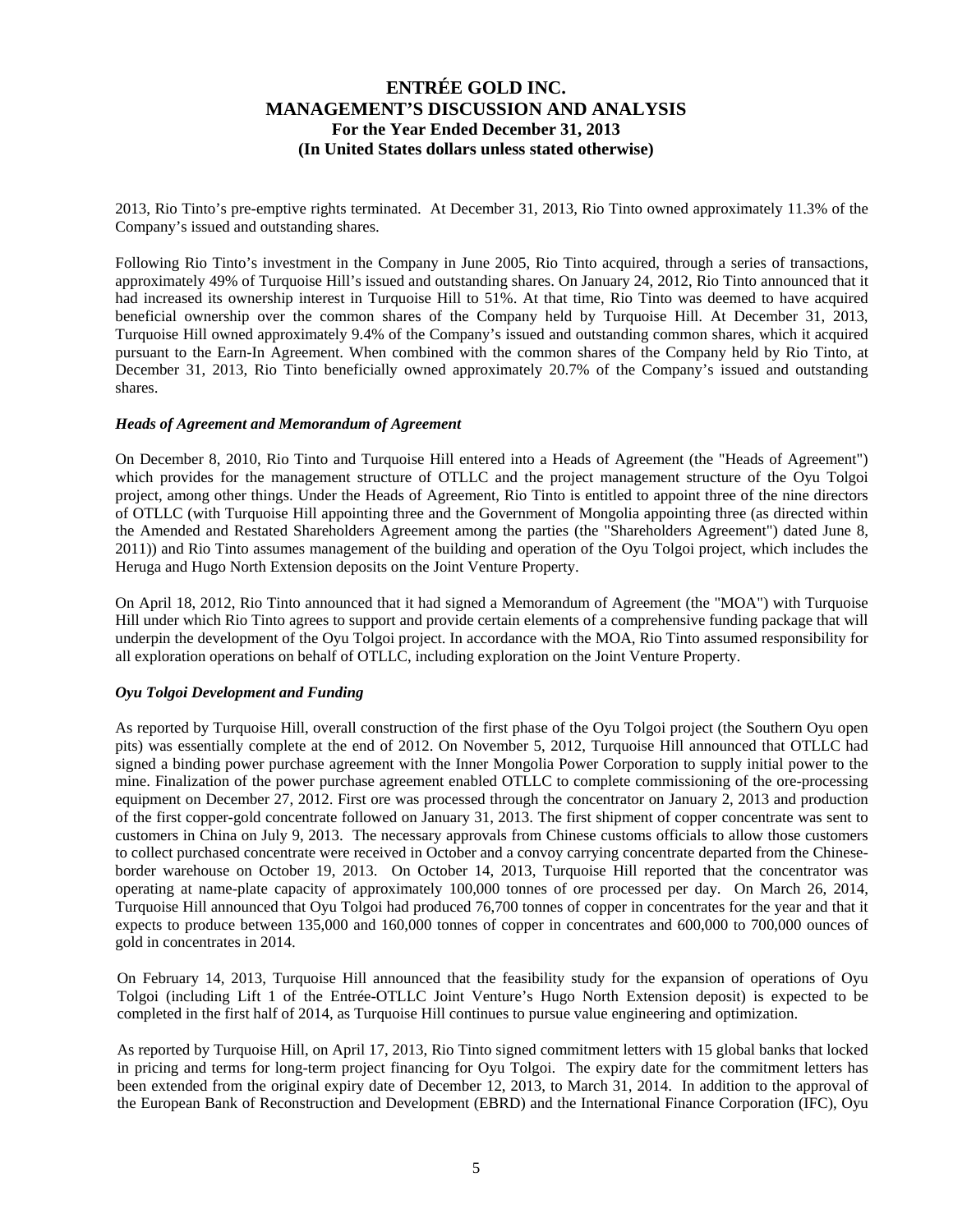Tolgoi project financing has been conditionally approved by the boards of Export Development Canada, Australian Export Finance and Insurance Corporation, and Export-Import Bank of the United States.

On July 28, 2013, Turquoise Hill announced that it had received notification from the Government of Mongolia that project financing for Oyu Tolgoi will now require approval by the Mongolian Parliament and as a consequence funding and development of the Oyu Tolgoi underground mine will be delayed until matters with the Mongolian Government can be resolved and a new timetable has been agreed.

On August 7, 2013, Turquoise Hill announced that it had signed a binding term sheet with Rio Tinto for a new funding agreement designed to meet Turquoise Hill's cash needs through the end of 2013. Rio Tinto provided Turquoise Hill with a secured \$600 million bridge funding facility, with the understanding that if Oyu Tolgoi project financing funds were not available to repay the \$600 million bridge funding facility as well as a \$1.8 billion interim funding facility by December 31, 2013 (the maturity date for both funding facilities), Turquoise Hill would launch a rights offering. On January 13, 2014, Turquoise Hill announced that it had closed a \$2.4 billion rights offering. The proceeds will be used to repay the two funding facilities, and any remaining proceeds will be used by Turquoise Hill for the continued funding of the Oyu Tolgoi project as well as working capital and expenses. Rio Tinto's 51% ownership interest in Turquoise Hill did not change as a consequence of the rights offering.

On February 12, 2014, Turquoise Hill confirmed that all parties are committed to further construction of the underground and development of Oyu Tolgoi subject to resolution of shareholder issues, agreement of a comprehensive funding plan including project finance, completion and approval of a feasibility study by all shareholders and the Mongolian Minerals Council and receipt of permits required for development.

On March 26, 2014, Turquoise Hill confirmed that if agreement on outstanding shareholder issues is deferred until after the completion and approval of the feasibility study, the project finance will not be able to be closed prior to the current expiry of the lender commitments on March 31, 2014. In this event, the shareholders will consider requesting an extension of the commitments from the project finance lenders and finalization of the Oyu Tolgoi project financing may be deferred to the second half of 2014.

### *Investment Agreement and the Mongolian Government*

On October 6, 2009, Turquoise Hill, OTLLC and Rio Tinto signed an Investment Agreement (the "Investment Agreement") with the Mongolian Government, which regulates the relationship among the parties and stabilizes the long term tax, legal, fiscal, regulatory and operating environment to support the development of the Oyu Tolgoi project, which includes the Joint Venture Property. The Investment Agreement specifies that the Government of Mongolia will own 34% of the shares of OTLLC (and by extension, 34% of OTLLC's interest in the Joint Venture Property) through its subsidiary Erdenes Oyu Tolgoi LLC.

On October 15, 2012, Turquoise Hill announced that it, along with OTLLC and Rio Tinto, had rejected a request from the Mongolia Ministry of Mining to renegotiate the Investment Agreement. This followed re-affirmation by the Mongolian Government in October 2011 that the Investment Agreement was signed in full compliance with all laws and regulations of Mongolia.

In its proposed 2013 budget, the Government of Mongolia included revenue from the application of a progressive royalty scheme to Oyu Tolgoi. However, the Investment Agreement provides a stabilized royalty rate of 5% over the life of the agreement and specifies that new laws made after its signing will not apply to Oyu Tolgoi. Turquoise Hill has stated that any change to Oyu Tolgoi's royalty rate would require the agreement of all parties to the Investment Agreement.

In early 2013, Turquoise Hill announced that a number of substantive issues had been raised by the Government of Mongolia relating to implementation of the Investment Agreement and Shareholder's Agreement, including Oyu Tolgoi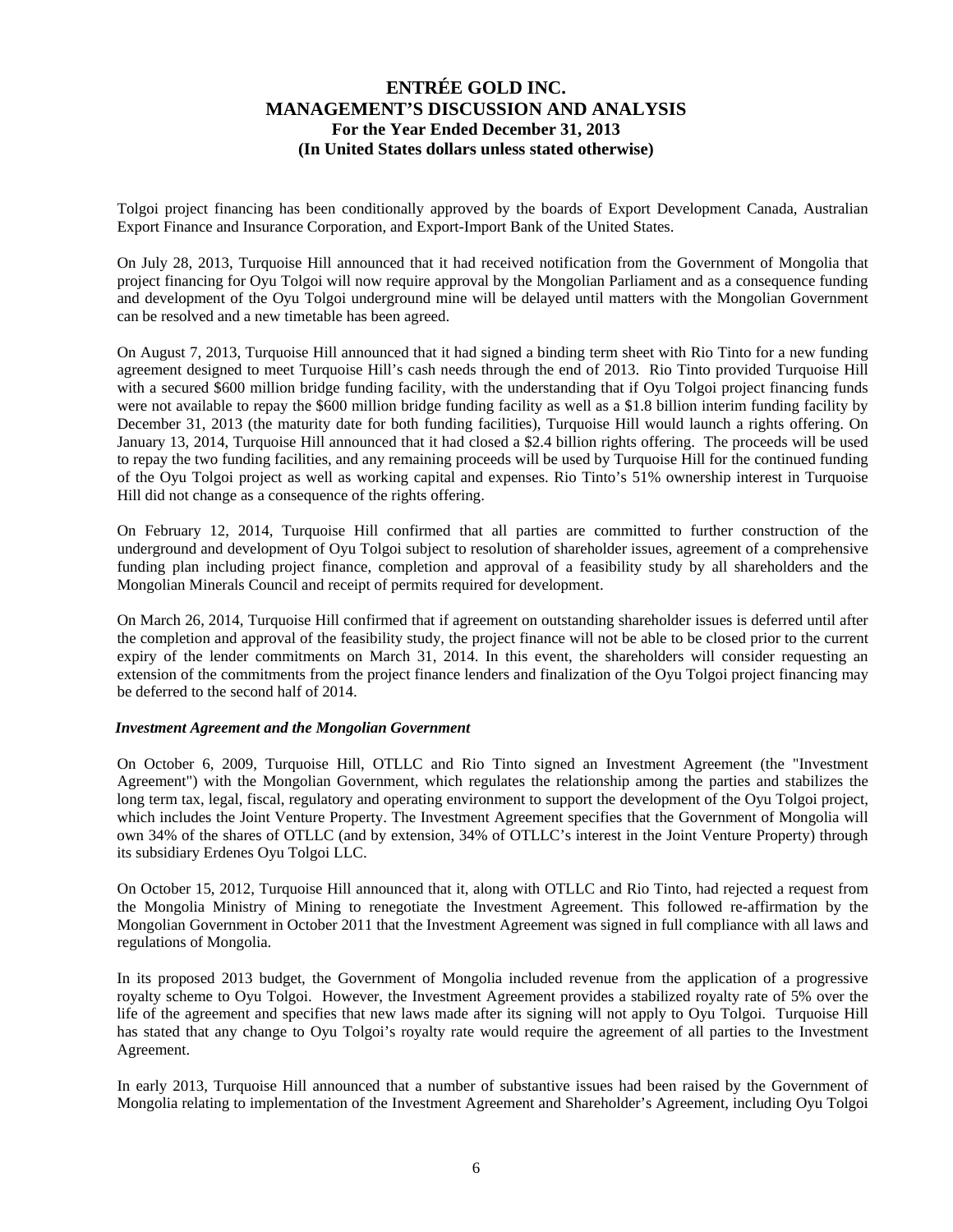project development and costs, operating budget, project financing, management fees and governance. On July 28, 2013, Turquoise Hill announced that it had received notification from the Government of Mongolia that project financing for the Oyu Tolgoi underground mine will now require approval by the Mongolian Parliament and as a consequence, funding and development of the Oyu Tolgoi underground mine will be delayed until matters with the Mongolian Government can be resolved and a new timetable has been agreed.

#### *Investment Agreement and the Joint Venture Property*

The contract area defined in the Investment Agreement includes the Javhlant and Shivee Tolgoi mining licences, including Shivee West which is 100% owned by Entrée and not currently subject to the Entrée-OTLLC Joint Venture. The conversion of the original Shivee Tolgoi and Javhlant exploration licences into mining licences was a condition precedent to the Investment Agreement coming into effect. The Shivee Tolgoi and Javhlant mining licences were issued on October 27, 2009, and the Investment Agreement took legal effect on March 31, 2010.

Since Entrée itself is not a party to the Investment Agreement, Entrée does not have any direct rights or benefits under the Investment Agreement. OTLLC agreed, under the terms of the Earn-In Agreement, to use its best efforts to cause Entrée to be brought within the ambit of, made subject to and to be entitled to the benefits of the Investment Agreement or a separate stability agreement on substantially similar terms to the Investment Agreement. In order to receive the benefits of the Investment Agreement, the Government of Mongolia may require Entrée to agree to certain concessions, including with respect to the ownership of the Entrée-OTLLC Joint Venture, Entrée LLC or the economic benefit of Entrée's interest in the Joint Venture Property, or the scope of the lands to be covered by the Investment Agreement or similar type of agreement.

In June 2010, the Government of Mongolia passed Resolution 140, the purpose of which is to authorize the designation of certain land areas for "state special needs" within certain defined areas, some of which include or are in proximity to the Oyu Tolgoi project. These state special needs areas are to be used for Khanbogd village development and for infrastructure and plant facilities necessary in order to implement the development and operation of the Oyu Tolgoi project. A portion of the Shivee Tolgoi licence is included in the land area that is subject to Resolution 140.

In June 2011, the Government of Mongolia passed Resolution 175, the purpose of which is to authorize the designation of certain land areas for "state special needs" within certain defined areas in proximity to the Oyu Tolgoi project. These state special needs areas are to be used for infrastructure facilities necessary in order to implement the development and construction of the Oyu Tolgoi project. Portions of the Shivee Tolgoi and Javhlant licences are included in the land area that is subject to Resolution 175.

It is expected but not yet formally confirmed by the Government that to the extent that a consensual access agreement exists or is entered into between OTLLC and an affected licence holder, the application of Resolution 175 to the land area covered by the access agreement will be unnecessary. OTLLC has existing access and surface rights to the Joint Venture Property pursuant to the Earn-In Agreement. If Entrée is unable to reach a consensual arrangement with OTLLC with respect to Shivee West, Entrée's right to use and access a corridor of land included in the state special needs areas for a proposed power line may be adversely affected by the application of Resolution 175. While the Mongolian Government would be responsible for compensating Entrée in accordance with the mandate of Resolution 175, the amount of such compensation is not presently quantifiable.

The Investment Agreement contains provisions restricting the circumstances under which the Shivee Tolgoi and Javhlant licences may be expropriated. As a result, Entrée considers that the application of Resolution 140 and Resolution 175 to the Joint Venture Property will likely be considered unnecessary.

On February 27, 2013, Notice was delivered to Entrée by MRAM that by Order No. 43 dated February 22, 2013, the Ministry of Mining has cancelled the 2009 Order registering the Hugo Dummett (including the Hugo North Extension) and Heruga reserves. The Notice states that the 2009 Order breached Clause 48.4 of the Minerals Law of Mongolia and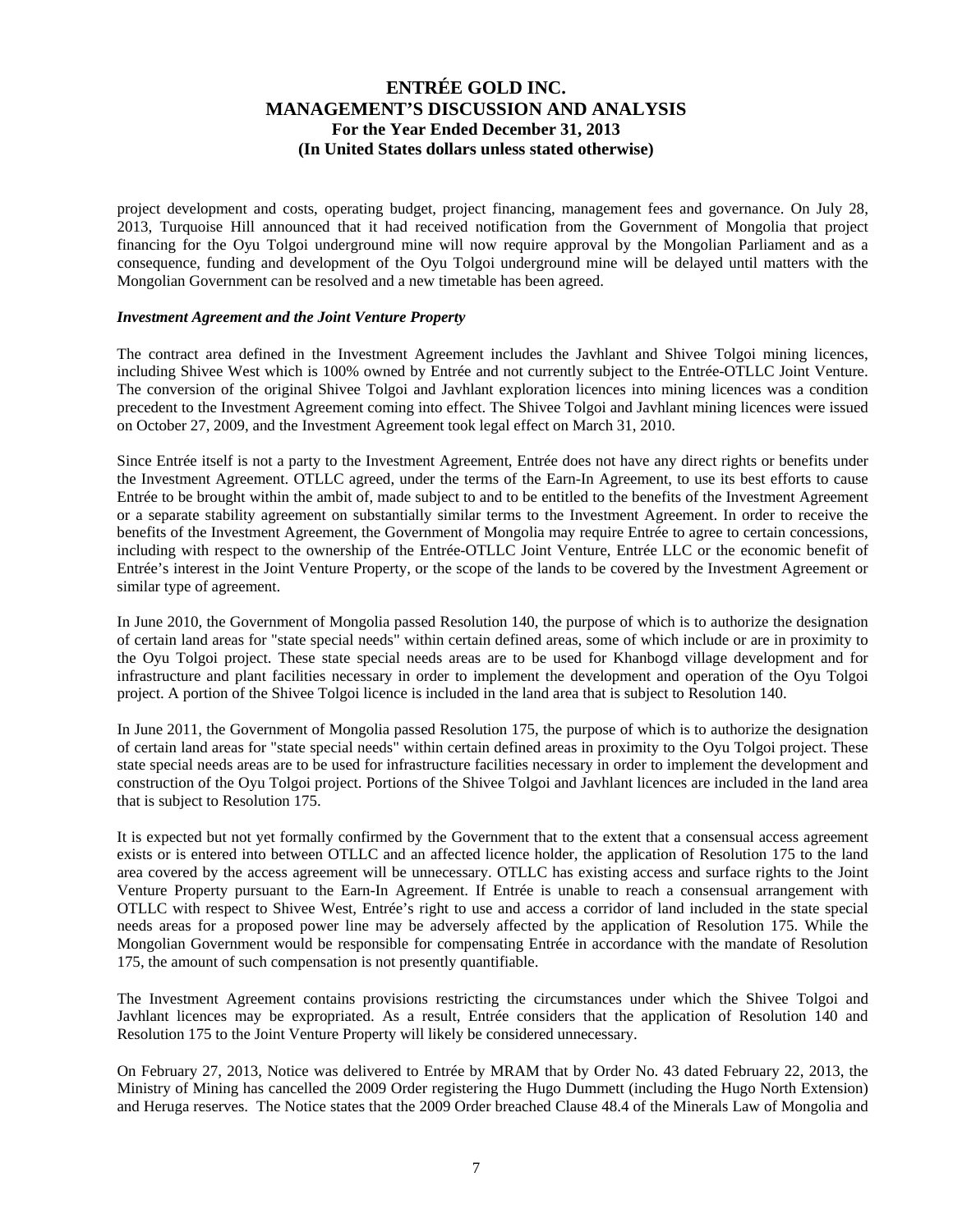Clause 9 of the Charter of the Minerals Resource Council. The Notice further advises that any transfer, sale or lease of the Shivee Tolgoi and Javhlant mining licences is temporarily restricted. On September 4, 2013, the Minister of Mining issued Order No. 179, advising the Minerals Professional Council to re-submit its previous conclusions regarding the reserves to MRAM for review and registration. On September 6, 2013, the head of MRAM ordered that the Hugo Dummett (including the Hugo North Extension) and Heruga reserves be registered. Entrée was also subsequently advised that the temporary transfer restriction on the joint venture mining licences will be lifted.

Entrée has been in discussions with stakeholders of the Oyu Tolgoi project, including the Government of Mongolia, OTLLC, Erdenes Oyu Tolgoi LLC, and Rio Tinto, since the Government of Mongolia temporarily restricted the joint venture licences from transfer in February 2013. The discussions to date have focussed on issues arising from Entrée's exclusion from the Investment Agreement, including the fact that the Government of Mongolia does not have a full 34% interest in the Joint Venture Property; the fact that the mining licences integral to future underground operations are held by more than one corporate entity; and the fact that Entrée does not benefit from the stability that it would otherwise have if it were a party to the Investment Agreement. No agreements have been finalized.

### *Legislation*

On January 16, 2014, the Mongolian Parliament adopted a new State Minerals Policy. The main focus of the policy is to establish a stable investment environment; improve the quality of mineral exploration, mining and processing; encourage the use of environmentally friendly and modern technology; and strengthen the competitiveness of the Mongolian mining sector on the international market. The State Minerals Policy is also intended to serve as the basis for amendments to the existing Minerals Law and other laws relating to the mining sector. A draft of the proposed amendments to the Minerals Law has been prepared based on the principles of the State Mineral Policy, but has not been made public.

The State Minerals Policy contemplates the establishment of a "Policy Council" with representatives of the State, investors, professional associations and the public, to make recommendations and support the implementation of the State Minerals Policy. The State Minerals Policy sets out a broad timetable for implementation of its objectives, with legislative reform to be implemented in 2014 and 2015, implementation of the principles of the State Minerals Policy to take place between 2014 and 2025, and assessment of the implementation of the Minerals Policy to occur between 2020 and 2025.

The Ministry of Finance and Ministry of Economic Development have also released drafts of new tax laws and amendments which include provisions related to taxation of foreign legal entities in Mongolia and more detailed rules for taxation of mining companies.

On November 1, 2013, a new Investment Law came into effect in Mongolia. The new law is aimed at reviving foreign investment by easing restrictions on investors in key sectors such as mining and by providing greater certainty on the taxes they must pay. The new law replaces two previous laws, including the Law of Mongolia on the Regulation of Foreign Investment in Business Entities Operating in Sectors of Strategic Importance ("SEFIL"). The full impact of the new Investment Law is not yet known.

#### *Mineral Resource and Reserve Estimates*

In March 2013, Turquoise Hill released a technical report ("2013 OTTR") based on the technical, production and cost information contained in the study prepared by OTLLC for international financial institutions for project financing of the Oyu Tolgoi project. The 2013 OTTR updates the current path of development for the initial phases of the Oyu Tolgoi project (Southern Oyu open pits and Hugo North underground Lift 1, which includes a portion of the Hugo North Extension deposit).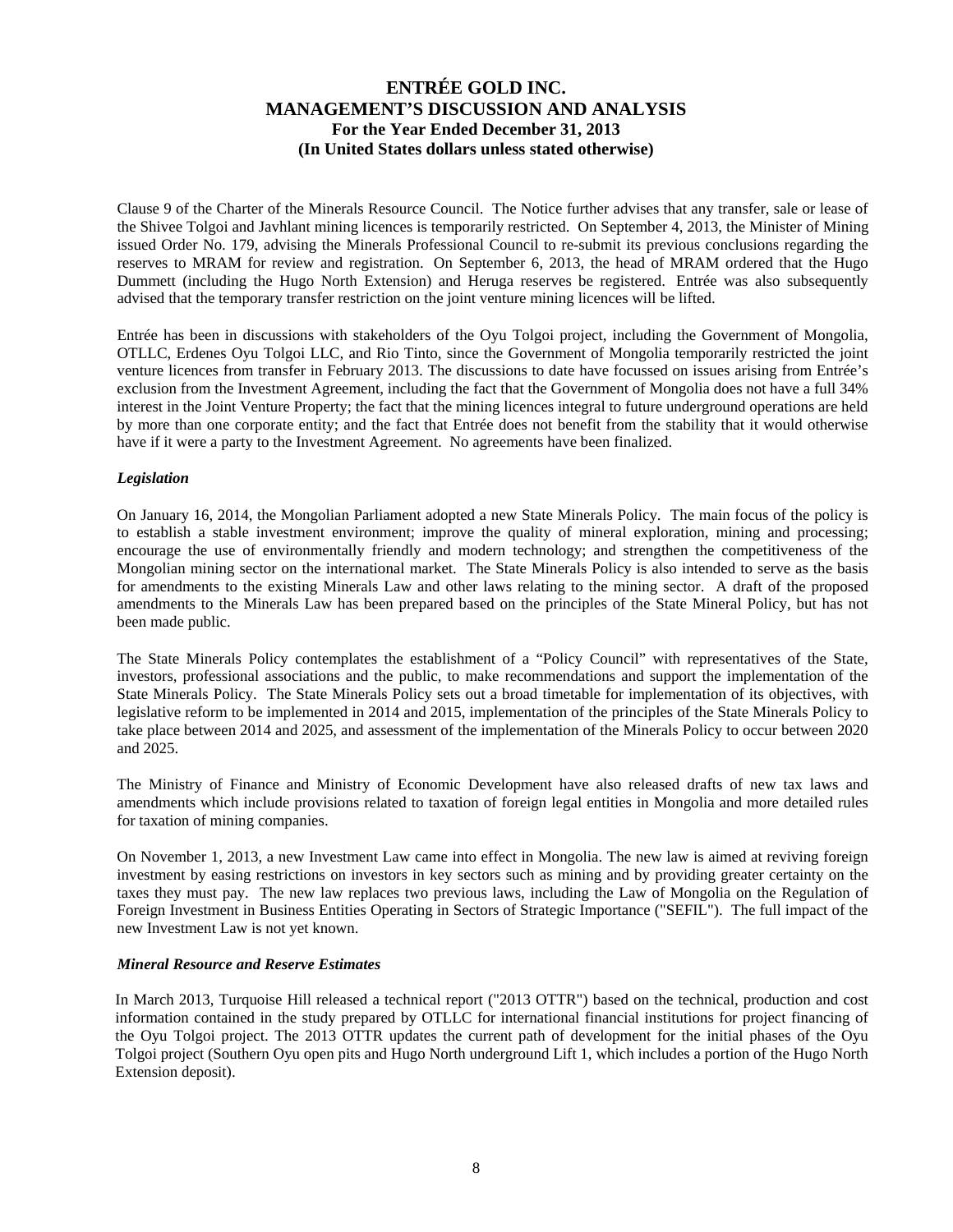On April 2, 2013, the Company filed an updated technical report titled "Technical Report 2013 on the Lookout Hill Property" ("LHTR13"). LHTR13 is dated March 28, 2013 and was prepared under the management of AMC Consultants Pty Ltd ("AMC") in Adelaide, Australia. The following information is summarized, derived or extracted from LHTR13. For a complete description of the assumptions, qualifications and procedures associated with the information in LHTR13, reference should be made to the full text of LHTR13, which is available for review on SEDAR located at www.sedar.com or on www.entreegold.com.

LHTR13 discusses the impact of the updated mine plan on the Joint Venture Property as well as future development options for the Entrée-OTLLC Joint Venture assets.

LHTR13 analyses a reserve case only. The underground mineral reserves for Lift 1 of the Hugo North deposit, including Lift 1 of the Entrée-OTLLC Joint Venture's Hugo North Extension deposit, were updated in LHTR13. The probable reserve for Hugo North Extension – Lift 1 effective as of March 25, 2013 totals 31 million tonnes ("Mt") grading 1.73% copper and 0.62 grams per tonne ("g/t") gold (Table 1).

| Entrée-OTLLC Joint Venture Mineral Reserve, March 25, 2013<br>Table 1.                                  |            |            |        |       |       |                          |       |       |  |  |
|---------------------------------------------------------------------------------------------------------|------------|------------|--------|-------|-------|--------------------------|-------|-------|--|--|
| <b>Classification</b>                                                                                   | <b>Ore</b> | <b>NSR</b> | Cu     | Au    | Ag    | Cu                       | Ag    |       |  |  |
|                                                                                                         | (Mt)       | (5/t)      | $(\%)$ | (g/t) | (g/t) | (M <sub>1b</sub> )       | (Moz) | (koz) |  |  |
| Proven                                                                                                  | -          | -          | -      | -     |       | $\overline{\phantom{a}}$ |       |       |  |  |
| Probable                                                                                                | 31         | 95.21      | 1.73   | 0.62  | 3.74  | 1.090                    | 521   | 3,229 |  |  |
| 3,229<br>3.74<br>95.21<br>0.62<br>521<br>1,090<br>31<br>1.73<br><b>Total Entrée-OTLLC Joint Venture</b> |            |            |        |       |       |                          |       |       |  |  |

**Notes**:

- Table shows only the part of the mineral reserve on the Entrée-OTLLC Joint Venture portion of the Shivee Tolgoi licence.
- Metal prices used for calculating the Hugo North underground net smelter returns ("NSR") are copper \$2.81/lb, gold \$970/oz, and silver \$15.50/oz based on long term metal price forecasts at the beginning of the mineral reserve work. The analysis indicates that the mineral reserve is still valid at these metal prices.
- The NSR has been calculated with assumptions for smelter refining and treatment charges, deductions and payment terms, concentrate transport, metallurgical recoveries and royalties.
- For the underground block cave all material within the shell has been converted to mineral reserve; this includes low grade indicated material and inferred material assigned zero grade treated as dilution.
- Only measured resources were used to report proven reserves and only indicated resources were used to report probable reserves.
- The Joint Venture Property comprises the eastern portion of the Shivee Tolgoi licence and all of the Javhlant licence. Title to both licences is held by Entrée. The Joint Venture Property is managed by Rio Tinto on behalf of OTLLC. Entrée will receive 20% of cash flows after capital and operating costs for material originating below 560 metres, and 30% above this depth.
- The base case financial analysis has been prepared using current long term metal price estimates of copper \$2.87/lb, gold \$1,350/oz, and silver \$23.50/oz. Metal prices are assumed to fall from current prices to the long term average over five years.
- The mineral reserves are not additive to the mineral resources.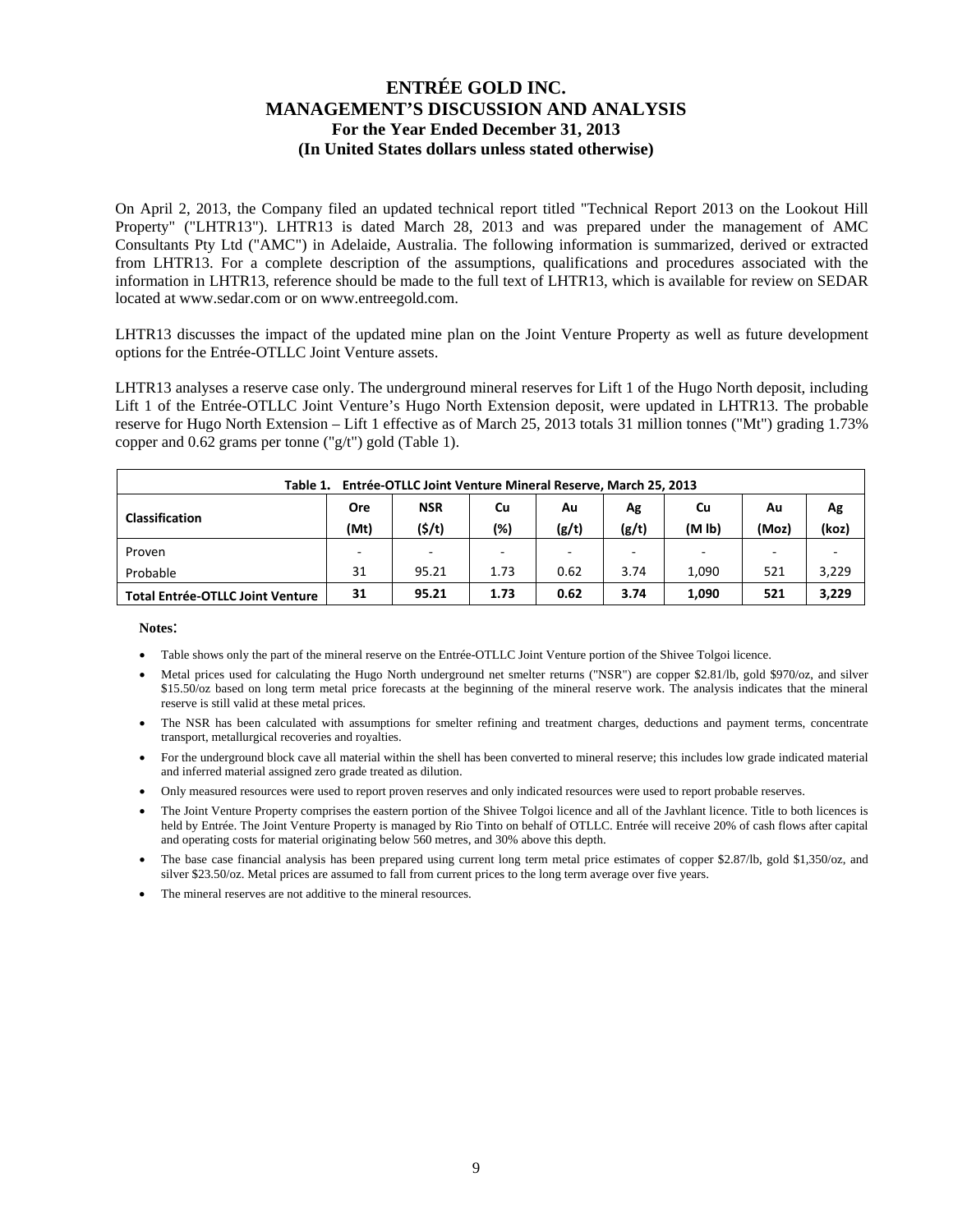| Table 2. 2013 Summary Production and Financial Results |                                       |                        |  |  |  |  |  |  |  |  |
|--------------------------------------------------------|---------------------------------------|------------------------|--|--|--|--|--|--|--|--|
| <b>Description</b>                                     | <b>Units</b>                          | 2013 Reserve Case      |  |  |  |  |  |  |  |  |
| Inventory                                              |                                       | <b>Mineral Reserve</b> |  |  |  |  |  |  |  |  |
| <b>Total OT Reserve</b>                                | bt                                    | 1.5                    |  |  |  |  |  |  |  |  |
| <b>Metal Prices</b>                                    |                                       |                        |  |  |  |  |  |  |  |  |
| Copper                                                 | \$/lb                                 | 2.87                   |  |  |  |  |  |  |  |  |
| Gold                                                   | $\frac{1}{2}$ /0Z                     | 1,350                  |  |  |  |  |  |  |  |  |
| Silver                                                 | $\frac{1}{2}$ /0Z                     | 23.50                  |  |  |  |  |  |  |  |  |
|                                                        | <b>Joint Venture Property Results</b> |                        |  |  |  |  |  |  |  |  |
| Joint Venture Property Reserve                         | Mt                                    | 31                     |  |  |  |  |  |  |  |  |
| <b>NSR</b>                                             | $\frac{1}{2}$                         | 95.21                  |  |  |  |  |  |  |  |  |
| Cu Grade                                               | %                                     | 1.73                   |  |  |  |  |  |  |  |  |
| Au Grade                                               | g/t                                   | 0.62                   |  |  |  |  |  |  |  |  |
| Ag Grade                                               | g/t                                   | 3.74                   |  |  |  |  |  |  |  |  |
| Cu Recovered                                           | billion lb                            | 1.1                    |  |  |  |  |  |  |  |  |
| Au Recovered                                           | Moz                                   | 0.5                    |  |  |  |  |  |  |  |  |
| Ag Recovered                                           | Moz                                   | 3.2                    |  |  |  |  |  |  |  |  |
| NPV (8%) After Tax (Entrée)                            | \$M                                   | 110                    |  |  |  |  |  |  |  |  |

Of significance to Entrée:

- NSR value of the Hugo North Extension Lift 1 reserve increased to \$95.21/tonne from the \$79.40/tonne reported by the Company in March 2012. The NSR calculation reflects the net value per tonne received for the ore by the mine (after all treatment and transport costs and charges).
- While the mineral reserve tonnage on the Joint Venture Property increased compared to the amount as previously reported by the Company in March 2012, the copper grade decreased from 1.91% to 1.73% and the gold grade decreased from 0.74 g/t to 0.62 g/t.
- After factoring in projected increases to capital expenditures and operating costs, the net present value (at an 8% discount rate) of Entrée's 20% interest in the Hugo North Extension – Lift 1 decreased to \$110 million from the \$129 million reported by the Company in March 2012.
- A significant portion of the mineralization on the Joint Venture Property has not been included in the updated mining plan and remains in the mineral resource category, including Hugo North Extension – Lift 2 and the Heruga deposit.

The 2013 OTTR uses the same mineral resource estimates previously reported in the Company's March 2012 technical report. However, the base case cut-off has been lowered from 0.6% copper equivalent ("CuEq") to 0.37% CuEq resulting in new base case tonnages and grades. Full details are contained in LHTR13, which is available at www.sedar.com and on www.entreegold.com.

The base case CuEq grade assumptions for each deposit were determined using operating cost estimates from the mineral reserves and using cut-off grades applicable to mining operations exploiting similar deposits. The CuEq cut-off applied for the underground was 0.37%.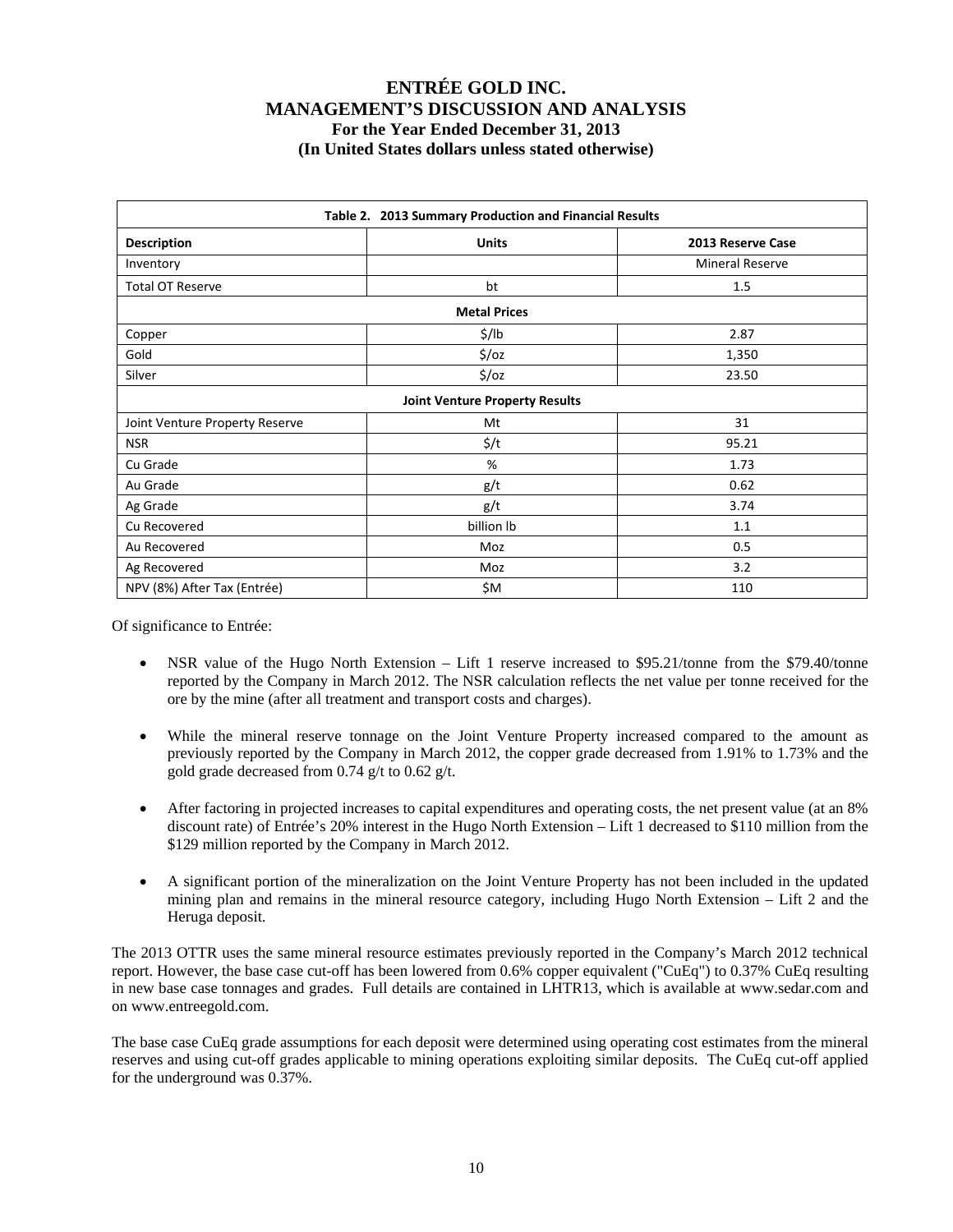The following table summarizes the mineral resources for the Hugo North Extension deposit and the Heruga deposit as reproduced in LHTR13. The resource estimate for the Hugo North Extension deposit is effective as of February 20, 2007 and is based on drilling completed to November 1, 2006. The Heruga mineral resource estimate is effective as of March 30, 2010 and is based on drilling completed to June 21, 2009.

| Table 3. Entrée-OTLLC Joint Venture Mineral Resources<br>(0.37% CuEq cut-off) |                        |               |      |                                  |                        |                     |            |                    |        |  |  |
|-------------------------------------------------------------------------------|------------------------|---------------|------|----------------------------------|------------------------|---------------------|------------|--------------------|--------|--|--|
| <b>Deposit</b>                                                                | <b>Tonnage</b><br>(Mt) | Copper<br>(%) |      | Silver<br>Gold<br>(g/t)<br>(g/t) |                        | Molybdenum<br>(ppm) |            | <b>CuEq</b><br>(%) |        |  |  |
| <b>Hugo North Extension Deposit</b>                                           |                        |               |      |                                  |                        |                     |            |                    |        |  |  |
| <b>Indicated Shivee Tolgoi</b><br>(Hugo North Extension)                      | 132                    | 1.65          |      | 0.55                             | 4.09                   |                     | 35.7       |                    | 2.00   |  |  |
| <b>Inferred Shivee Tolgoi</b><br>(Hugo North Extension)                       | 134                    | 0.93          |      | 0.25<br>2.44                     |                        |                     | 23.6       |                    | 1.09   |  |  |
| <b>Heruga Deposit</b>                                                         |                        |               |      |                                  |                        |                     |            |                    |        |  |  |
| <b>Inferred Javhlant</b><br>(Heruga)                                          | 1,824                  | 0.38          | 0.36 |                                  | 1.35                   |                     | 110        |                    | 0.67   |  |  |
|                                                                               |                        |               |      |                                  |                        |                     |            |                    |        |  |  |
|                                                                               |                        |               |      |                                  | <b>Contained Metal</b> |                     |            |                    |        |  |  |
| <b>Deposit</b>                                                                | Copper<br>(MIb)        | Gold          |      |                                  | Silver                 |                     | Molybdenum |                    | CuEq   |  |  |
| <b>Hugo North Extension Deposit</b>                                           |                        | (Moz)         |      |                                  | (Moz)                  |                     | (MIb)      |                    | (MIb)  |  |  |
| <b>Indicated Shivee Tolgoi</b><br>(Hugo North Extension)                      | 4,800                  | 2.32          |      |                                  | 17.4                   |                     | 10.4       |                    | 5,810  |  |  |
| <b>Inferred Shivee Tolgoi</b><br>(Hugo North Extension)                       | 2,760                  | 1.08          |      |                                  | 10.5                   |                     | 7.0        |                    | 3,230  |  |  |
| <b>Heruga Deposit</b>                                                         |                        |               |      |                                  |                        |                     |            |                    |        |  |  |
| <b>Inferred Javhlant</b><br>(Heruga)                                          | 15,190                 | 21.2          |      |                                  | 79.4                   |                     | 444        |                    | 26,850 |  |  |

#### **Notes:**

- CuEq has been calculated using assumed metal prices of \$1.35/lb for copper, \$650/oz for gold, and \$10.00 for molybdenum. The equivalence formula was calculated assuming that gold and molybdenum recovery was 91% and 72% of copper recovery respectively. CuEq was calculated using the formula: CuEq% = Cu% + ((Au g/t\*18.98)+(Mo g/t\*.01586))/29.76. Silver is not included in the CuEq calculations. Molybdenum is not included in the CuEq calculations for Hugo North Extension.
- Molybdenum content in the Heruga deposit is 110 parts per million ("ppm") and is included in the calculation of CuEq for Heruga.
- The contained copper, gold, silver and molybdenum in the tables have not been adjusted for metallurgical recovery.
- The 0.37% CuEq cut-off is highlighted as the base case resource for underground bulk mining.
- Mineral resources that are not mineral reserves do not have demonstrated economic viability.
- The Joint Venture Property comprises the eastern portion of the Shivee Tolgoi licence and all of the Javhlant licence. Title to both licences is held by Entrée. The Joint Venture Property is managed by Rio Tinto on behalf of OTLLC. Entrée will receive 20% of cash flows after capital and operating costs for material originating below 560 metres, and 30% above this depth.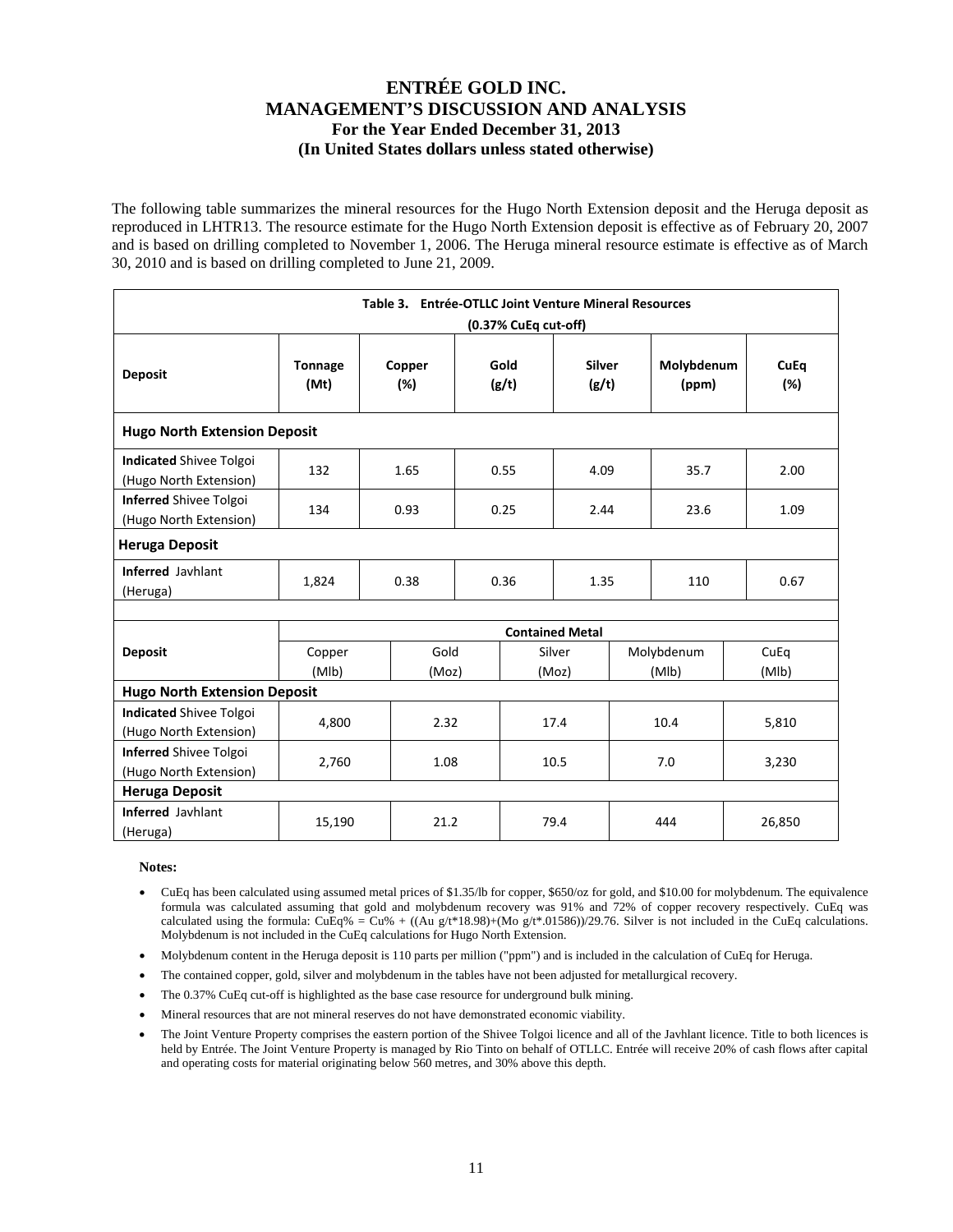### **UNITED STATES – ANN MASON**

Entrée's other principal asset is the Ann Mason Project in the Yerington District of Nevada.

The Ann Mason Project is currently defined by the mineral rights to 1054 unpatented lode claims on public land administered by the Bureau of Land Management ("BLM"), and title to 20 patented lode claims. Together, these cover an area of approximately 8,013 hectares (19,800 acres). Entrée assembled this package of claims through a combination of staking and a series of transactions undertaken since August 2009, including the acquisition of PacMag Metals Limited ("PacMag"). The Roulette and Blackjack properties have been folded into the Ann Mason Project, which now includes the Ann Mason copper-molybdenum porphyry deposit, the Blue Hill copper deposit, and the Blackjack IP, Blackjack Oxide, Roulette and Minnesota targets. Unless otherwise described below, Entrée has or has an option to acquire a 100% interest in the claims comprising the Ann Mason Project.

A total of 226 of the unpatented lode claims (formerly part of the Blackjack property) are subject to a mining lease and option to purchase agreement (the "MLOPA") with two individuals. The MLOPA provides for an option to purchase the claims for \$500,000, a 3% net smelter returns ("NSR") royalty (which may be bought down to a 1% NSR royalty for \$2 million) and annual advance minimum royalty payments of \$27,500 which commenced in June 2011 and will continue until the commencement of sustained commercial production. The advance payments will be credited against future NSR royalty payments or the buy down of the royalty.

In September 2009, Entrée entered into an agreement with Bronco Creek Exploration Inc., a wholly-owned subsidiary of Eurasian Minerals Inc. (together, "Eurasian"), whereby Entrée may acquire an 80% interest in 216 unpatented lode claims formerly known as the Roulette property. In order to acquire its interest, Entrée must: (a) incur expenditures of \$1,000,000, make cash payments of \$140,000 and issue 85,000 common shares of the Company within three years (completed); (b) make aggregate advance royalty payments totaling \$375,000 between the fifth and tenth anniversaries of the agreement; and (c) deliver a bankable feasibility study before the tenth anniversary of the agreement.

Seventeen of the patented lode claims are subject to a 2% NSR royalty granted to AngloGold Ashanti (Nevada) Corp. In addition, 235 of the unpatented lode claims, including the claims covering the Ann Mason and Blue Hill deposits, are subject to a 0.4% NSR royalty in favour of Sandstorm.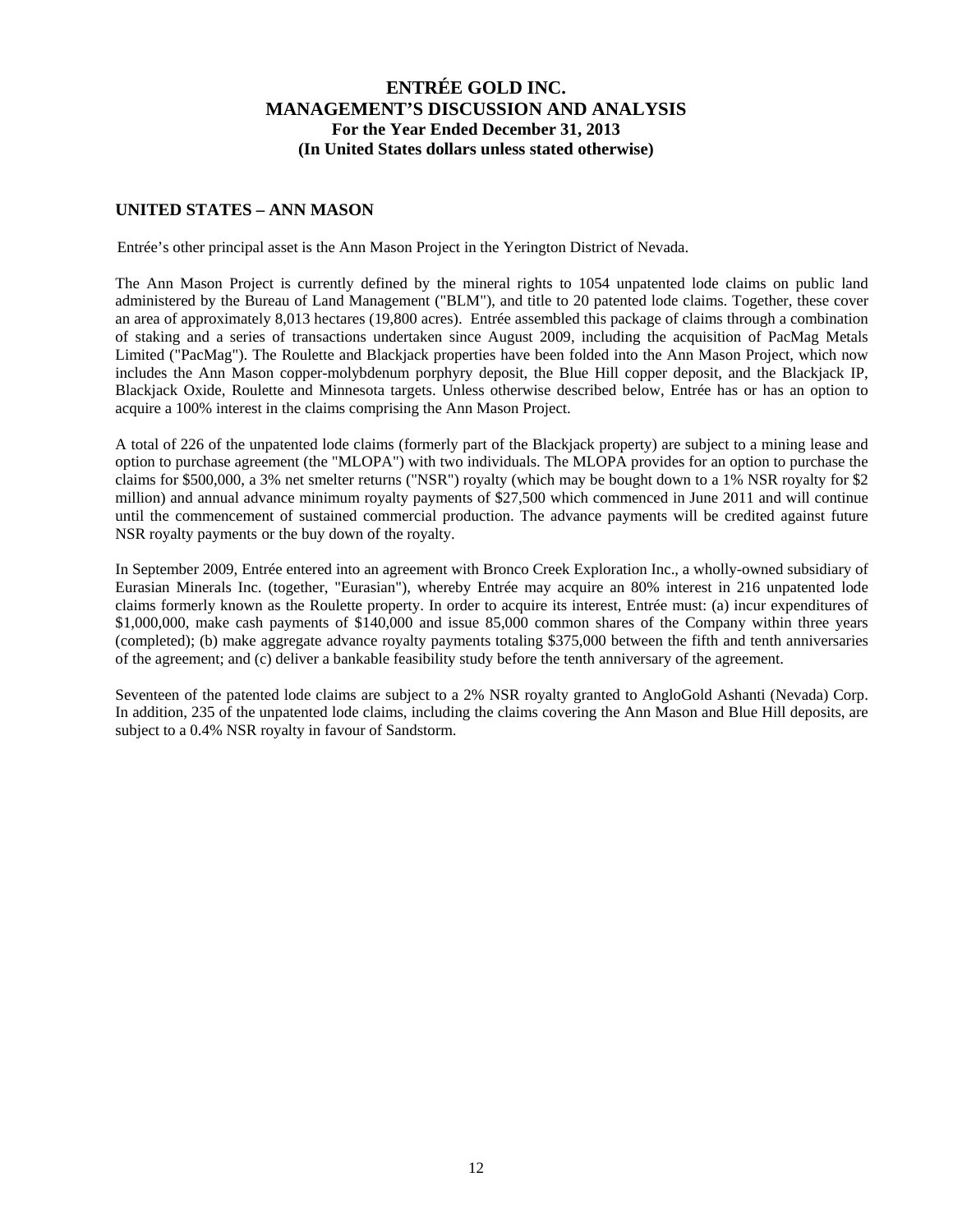

The illustration below depicts the target locations and land status of the Ann Mason Project.

#### *Preliminary Economic Assessment*

On October 24, 2012, the Company announced the results of its PEA on the Ann Mason deposit. The Company subsequently filed a technical report titled "Preliminary Economic Assessment on the Ann Mason Project Nevada, U.S.A." with an effective date of October 24, 2012 ("AMTR12"). AMTR12 was prepared by AGP Mining Consultants Inc. ("AGP"). The following information is summarized, derived or extracted from AMTR12. For a complete description of the assumptions, qualifications and procedures associated with the information in AMTR12, reference should be made to the full text of AMTR12, which is available for review on SEDAR located at www.sedar.com or on www.entreegold.com.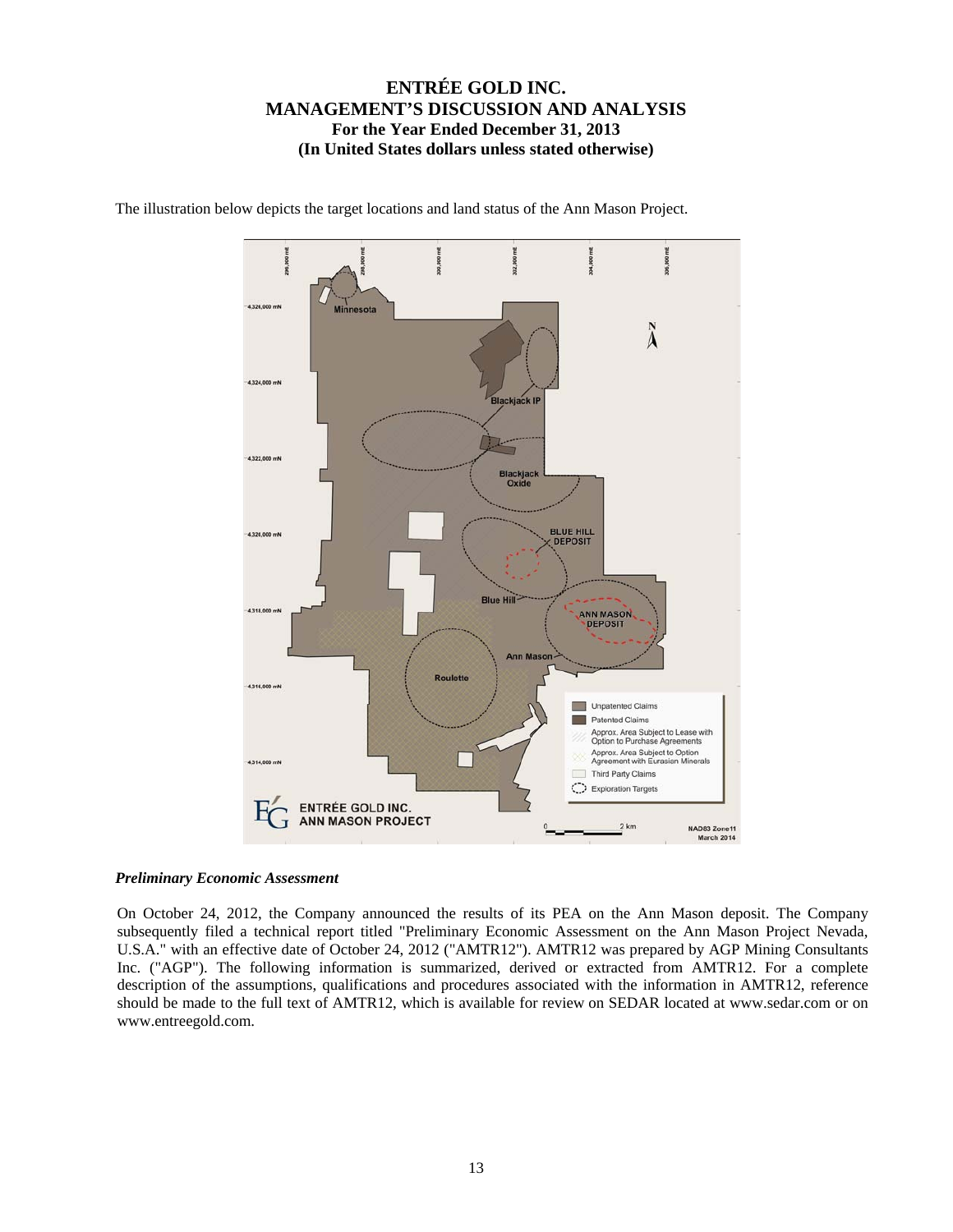Key results from the PEA can be summarized as follows:

- Base case, pre-tax net present value (using a 7.5% discount rate) ("NPV7.5") of \$1.11 billion, internal rate of return ("IRR") of 14.8%, and payback of 6.4 years, based on long term metal prices of \$3.00/lb copper, \$13.50/lb molybdenum, \$1,200/oz gold and \$22/oz silver (the "Base Case").
- Development (pre-production plus year 1) capital costs of approximately \$1.28 billion, including contingency.
- Average cash costs (net of by-product credits) of \$1.46/lb copper (see "Non-US GAAP Performance Measurement" below).
- Net annual undiscounted cash flow over the life of mine ("LOM") is approximately \$227 million per year.
- 100,000 tonnes per day ("tpd") conventional open pit mine utilizing a conventional sulphide flotation mill with a 24 year mine life.
- LOM production of 5.14 billion pounds of copper and 36.4 million pounds of molybdenum.
- LOM strip ratio of 2.16:1 waste to mineralized material.
- LOM average copper recovery of 93.5%.
- Copper concentrate grading 30%.

The following table summarizes the main economic parameters and outputs of the pre-tax discounted cash flow, without taking into account the 0.4% NSR royalty granted to Sandstorm.

| Table 4. Summary of Ann Mason PEA key financial outputs.                 |                   |                 |                  |                  |  |  |  |  |  |  |
|--------------------------------------------------------------------------|-------------------|-----------------|------------------|------------------|--|--|--|--|--|--|
|                                                                          |                   | <b>Low Case</b> | <b>Base Case</b> | <b>High Case</b> |  |  |  |  |  |  |
| Copper                                                                   | $\frac{1}{2}$ /lb | \$2.75          | \$3.00           | \$3.25           |  |  |  |  |  |  |
| Molybdenum                                                               | $\frac{1}{2}$ /lb | \$13.50         | \$13.50          | \$13.50          |  |  |  |  |  |  |
| <b>Silver</b>                                                            | $\frac{2}{3}$ /0Z | \$15.00         | \$22.00          | \$26.00          |  |  |  |  |  |  |
| Gold                                                                     | $\frac{2}{3}$ /0z | \$1,100         | \$1,200          | \$1,300          |  |  |  |  |  |  |
| <b>NPV (5%)</b>                                                          | \$ Million        | \$1,223         | \$1,918          | \$2,602          |  |  |  |  |  |  |
| <b>NPV (7.5%)</b>                                                        | \$ Million        | \$589           | \$1,106          | \$1,614          |  |  |  |  |  |  |
| <b>NPV (10%)</b>                                                         | \$ Million        | \$182           | \$576            | \$964            |  |  |  |  |  |  |
| <b>IRR</b>                                                               |                   | 11.6%           | 14.8%            | 17.8%            |  |  |  |  |  |  |
| Payback Period <sup>(1)</sup>                                            | Years             | 7.9             | 6.4              | 5.3              |  |  |  |  |  |  |
| <b>Metal Revenue</b><br>(after smelting, refining,<br>roasting, payable) | \$ Million        | \$14,200        | \$15,600         | \$17,000         |  |  |  |  |  |  |

(1) The payback periods for the various cases have increased from those reported in AMTR12 following the correction of a spreadsheet error. For the Base Case, the payback period increased from 5.6 to 6.4 years. These changes have no effect on the NPV or IRR and in Entrée's opinion are not material differences.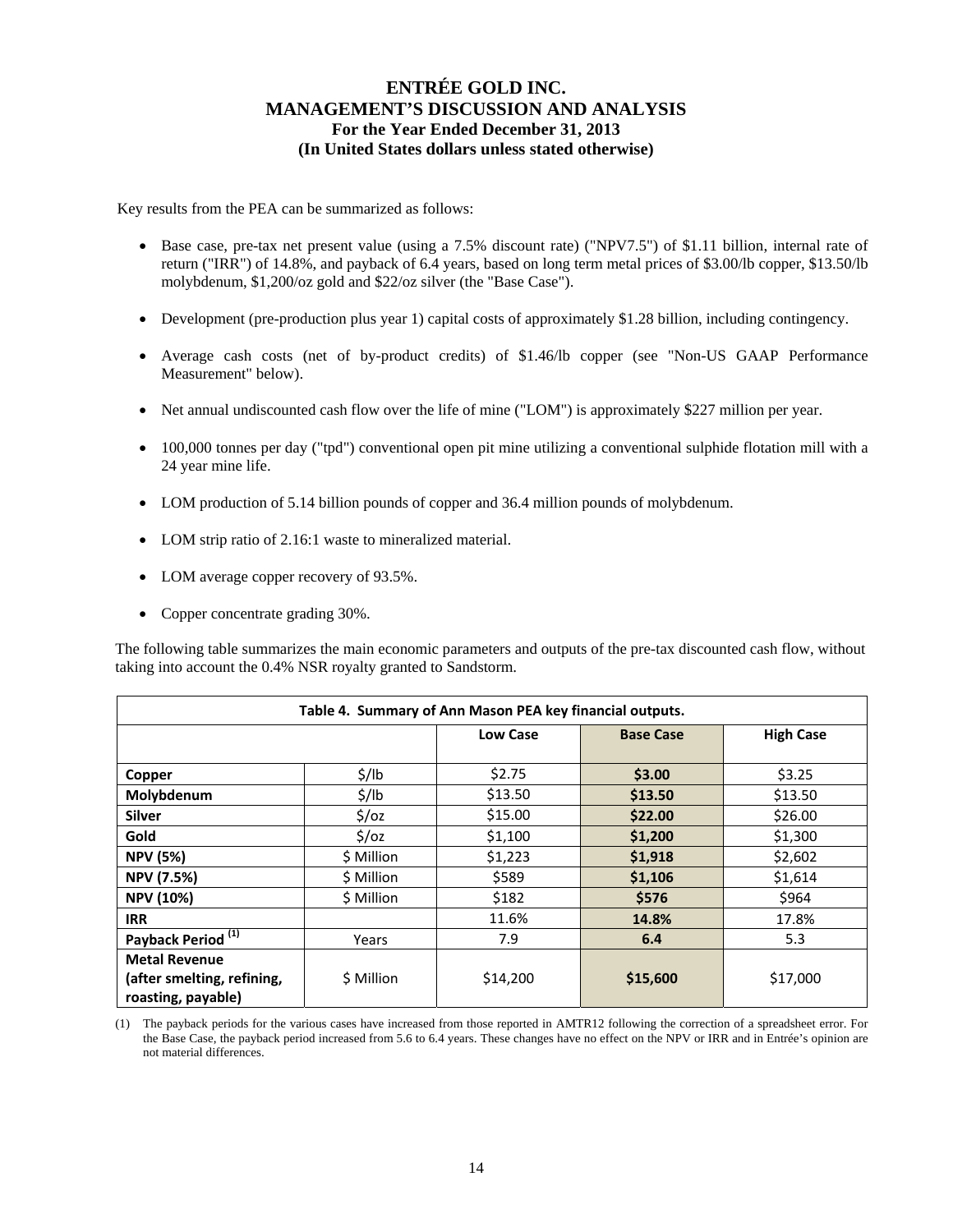The PEA is preliminary in nature and includes inferred mineral resources that are considered too speculative geologically to have the economic considerations applied to them that would enable them to be categorized as mineral reserves, and there is no certainty that the PEA will be realized. Mineral resources that are not mineral reserves do not have demonstrated economic viability.

### *Mineral Resource Estimate*

Entrée contracted Quantitative Group Pty Ltd ("QG") to prepare an updated mineral resource estimate for the Ann Mason deposit. The current resource estimate is contained within a constraining Lerchs-Grossmann ("LG") pit shell, generated by AGP, and is based on approximately 33,000 metres of recent drilling in 30 holes and approximately 49,000 metres of historic drilling in 116 holes. The resource database also includes re-assaying of 6,333 samples from 44 historical Anaconda core holes, to allow molybdenum, gold and silver values to be estimated. At a base case lower cutoff of 0.20% copper, the deposit is estimated to contain an indicated mineral resource of 1.14 billion tonnes ("Bt") at 0.33% copper and 0.006% molybdenum and an inferred mineral resource of 0.873 Bt at 0.29% copper and 0.004% molybdenum. By-product levels of gold and silver were also estimated, and are shown in Table 5. The following table summarizes the mineral resource for the Ann Mason deposit:

|         | Table 5. Ann Mason Pit-Constrained Mineral Resource (Effective August 14, 2012) |        |        |            |            |                    |                    |  |  |  |  |
|---------|---------------------------------------------------------------------------------|--------|--------|------------|------------|--------------------|--------------------|--|--|--|--|
| Cut-off | <b>Indicated</b>                                                                |        |        |            |            |                    |                    |  |  |  |  |
| (% Cu)  | Tonnes<br>(million)                                                             | Cu (%) | Mo (%) | Au $(g/t)$ | Ag $(g/t)$ | Ib Cu<br>(billion) | lb Mo<br>(billion) |  |  |  |  |
| 0.15    | 1,233                                                                           | 0.31   | 0.006  | 0.02       | 0.55       | 8.53               | 0.16               |  |  |  |  |
| 0.20    | 1,137                                                                           | 0.33   | 0.006  | 0.02       | 0.57       | 8.15               | 0.15               |  |  |  |  |
| 0.25    | 912                                                                             | 0.35   | 0.006  | 0.03       | 0.60       | 7.02               | 0.12               |  |  |  |  |
| 0.30    | 639                                                                             | 0.38   | 0.006  | 0.03       | 0.64       | 5.37               | 0.09               |  |  |  |  |
| 0.35    | 388                                                                             | 0.42   | 0.007  | 0.03       | 0.69       | 3.58               | 0.06               |  |  |  |  |

| Cut-off | <b>Inferred</b>     |        |        |            |            |                    |                    |  |  |  |  |
|---------|---------------------|--------|--------|------------|------------|--------------------|--------------------|--|--|--|--|
| (% Cu)  | Tonnes<br>(million) | Cu (%) | Mo (%) | Au $(g/t)$ | Ag $(g/t)$ | Ib Cu<br>(billion) | lb Mo<br>(billion) |  |  |  |  |
| 0.15    | 1,017               | 0.27   | 0.004  | 0.03       | 0.61       | 6.16               | 0.10               |  |  |  |  |
| 0.20    | 873                 | 0.29   | 0.004  | 0.03       | 0.65       | 5.59               | 0.08               |  |  |  |  |
| 0.25    | 594                 | 0.32   | 0.004  | 0.04       | 0.73       | 4.20               | 0.05               |  |  |  |  |
| 0.30    | 330                 | 0.36   | 0.004  | 0.04       | 0.81       | 2.60               | 0.03               |  |  |  |  |
| 0.35    | 152                 | 0.40   | 0.004  | 0.04       | 0.86       | 1.34               | 0.01               |  |  |  |  |

Mineral resources that are not mineral reserves do not have demonstrated economic viability.

Although the mineral resources previously reported in March 2012 are not significantly different than the total mineralized inventory, which forms the basis of the current estimate, approximately 14% of the previously reported mineralization at the 0.20% copper cut-off now occurs outside of the resource constraining pit shell and therefore is not included in the current estimate. Further exploration may bring a portion of this additional mineralization into a resource category.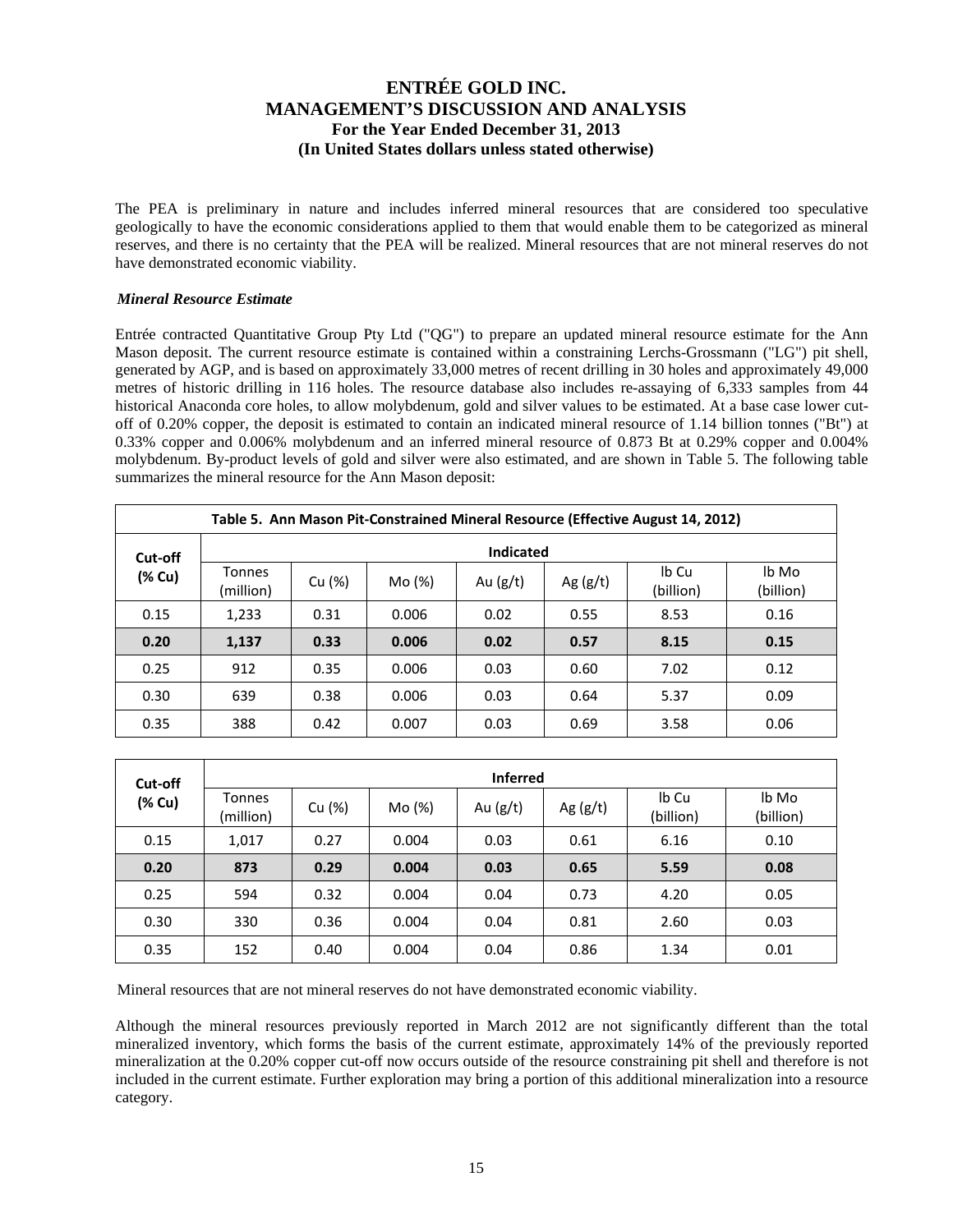AGP has also prepared an initial resource estimate for the Blue Hill copper deposit, which is not included in the PEA. Blue Hill is located 1.5 kilometres northwest of the Ann Mason copper-molybdenum porphyry deposit. The resource estimate was prepared as a first step in determining if Blue Hill could serve to generate early cash flow for Ann Mason, should the Ann Mason deposit advance to production.

The resource is reported within a LG pit shell, generated by AGP, and is based on Entrée's drilling of 30 reverse circulation ("RC") and core holes totaling approximately 6,822 metres. In addition, the estimate incorporates approximately 2,381 metres of RC drilling (7 holes) and 1,057 metres of core drilling (2 holes) completed by PacMag, and 10 historic Anaconda RC and core holes totaling approximately 2,927 metres. The following table summarizes the pit-constrained mineral resource for the Blue Hill deposit (reported separately for oxide, mixed and sulphide copper mineralization):

| Table 6. Summary of Blue Hill Pit-Constrained Inferred Mineral Resource (Effective July 31, 2012) |                                       |                            |              |                           |              |             |             |  |  |  |  |
|---------------------------------------------------------------------------------------------------|---------------------------------------|----------------------------|--------------|---------------------------|--------------|-------------|-------------|--|--|--|--|
| Zone                                                                                              | <b>Base Case</b><br>Cut-off<br>(Cu %) | <b>Tonnes</b><br>(Million) | Cu<br>$(\%)$ | <b>Cu</b><br>(Million lb) | Mo<br>$(\%)$ | Au<br>(g/t) | Ag<br>(g/t) |  |  |  |  |
| Oxide                                                                                             | 0.10                                  | 47.44                      | 0.17         | 179.37                    | $---$        | ---         |             |  |  |  |  |
| Mixed                                                                                             | 0.10                                  | 24.69                      | 0.18         | 98.12                     | ---          | ---         |             |  |  |  |  |
| <b>Oxide/Mixed Sub-</b><br>total                                                                  | 0.10                                  | 72.13                      | 0.17         | 277.49                    | ---          | ---         |             |  |  |  |  |
| Sulphide                                                                                          | 0.15                                  | 49.86                      | 0.23         | 253.46                    | 0.005        | 0.01        | 0.3         |  |  |  |  |

**Notes:** 

- Molybdenum, gold and silver were estimated for the sulphide only.
- Contained metal values are in-situ and not in consideration of metallurgical recoveries.
- See the News Release dated October 29, 2012 for additional information.

The Blue Hill deposit underlies a 900 by 450 metre area. Combined oxide and mixed zones range up to 185 metres in thickness (thinning to the northwest) with the sulphide zone appearing at an average depth of 160 metres below surface. Mineralization remains open in several directions.

Preliminary metallurgy suggests the oxide and mixed copper mineralization is amenable to low-cost, heap leach and solvent extraction/electrowinning ("SX/EW") processing. Average copper recovery in the oxide mineralization in column leach testing is 86%, while the mixed material returned 83% recovery. The underlying sulphide-copper mineralization has only been tested with ten widely spaced holes and remains open in most directions.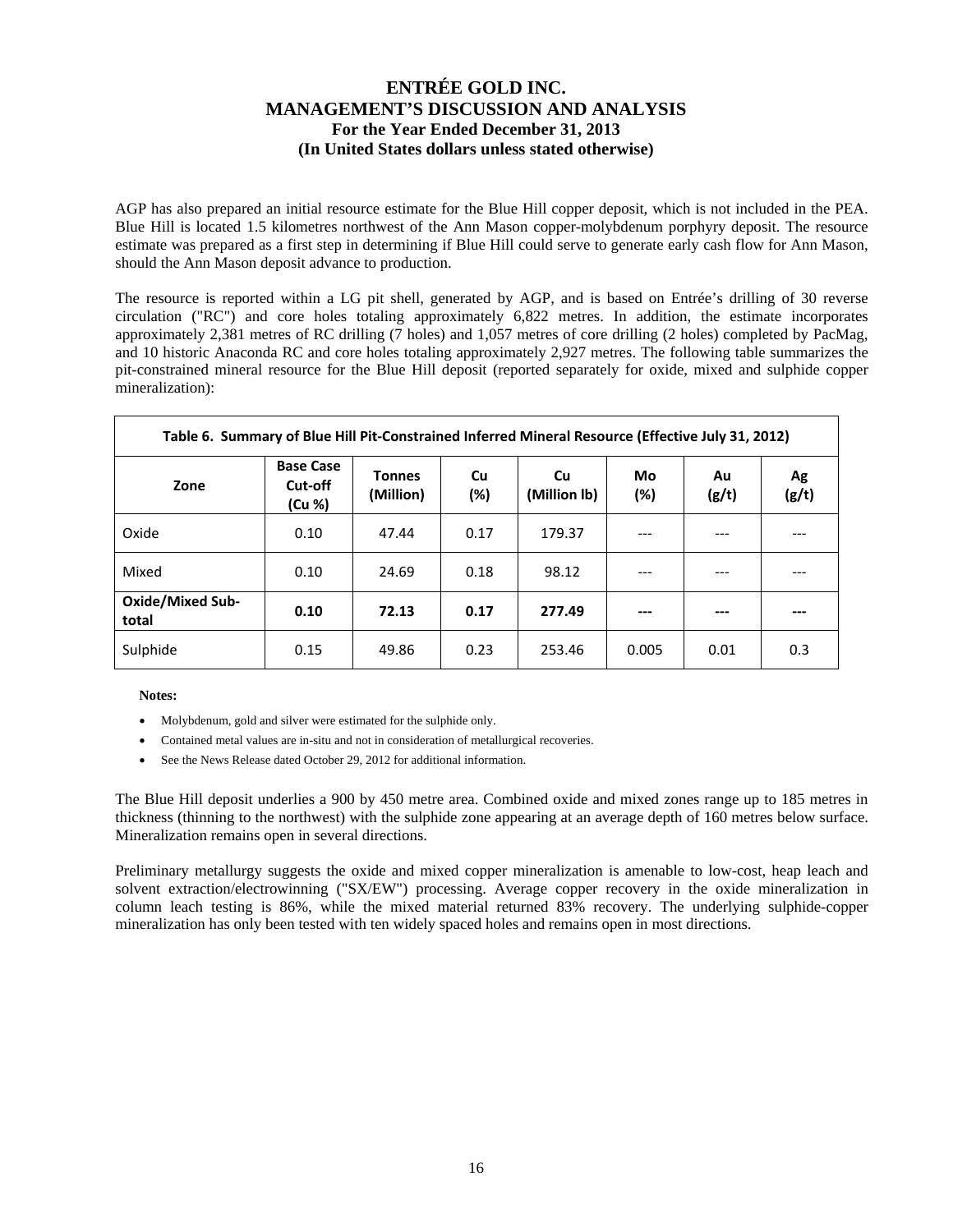## **SELECTED ANNUAL FINANCIAL INFORMATION**

|                                       | <b>Year Ended</b><br>December 31,<br>2013 |  | <b>Year Ended</b><br>December 31,<br>2012 |     | <b>Year Ended</b><br>December 31,<br>2011 |
|---------------------------------------|-------------------------------------------|--|-------------------------------------------|-----|-------------------------------------------|
| <b>Total Revenues</b>                 | S<br>$\overline{\phantom{0}}$             |  | -                                         | \$. |                                           |
| Net Loss                              | (11, 422, 025)                            |  | (15, 196, 129)                            |     | (17, 140, 208)                            |
| Net loss per share, basic and diluted | (0.08)                                    |  | (0.12)                                    |     | (0.15)                                    |
| Working capital                       | 46,394,496                                |  | 4,699,256                                 |     | 19,004,136                                |
| Total assets                          | 97, 395, 105                              |  | 64,173,530                                |     | 74,589,810                                |
| Total long term liabilities           | 50,956,860                                |  | 15,286,041                                |     | 13,720,492                                |

(1) Working Capital is defined as Current Assets less Current Liabilities.

For the year ended December 31, 2013, net loss was \$11,422,025 compared to \$15,196,129 in the year ended December 31, 2012. During the year ended December 31, 2013, Entrée incurred lower operating expenditures, primarily from decreased exploration expenses on the Ann Mason Project, further described below, relative to the year ended December 31, 2012. Other factors that contributed to the lower operating expenditures include higher foreign exchange gains and a decreased loss from the Entrée-OTLLC Joint Venture resulting in decreased losses from equity investee. These lower operating expenditures were partially offset by higher general and administration and higher consultancy and advisory fees related primarily to expenditures associated with the Sandstorm financing and ongoing efforts to resolve Mongolian contractual matters. As at December 31, 2013, working capital was \$46,394,496 compared to \$4,699,256 as at December 31, 2012. The increase in working capital is due to cash proceeds received from the financing package with Sandstorm consisting of three components: a \$40 million equity participation and funding agreement, a C\$10 million private placement and a \$5 million payment from Sandstorm in return for a 0.4% NSR royalty on the Ann Mason and Blue Hill deposits. As at December 31, 2013, total assets were \$97,395,105 compared to \$64,173,530 as at December 31, 2012. The increase in total assets over the prior year is primarily the net effect of an increase in working capital described above. As at December 31, 2013, total long term liabilities were \$50,956,860 compared to \$15,286,041 as at December 31, 2012. The increase in long term liabilities over the prior year is largely due to the recording of the Sandstorm \$40 million equity participation and funding agreement Deposit as deferred revenue and a \$414,476 increase in the OTLLC loan payable.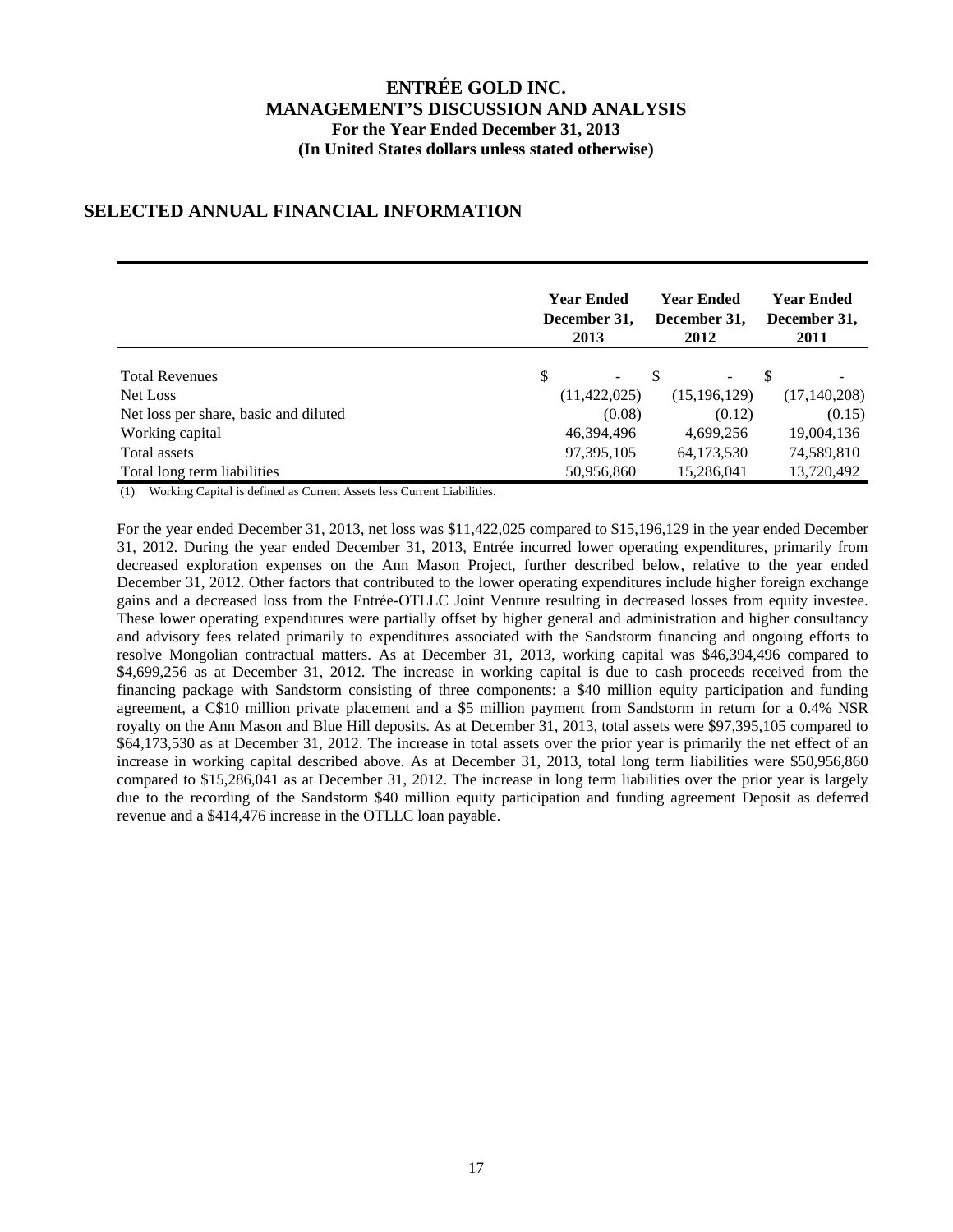### **REVIEW OF OPERATIONS**

Results of operations are summarized as follows:

|                                                         | <b>Year Ended</b><br>December 31,<br>2013 |     | <b>Year Ended</b><br>December 31,<br>2012 |
|---------------------------------------------------------|-------------------------------------------|-----|-------------------------------------------|
|                                                         |                                           |     |                                           |
| Exploration                                             | \$<br>5,808,316 \$                        |     | 7,966,902                                 |
| General and administrative                              | 5,510,641                                 |     | 4,295,800                                 |
| Consultancy and advisory fees                           | 1,941,130                                 |     |                                           |
| Stock-based compensation                                | 1,422,297                                 |     | 1,207,878                                 |
| Impairment of mineral property interests                | 437,732                                   |     | 486,746                                   |
| Current income tax expense                              | 319,112                                   |     |                                           |
| Interest expense                                        | 260,453                                   |     | 229,359                                   |
| Loss from equity investee                               | 146,051                                   |     | 1,012,156                                 |
| Depreciation                                            | 102,941                                   |     | 150,654                                   |
| Fair value adjustment of asset backed commercial papers | (147, 564)                                |     |                                           |
| Interest income                                         | (431,596)                                 |     | (190, 449)                                |
| Gain on sale of mineral property interest               | (451,892)                                 |     | (104, 914)                                |
| Foreign exchange loss (gain)                            | (1,113,728)                               |     | (187, 773)                                |
| Deferred income tax recovery                            | (2,381,868)                               |     | 329,770                                   |
| Net loss                                                | \$<br>11,422,025                          | \$. | 15,196,129                                |

Mineral properties expenditures are summarized as follows:

| 2013                         |                                                           | <b>Year Ended</b><br>December 31,<br>2012 |
|------------------------------|-----------------------------------------------------------|-------------------------------------------|
| \$<br>3,940,264<br>1,355,493 | -S                                                        | 5,857,999<br>1,964,883<br>411,472         |
| 6,102,992<br>(294, 676)      |                                                           | 8,234,354<br>(267, 452)<br>7,966,902      |
|                              | <b>Year Ended</b><br>December 31,<br>807,235<br>5,808,316 |                                           |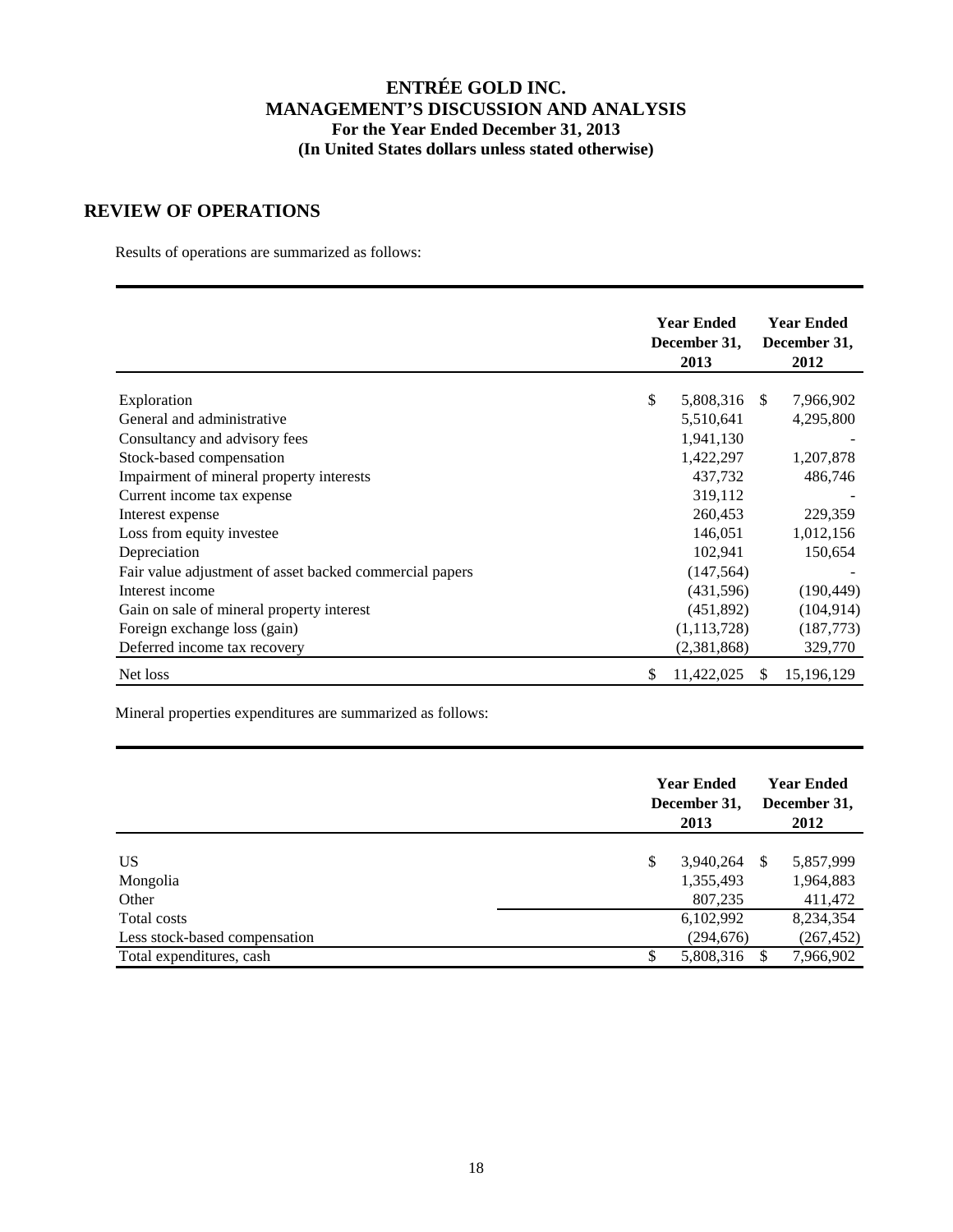### **MONGOLIA**

#### **Lookout Hill – Joint Venture Property**

In mid-December 2012 a new drill hole was collared at the north end of Heruga on the Javhlant licence but directed northwest onto the Oyu Tolgoi licence. In early February 2013, the hole passed onto the Oyu Tolgoi licence at a depth of approximately 1,500 metres and still above the mineralized zone. The hole terminated February 26, 2013 at a depth of 2,067 metres within the Oyu Tolgoi licence. No exploration has been completed by OTLLC on the Joint Venture Property since February 2013 and no work is currently planned for 2014.

Since formation, and as of December 31, 2013, the Entrée-OTLLC Joint Venture had expended \$26.3 million to advance the project. Under the terms of the Entrée-OTLLC Joint Venture, OTLLC contributed on Entrée's behalf the required cash participation amount of \$6.0 million, equal to 20% of the \$26.3 million incurred to date, plus interest at prime plus 2%.

### **Lookout Hill - Shivee West**

Entrée has a 100% interest in the western portion of the Shivee Tolgoi mining licence.

No work has been completed on Shivee West in 2013. The Company does not anticipate significant exploration and development on Shivee West until the current regulatory environment in Mongolia has been stabilized.

For the year ended December 31, 2013, Shivee West expenses were \$1,355,493 compared to \$1,964,883 during the year ended December 31, 2012. The lower expenses in 2013 compared to 2012 resulted from a decrease in exploration and development expenses and lower personnel and consulting fees.

### **UNITED STATES**

#### **Ann Mason Project, Nevada**

The Ann Mason Project is Entrée's most advanced project outside of Mongolia. With the completion of a positive PEA study, Entrée is now evaluating the most efficient and effective way of advancing the Ann Mason Project and potential future programs will focus on priority targets that could enhance Ann Mason Project economics. In addition, the Company is considering strategic partnerships, joint ventures and similar arrangements that would help facilitate the development of the project. To date, excluding any capitalized mineral property acquisition costs, Entrée has expended approximately \$26.0 million on the Ann Mason Project.

In April 2013, the Company mobilized RC and core rigs onto the Ann Mason Project to test the Ann Mason and Blue Hill deposits and other nearby exploration targets. All drilling was completed by July 2013 and the rigs demobilized from site. On the Ann Mason deposit, 993 metres of RC pre-collar drilling and 2,159 metres of core drilling were completed in five holes which varied in depth from 502 to 811 metres. Two RC holes totalling 180 metres were drilled to test a new exploration target located 950 metres west of the Ann Mason deposit. The Blue Hill drilling included five RC holes totalling 669 metres and two previously drilled RC holes were deepened with core (162 metres and 171 metres) to test underlying sulphide mineralization. In addition, four RC holes, totalling 419 metres, tested near-surface oxide copper to the east of Blue Hill.

At the Ann Mason deposit, 2013 core drilling was designed to test for extensions of mineralization within the current pit design, primarily along the northeast and northwest margins of the deposit. Drilling results from 2013 continued to enhance understanding of the geometry and potential of the Ann Mason deposit. Three of the five core holes drilled at Ann Mason extended copper mineralization 190 metres to 250 metres northwest and northeast of the deposit. In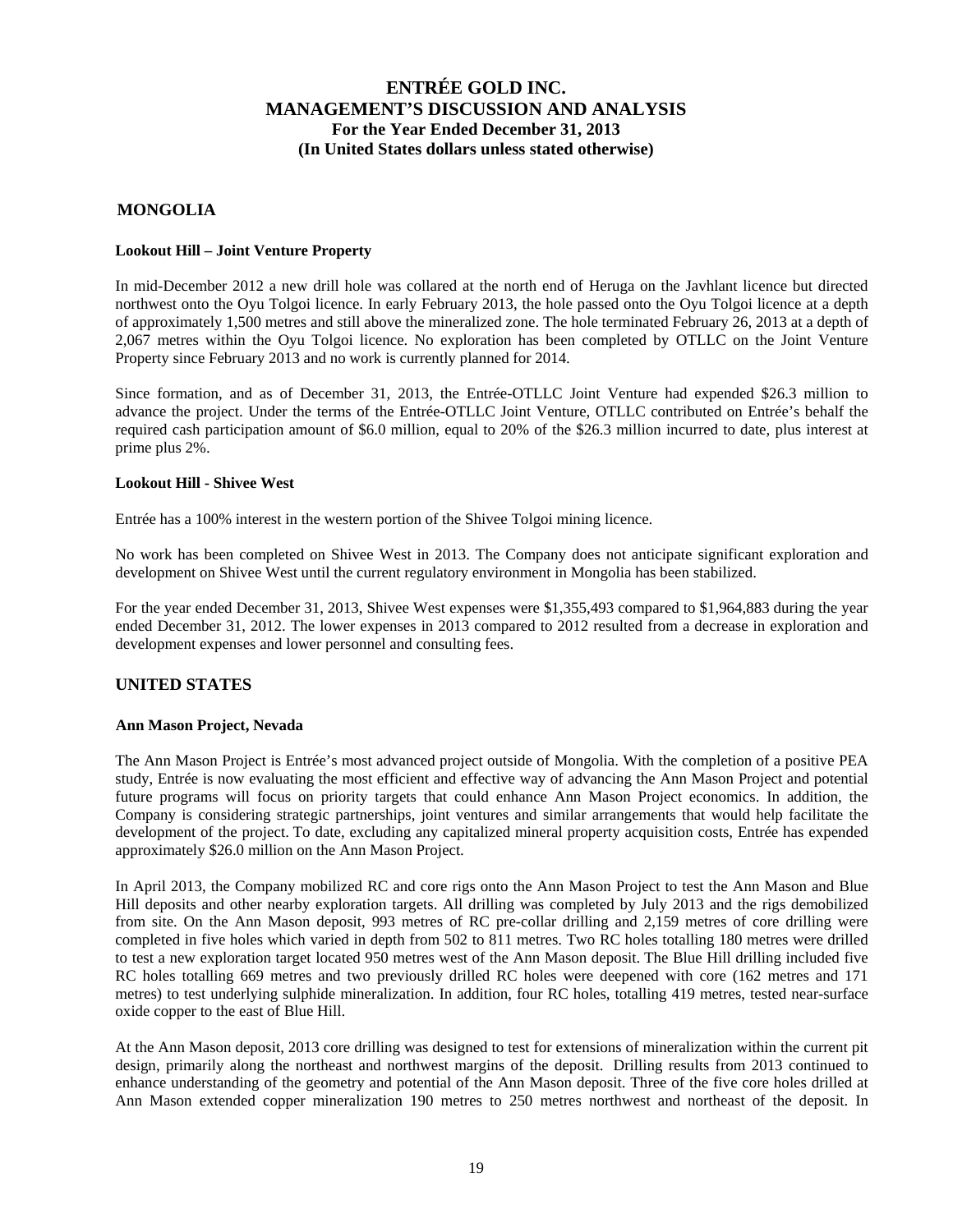addition, Ann Mason mineralization remains open in several directions and further drilling programs will be needed to test this potential.

Significant drill results from the 2013 Ann Mason drilling include:

- Near the east end of the deposit, hole EG-AM-13-035 intersected 220 metres (from 262 metres depth) averaging 0.30% copper, 0.07 g/t gold and 1.70 g/t silver. Included within the intersection is a higher-grade interval of 100 metres grading 0.43% copper, 0.11 g/t gold and 2.75 g/t silver.
- Drill holes EG-AM-13-033 and 034, on the northeast side of the deposit, returned 310 metres of 0.21% copper and 46.0 metres of 0.27% copper, respectively and extend copper mineralization up to 250 metres northeast of the current mineral resource. The copper intercept in hole EG-AM-13-33 included 0.014% molybdenum, which is higher than typical values for the deposit.
- EG-AM-13-036, while primarily pyritic, extends weak copper mineralization up to 190 metres north of the Ann Mason resource boundary. Higher grade copper mineralization in this area is interpreted to occur below the drilled depth of holes EG-AM-13-036 and 037. EG-AM-13-037 is located 240 metres east-southeast of EG-AM-13-036 and encountered strong faulting with no significant copper mineralization.

Two shallow, widely-spaced RC holes (totalling 180 metres) were also completed about 500 to 900 metres to the west of Ann Mason to test a new, near-surface oxide copper target. Holes EG-AM-13-038 and 039 encountered narrow intervals of 0.16 – 0.20% oxide copper within strong, quartz-sericite-pyrite alteration. Deeper sulphide potential below these holes remains untested.

Limited 2013 drilling at Blue Hill tested for additional areas of copper oxide mineralization and potential for underlying sulphide mineralization. The drill program successfully located westward extensions of the current deposit and also highlighted the structural complexity of the Blue Hill area. Copper oxide and mixed oxide/sulphide mineralization remains open in several directions. To the east, oxide and mixed mineralization is truncated by the low angle Blue Hill Fault, however, underlying sulphide mineralization continues in this direction. Drilling of the underlying sulphide target remains very widely-spaced, but has identified a target area more than one kilometre in width, which remains open in most directions.

Significant 2013 Blue Hill drill results include:

- EG-BH-13-040, located 750 metres west of the current Blue Hill resource, encountered several thin zones of oxide copper mineralization grading between 0.13 and 0.14% copper over widths ranging between 3 metres and 35 metres. In addition, 11 metres of 0.24% copper sulphide mineralization was intersected at the bottom of the hole. This drill hole is located on the edge of a largely untested, strong IP anomaly.
- On the west side of the deposit, EG-BH-13-036 adds 16 metres of oxide mineralization grading 0.21% copper between two lenses within the current resource and EG-BH-13-037 adds 29 metres of oxide mineralization grading 0.14% copper, above the current resource.
- Within the deposit, previous RC hole EG-BH-11-027 was deepened 171 metres with core drilling and encountered 0.19% copper in sulphides over 43 metres in the hanging wall of a major low-angle structure below the Blue Hill Fault.
- Four RC holes, EG-BH-13-032, 033, 034 and 035, were drilled in the vicinity of EG-BH-11-031 (0.28% oxide copper over 13.8 metres) to test the extent of oxide copper mineralization between Ann Mason and Blue Hill. Two of the holes (EG-BH-13-032 and 035) intersected thinner intervals of similar grade mineralization (3 metres grading 0.25% copper). Oxide mineralization remains open to the north and to the west.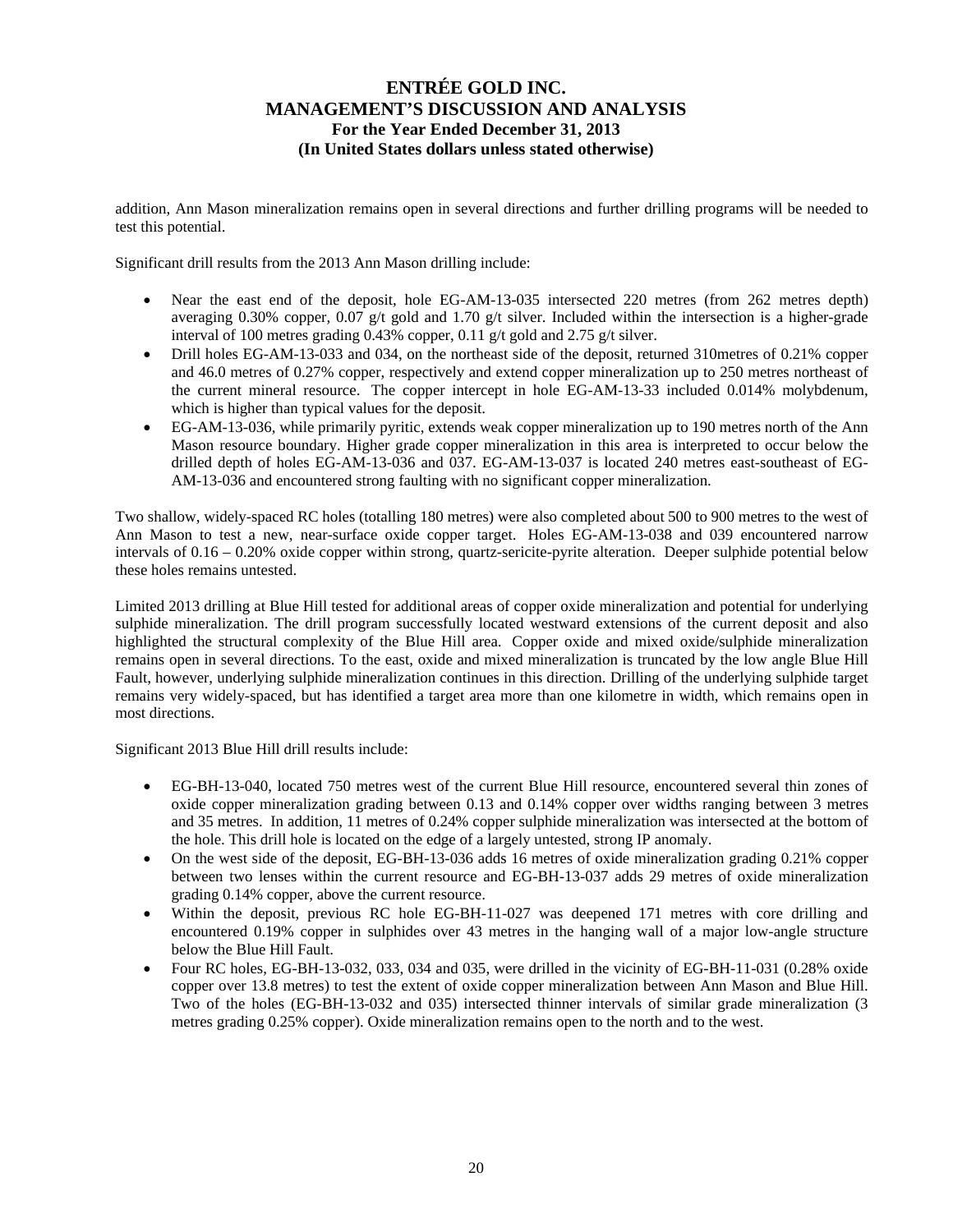The area between the Ann Mason and Blue Hill deposits has seen only wide-spaced, mostly shallow drilling to date and remains a high priority target for future exploration for both additional sulphide and oxide mineralization. South of Ann Mason, soil surveying and mapping suggests potential for near surface oxide copper mineralization which could have a positive impact on the Ann Mason Project.

Several other high-priority targets on the Ann Mason Project property require further exploration. These include the Roulette, Blackjack IP and Blackjack Oxide targets and the Minnesota copper skarn target. In the Blackjack area, induced polarization ("IP") and surface copper oxide exploration targets have been identified for drill testing. The Minnesota skarn target requires further drilling to test deeper IP and magnetic anomalies.

A short program of fill-in IP (31 line-km) was completed in June 2013.

Baseline environmental studies commenced in the second quarter of 2013 and included wildlife, biology, archaeology and cultural surveys. These studies will be used to expand the area covered under the existing Plan of Operations. Studies were largely complete at the end of 2013 except for minor additional cultural and raptor field surveys.

For the year ended December 31, 2013, Ann Mason Project expenditures were \$3,807,805 compared to \$5,691,528 during the year ended December 31, 2012. The lower expenses in 2013 resulted primarily from a decrease in drilling activities and consulting fees. The Company anticipates minimal field work in 2014 pending improvement in metal prices and in the mining investment environment.

### **Lordsburg and Oak Grove, New Mexico**

In June 2007, Entrée entered into an agreement with Empirical Discovery LLC ("Empirical") to explore for and develop porphyry copper targets in southeastern Arizona and southwestern New Mexico.

On May 2, 2012, Entrée entered into an agreement (the "Purchase Agreement") with Empirical to purchase a 100% interest in two targets - the Lordsburg property in New Mexico, and the Oak Grove property. In September 2013 Entrée abandoned the Oak Grove property and recorded an impairment of mineral property interests of \$437,732.

Pursuant to the Purchase Agreement, Entrée paid \$100,000 and issued 500,000 common shares of the Company. The Lordsburg property is subject to a 2% NSR royalty granted to Empirical, which may be bought down to 1% for \$1 million if the buydown option is exercised on or before January 1, 2015. The buydown option may be extended to January 1, 2016 or January 1, 2017, in which case the buydown price will be \$2 million and \$200,000 will be payable for each 12 month extension. The buydown price and extension payments are payable in cash or a combination of cash and common shares at Entrée's election.

The Lordsburg claims cover 2,013 hectares adjacent to the historic Lordsburg copper-gold-silver district in New Mexico. Drilling at Lordsburg has been successful in discovering a porphyry copper-gold occurrence in an area previously known only for vein-style gold mineralization. Future drilling will be directed towards expanding the existing drill defined copper and gold zone. No exploration work was completed in 2013.

The proposed Plan of Operations for Lordsburg has been approved by the BLM and an Application to Conduct Mineral Exploration has been approved by the New Mexico Division of Mining and Minerals. The Lordsburg Plan of Operations/Environmental Assessment and Application to Conduct Mineral Exploration provides for drilling on 65 additional sites and 28.2 acres of surface disturbance.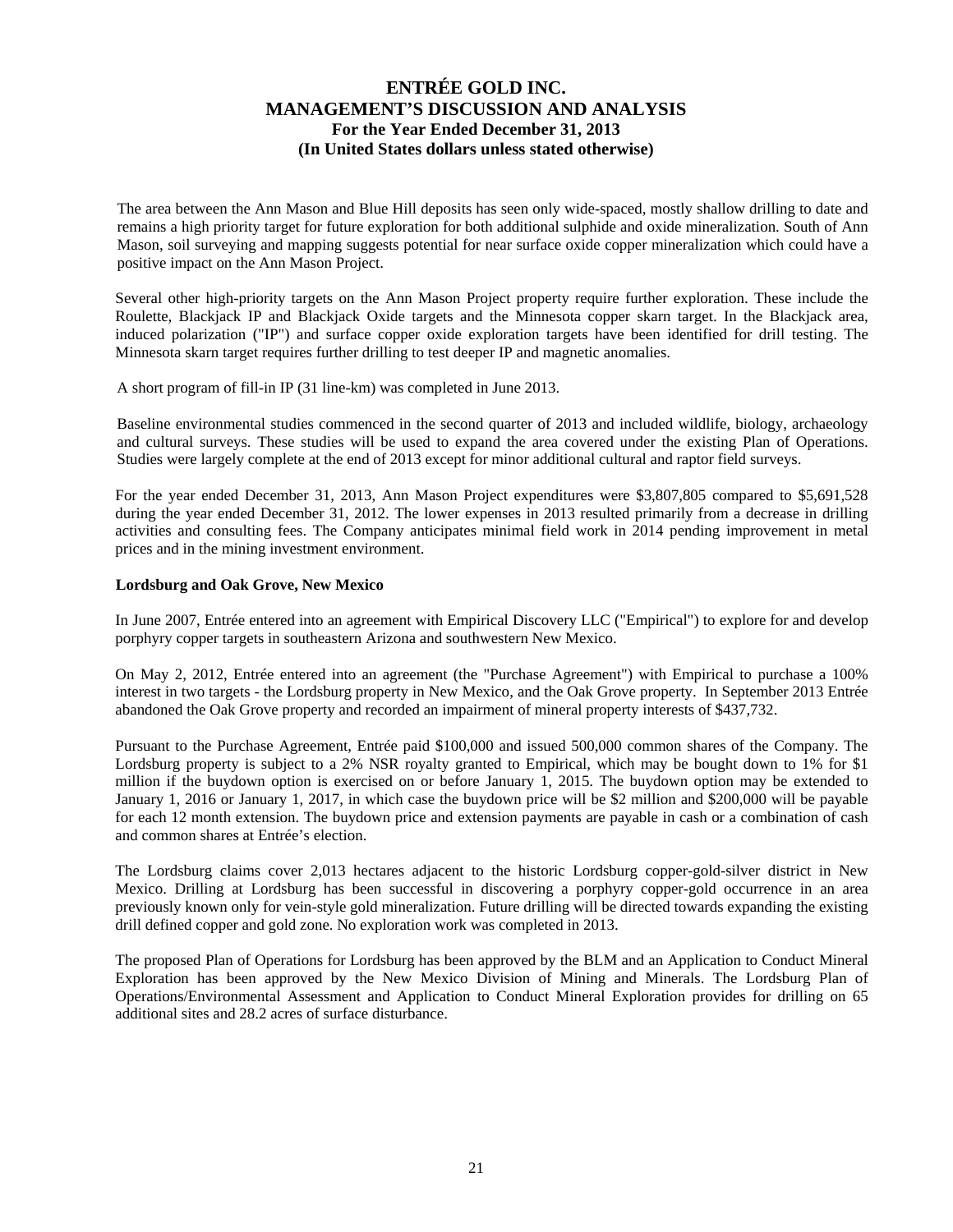#### **Shamrock, Nevada**

The Shamrock property, acquired through the acquisition of PacMag, is a copper skarn exploration target located in the Yerington copper porphyry district in western Nevada. Entrée has a 100% interest in 41 unpatented and 13 patented lode mining claims covering approximately 362 hectares (895 acres). No exploration was completed on Shamrock in 2013.

### **Eagle Flat, Nevada**

In March 2011, Entrée entered into a mining lease and option to purchase agreement with respect to 58 unpatented lode claims, 65 kilometres east of Yerington, in Mineral County, Nevada. Under the agreement, as amended, Entrée leases the claims for combined payments of \$125,000 over five years, and reimbursed \$30,000 in property and recording costs. Entrée has an option to purchase the claims for \$500,000, subject to a 2% NSR royalty which may be bought down to a 1% NSR royalty for \$500,000. After the fifth anniversary, Entrée must pay \$40,000 per year, either as a lease payment or an advanced royalty payment, depending on whether the option has been exercised. Advanced royalty payments will be credited against future NSR royalty payments. No work was completed on Eagle Flat in 2013.

### **AUSTRALIA**

#### **Blue Rose Joint Venture**

Entrée has a 53.7% interest in the Blue Rose copper-iron-gold-molybdenum joint venture property, with Giralia Resources Pty Ltd, now a subsidiary of Atlas Iron Limited (ASX:AGO) ("Atlas"), retaining a 46.3% interest. The property is located in the Olary Region of South Australia, 300 kilometres north-northeast of Adelaide. Magnetite iron formations occur in the southern portion of this 1,000 square kilometre tenement, and a zone of copper oxide mineralization and a gold target (Golden Sophia) are located in the north-central area of the tenement. The joint venture covers tenement EL5129, which was granted on July 19, 2012, for a 3-year term.

In September 2010, the joint venture entered into an agreement with Bonython Metals Group Pty Ltd ("BMG"), a private Australian resource company. BMG purchased 100% of the iron ore rights on the joint venture property in exchange for 6% of BMG's future issued capital. On February 27, 2012, the Federal Court of Australia ordered that BMG be wound up; a liquidator has been appointed. In October 2013, pursuant to an agreement whereby a third party acquired the Blue Rose joint venture's iron ore rights from BMG, Entrée received the first of two cash payments of A\$475,778 plus GST.

Soil sampling was completed by the joint venture in August 2011over the Golden Sophia shallow gold target. The survey confirmed the historic Battle Mountain gold in soil anomaly and defined a new, linear gold anomaly located approximately 700 metres to the northeast.

On October 23, 2013, the Blue Rose joint venture filed a Part 9B native title application under the South Australia Mining Act and the Wilyakali and Ngadjuri groups registered as native title claimants. Native title agreements must be concluded with claimants prior to any exploration on the joint venture license. A native title agreement was signed with the Wilyakali group in December 2013 and an agreement with the Ngadjuri group is expected to be signed in early 2014.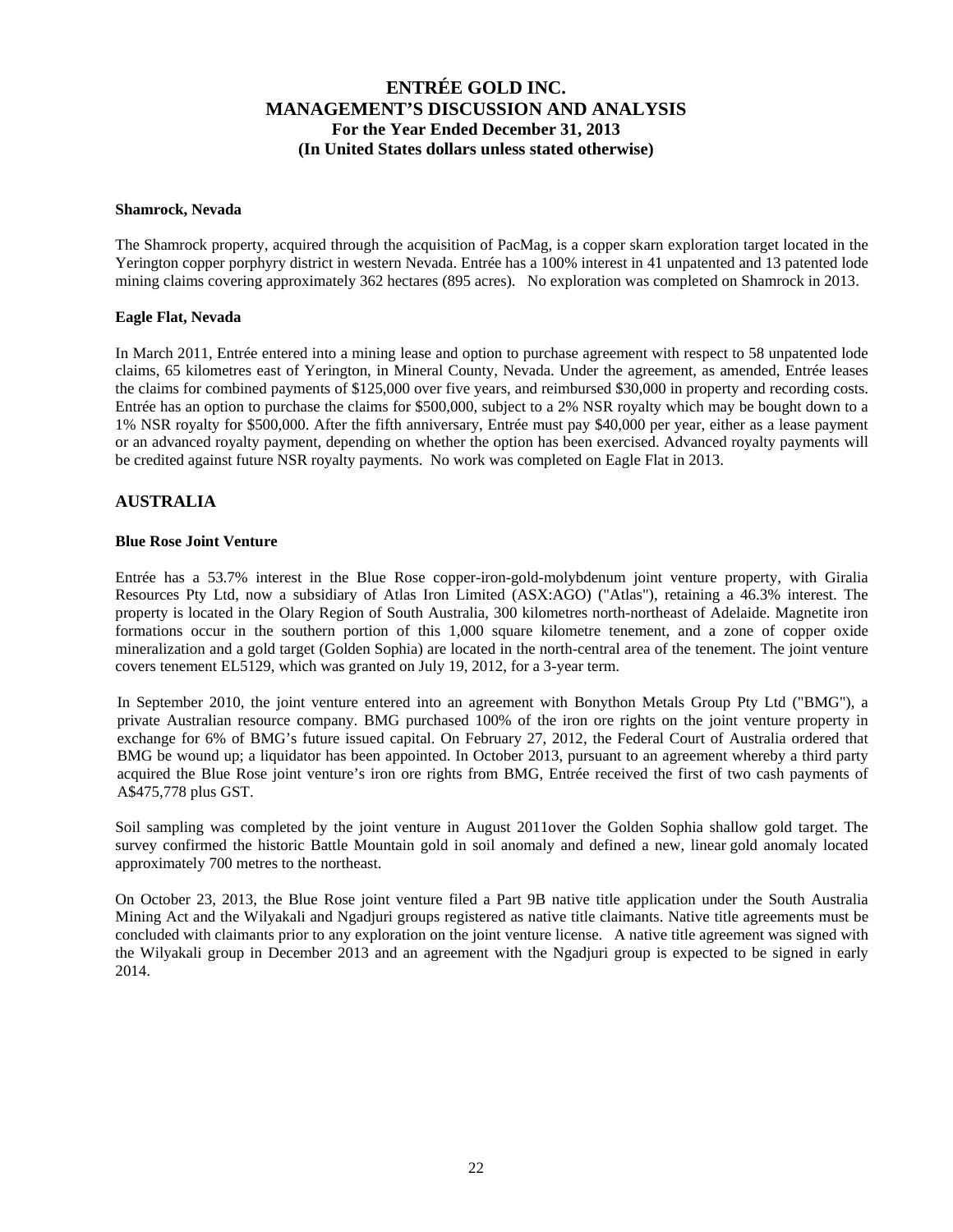### **PERU**

In September 2010, Entrée entered into a conditional agreement with a private Peruvian company whereby Entrée may acquire an initial 70% interest in the Lukkacha property located in Tacna Province of southeastern Peru. The property is situated within 50 kilometres of the international border with Chile, and initiation of work is subject to Entrée obtaining a Supreme Decree allowing it to work on the property. Subject to obtaining the Supreme Decree, Entrée may earn a 70% interest by making cash payments totaling \$215,000 and expending a minimum of \$1.5 million on exploration, to include a minimum 6,000 metres of diamond drilling, within 24 months. Once Entrée has earned a 70% interest, it may acquire a further 30% interest by paying the vendors \$2 million within 24 months. The vendors would retain a 2% NSR royalty, half of which may be purchased at any time for \$1 million.

The property consists of seven concessions totaling 4,400 hectares which cover two large areas of surface alteration, iron oxides and quartz veining approximately 50 kilometres along the structural trend southeast from the giant Toquepala mining operation of Grupo Mexico. The property has never been drilled and represents a unique opportunity for early stage exploration within an under-explored major copper district. Further exploration is dependent on receipt of the Supreme Decree. As a first step in obtaining the Supreme Decree, a joint military inspection of the property took place on September 12, 2013. The military submitted a favourable written opinion to the General Secretary of the Ministry of Defense on September 15, 2013.

For the year ended December 31, 2013, Lukkacha expenses were \$134,454 compared to \$41,646 during the year ended December 31, 2012.

### **GENERAL AND ADMINISTRATIVE**

For the year ended December 31, 2013, general and administrative expense, excluding foreign exchange gains and losses and before stock-based compensation, was \$5,510,641 compared to \$4,295,800 during the year ended December 31, 2012. The increase in 2013 was due to a number of factors including higher legal and accounting fees and increases in personnel and consulting expenses compared to 2012.

### **STOCK-BASED COMPENSATION**

For the year ended December 31, 2013, stock-based compensation expense was \$1,422,297 compared to \$1,207,878 during the year ended December 31, 2012. During the year ended December 31, 2013, 7,560,000 options were granted with a fair value of \$1,421,371, compared to 1,882,000 options that were granted with a fair value of \$1,124,930 during the year ended December 31, 2012.

### **INTEREST INCOME AND EXPENSE**

For the year ended December 31, 2013, interest expense was \$260,453 (December 31, 2012 - \$229,359; December 31, 2011 - \$151,952). Interest expense is due to accrued interest on the OTLLC loan payable. For the year ended December 31, 2013, interest income was \$431,596 (December 31, 2012 - \$190,449; December 31, 2011 - \$342,343). The Company earns interest income on its invested cash, which increased compared to the equivalent period last year due to higher principal amounts invested following completion of the Sandstorm financing.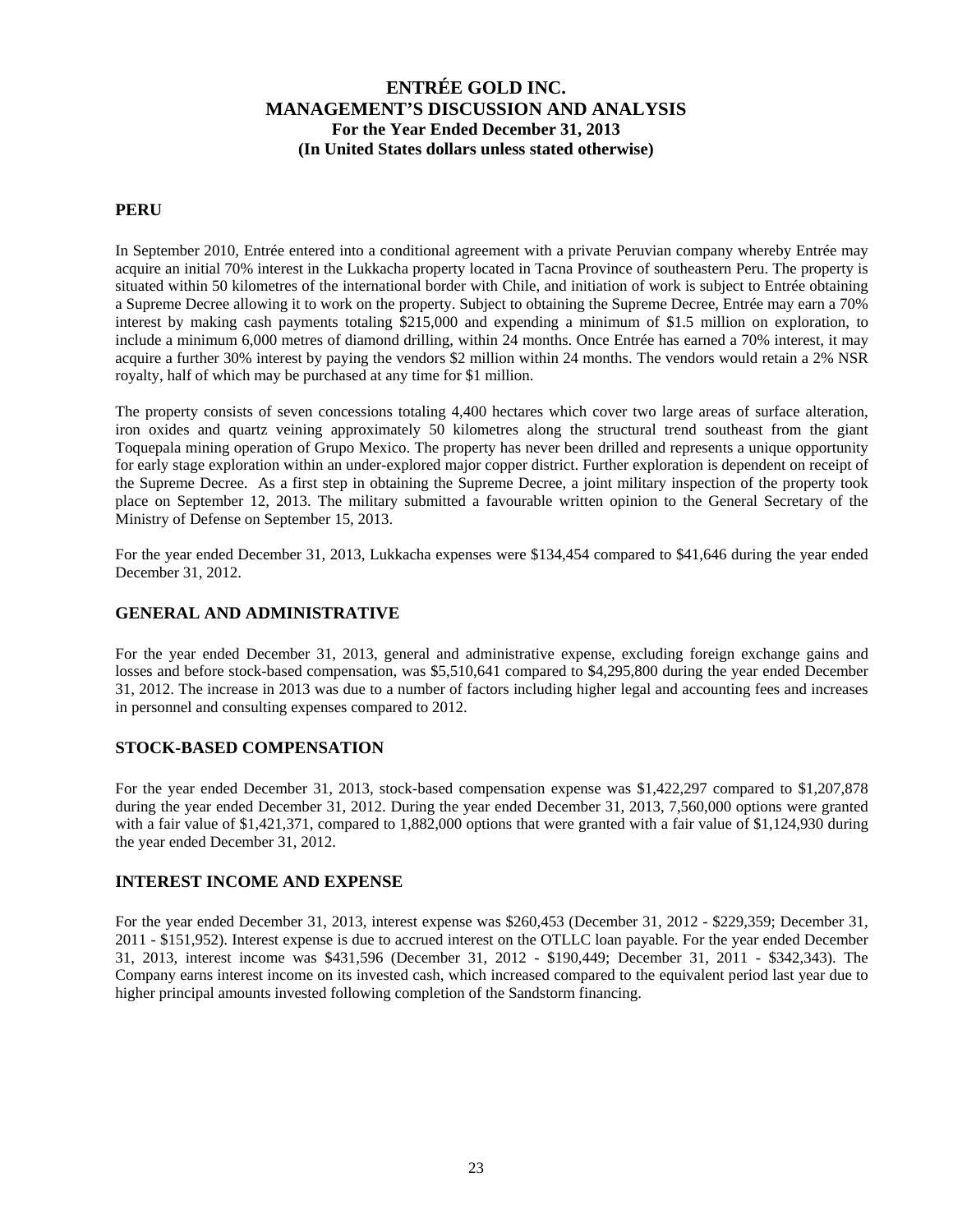### **VALUATION OF LONG-TERM INVESTMENT**

#### **Equity Method Investment**

As further described in the notes to the Annual Financial Statements, Entrée accounts for its interest in a joint venture with OTLLC as a 20% equity investment. As at December 31, 2013, the Company's investment in the Entrée-OTLLC Joint Venture was \$96,367 (December 31, 2012 - \$96,205). The Company's share of the loss of the Entrée-OTLLC Joint Venture was \$146,051 for the year ended December 31, 2013 (December 31, 2012 - \$1,012,156) plus accrued interest expense of \$260,453 for the year ended December 31, 2013 (December 31, 2012 - \$229,359). The decrease in the loss from equity investee for the year ended December 31, 2013 compared to last year was due to decreased exploration expenses incurred by the Entrée-OTLLC Joint Venture in the year.

## **OUTLOOK**

Entrée is primarily focused on exploring its principal properties in Nevada and Mongolia. In addition, Entrée is engaged in evaluating acquisition opportunities which are complementary to its existing projects, particularly large tonnage base and precious metal targets in mining friendly jurisdictions. These efforts have resulted in the consolidation of the Ann Mason Project in Nevada (including through the acquisition of PacMag and the agreement with Eurasian) and the acquisition of the Lordsburg property in New Mexico. The commodities Entrée is most likely to pursue include copper, gold and molybdenum, which are often associated with large tonnage, porphyry related environments. Smaller, higher grade systems will be considered by Entrée if they demonstrate potential for near-term production and cash-flow.

Entrée has not generated any revenue from operations since its incorporation and Entrée anticipates that it will continue to incur operating expenses without revenues until the Joint Venture Property in Mongolia is brought into production or it builds and operates a mine on one or more of its other mineral properties. As at December 31, 2013, Entrée had working capital of approximately \$46.4 million. Entrée's average monthly operating expenses for the year ended December 31, 2013, were approximately \$1.1 million, including exploration, general and administrative expenses and investor relations expenses. On February 15, 2013, the Company entered into a financing package with Sandstorm for gross proceeds of approximately \$55 million consisting of three components: a \$40 million equity participation and funding agreement, a C\$10 million private placement and a \$5 million payment from Sandstorm in return for a 0.4% NSR royalty on the Ann Mason and Blue Hill deposits. The funds from the financing package will be used to support operations in Mongolia, advance the Ann Mason Project, for working capital requirements and for other general corporate purposes.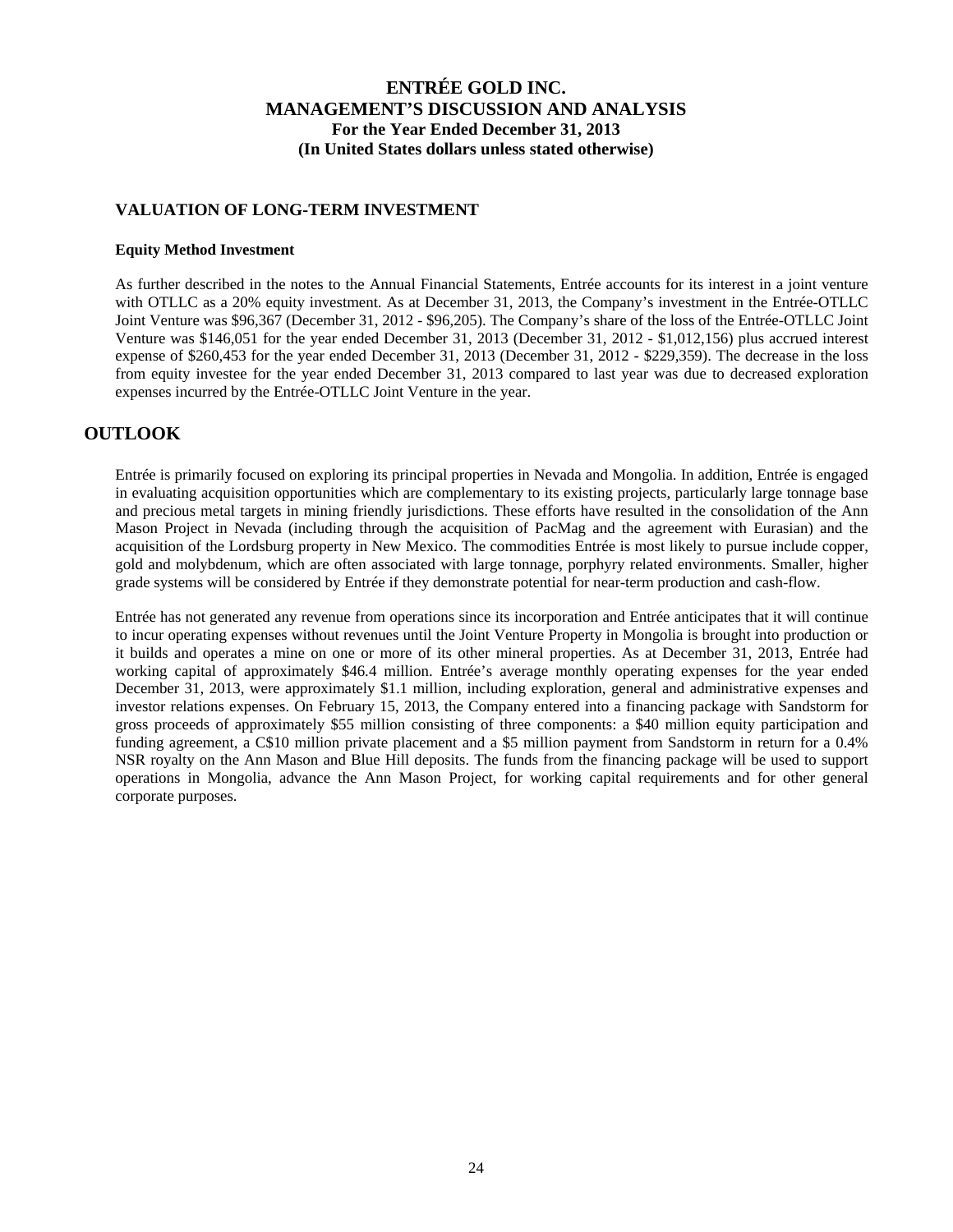# **SELECTED QUARTERLY DATA**

|                                           |     | <b>Three Months</b><br><b>Ended</b><br>December 31,<br>2013 |               | <b>Three Months</b><br><b>Ended</b><br>September 30,<br>2013 |      | <b>Three Months</b><br><b>Ended</b><br><b>June 30,</b><br>2013 |               | <b>Three Months</b><br><b>Ended</b><br>March 31,<br>2013 |
|-------------------------------------------|-----|-------------------------------------------------------------|---------------|--------------------------------------------------------------|------|----------------------------------------------------------------|---------------|----------------------------------------------------------|
| Exploration                               | \$  | 1,426,239                                                   | <sup>\$</sup> | 1,168,327                                                    | \$.  | 1,904,636                                                      | \$.           | 1,603,790                                                |
| General and administrative                |     | 1,648,610                                                   |               | 1,072,706                                                    |      | 1,217,555                                                      |               | 2,802,332                                                |
| Foreign exchange loss (gain)              |     | (765, 656)                                                  |               | 662,337                                                      |      | (892, 725)                                                     |               | (117, 684)                                               |
| Consultancy and advisory fees             |     | 309,462                                                     |               | 320,567                                                      |      | 324,175                                                        |               | 986,926                                                  |
| Gain on sale of mineral property interest |     | (451,892)                                                   |               |                                                              |      |                                                                |               |                                                          |
| Impairment of mineral property interests  |     |                                                             |               |                                                              |      | 437,732                                                        |               |                                                          |
| Loss from operations                      |     | (2,166,763)                                                 |               | (3,223,937)                                                  |      | (2,991,373)                                                    |               | (5,275,364)                                              |
| Interest income                           |     | 126,664                                                     |               | 140,418                                                      |      | 100,948                                                        |               | 63,566                                                   |
| Interest expense                          |     | (66, 331)                                                   |               | (65,313)                                                     |      | (64, 553)                                                      |               | (64, 256)                                                |
| Loss from equity investee                 |     | (29,756)                                                    |               | (23,049)                                                     |      | 19,683                                                         |               | (112, 929)                                               |
| Fair value adjustment of asset backed     |     |                                                             |               |                                                              |      |                                                                |               |                                                          |
| commercial papers                         |     |                                                             |               |                                                              |      | 147,564                                                        |               |                                                          |
| Current income tax expense                |     | (319, 112)                                                  |               |                                                              |      |                                                                |               |                                                          |
| Deferred income tax recovery              |     | 1,331,336                                                   |               | 241,279                                                      |      | 512,114                                                        |               | 297,139                                                  |
| Net loss                                  | \$. | (1, 123, 962)                                               | \$            | (2,930,602)                                                  | S.   | (2,275,617)                                                    | <sup>\$</sup> | (5,091,844)                                              |
| Loss per share, basic and diluted         | \$  | $(0.01)$ \$                                                 |               | (0.02)                                                       | - \$ | (0.02)                                                         | <sup>S</sup>  | (0.04)                                                   |

|                                           | <b>Three Months</b><br><b>Ended</b><br>December 31,<br>2012 |               | <b>Three Months</b><br><b>Ended</b><br>September 30,<br>2012 |     | <b>Three Months</b><br><b>Ended</b><br><b>June 30,</b><br>2012 |    | <b>Three Months</b><br><b>Ended</b><br>March 31,<br>2012 |
|-------------------------------------------|-------------------------------------------------------------|---------------|--------------------------------------------------------------|-----|----------------------------------------------------------------|----|----------------------------------------------------------|
| Exploration                               | \$<br>987,942                                               | S             | 1,228,341                                                    | S   | 2,402,084                                                      | S  | 3,615,987                                                |
| General and administrative                | 1,206,757                                                   |               | 961.429                                                      |     | 1,107,937                                                      |    | 2,110,757                                                |
| Foreign exchange loss (gain)              | 61,536                                                      |               | (354, 197)                                                   |     | 79,550                                                         |    | 25,338                                                   |
| Gain on sale of mineral property interest |                                                             |               |                                                              |     |                                                                |    | (104, 914)                                               |
| Impairment of mineral property interests  | 486,746                                                     |               |                                                              |     |                                                                |    |                                                          |
| Loss from operations                      | (2,742,981)                                                 |               | (1,835,573)                                                  |     | (3,589,571)                                                    |    | (5,647,168)                                              |
| Interest income                           | 22,293                                                      |               | 29,328                                                       |     | 50,710                                                         |    | 88,118                                                   |
| Interest expense                          | (63, 134)                                                   |               | (58,705)                                                     |     | (55, 344)                                                      |    | (52, 176)                                                |
| Loss from equity investee                 | (281, 055)                                                  |               | (238,988)                                                    |     | (189, 507)                                                     |    | (302, 606)                                               |
| Deferred income tax recovery (expense)    | (1,912,557)                                                 |               | 204,780                                                      |     | 539,007                                                        |    | 839,000                                                  |
| Net loss                                  | \$<br>(4,977,434)                                           | <sup>\$</sup> | (1,899,158)                                                  | \$. | (3,244,705)                                                    | S  | (5,074,832)                                              |
| Loss per share, basic and diluted         | \$<br>(0.04)                                                | -S            | $(0.01)$ \$                                                  |     | (0.03)                                                         | -S | (0.04)                                                   |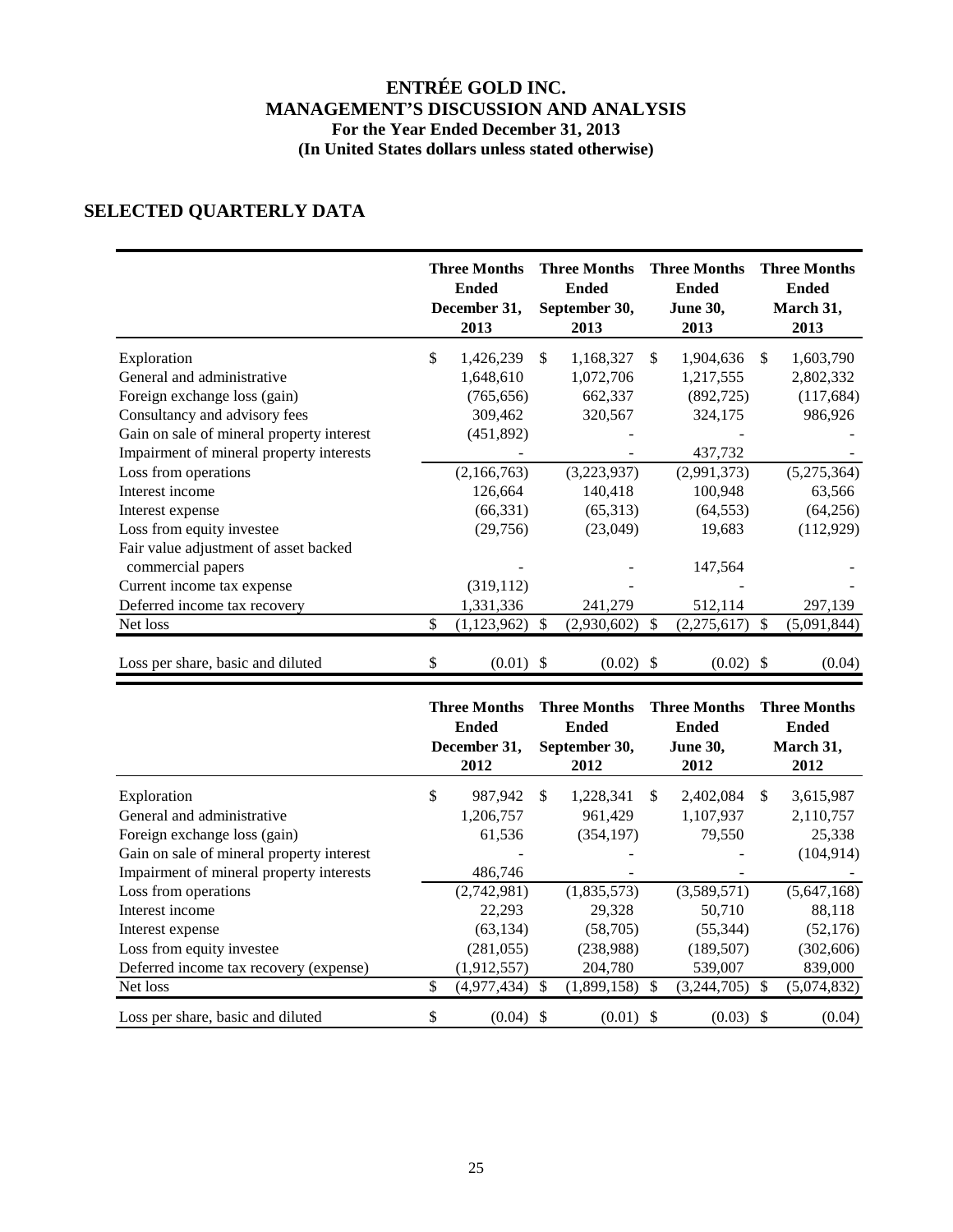Exploration costs were lower in the year ended December 31, 2013 compared to the year ended December 31, 2012, primarily due to decreased drilling activity and consulting fees on the Ann Mason Project during the year ended December 31, 2013. General and administrative costs, excluding stock-based compensation changes, were approximately 26% higher in the year ended December 31, 2013 compared to the year ended December 31, 2012. This increase is primarily attributable to the increase in legal fees associated with closing of the Sandstorm transaction and increased personnel and consulting expenses. During the three months ended March 31, 2013, the Company incurred consultancy and advisory fees of \$936,926 related to the Sandstorm financing agreement. During the three months ended December 31, 2011, Entrée sold the Togoot licence and recorded a gain on sale of mineral property interest of \$1,474,640. During the three months ended March 31, 2012, Entrée sold its interest in the Northling property and recorded a gain on sale of mineral property interest of \$104,914. During the three months ended December 31, 2013, Entrée received the first of two cash payments of \$451,892 pertaining to an agreement whereby a third party acquired the Blue Rose joint venture iron ore rights. Loss from equity investee was lower in the year ended December 31, 2013 compared to the year ended December 31, 2012 due to decreased expenditures on the Joint Venture Property. During the year ended December 31, 2013, Entrée recorded deferred income tax recovery of \$2,381,868 compared to deferred income tax expense of \$329,770 during the year ended December 31, 2012.

## **LIQUIDITY**

To date, Entrée has not generated revenues from its operations, has been dependent on equity and production-based financings for additional funding and is considered to be in the exploration stage. Working capital on hand at December 31, 2013 was \$46,394,496. Cash was \$46,701,216 at December 31, 2013. On February 15, 2013, the Company closed the approximately \$55 million financing package with Sandstorm which will be used to support operations in Mongolia, advance the Ann Mason Project and for general working capital requirements. In the event of a partial expropriation of Entrée's interest in the Joint Venture Property, which is not reversed during the abeyance period provided for in the equity participation and funding agreement, the Company will be required to return a pro rata portion of the Deposit (the amount of the repayment not to exceed the amount of the Unearned Balance).

Under the terms of the Entrée-OTLLC Joint Venture, Entrée elected to have OTLLC debt finance Entrée's share of costs on the Joint Venture Property, with interest accruing at OTLLC's actual cost of capital or prime +2%, whichever is less, at the date of the advance. As at December 31, 2013, the total amount that OTLLC has contributed to costs on the Company's behalf, including interest, is approximately \$6.0 million.

### **Operating activities**

Cash provided by operations was \$27,979,150 for the year ended December 31, 2013 compared to the \$12,801,856 used in operations for the year ended December 31, 2012. This increase is primarily due to cash proceeds of \$40 million received from the funding agreement with Sandstorm and is partially offset by expenditures on mineral property exploration and general and administrative.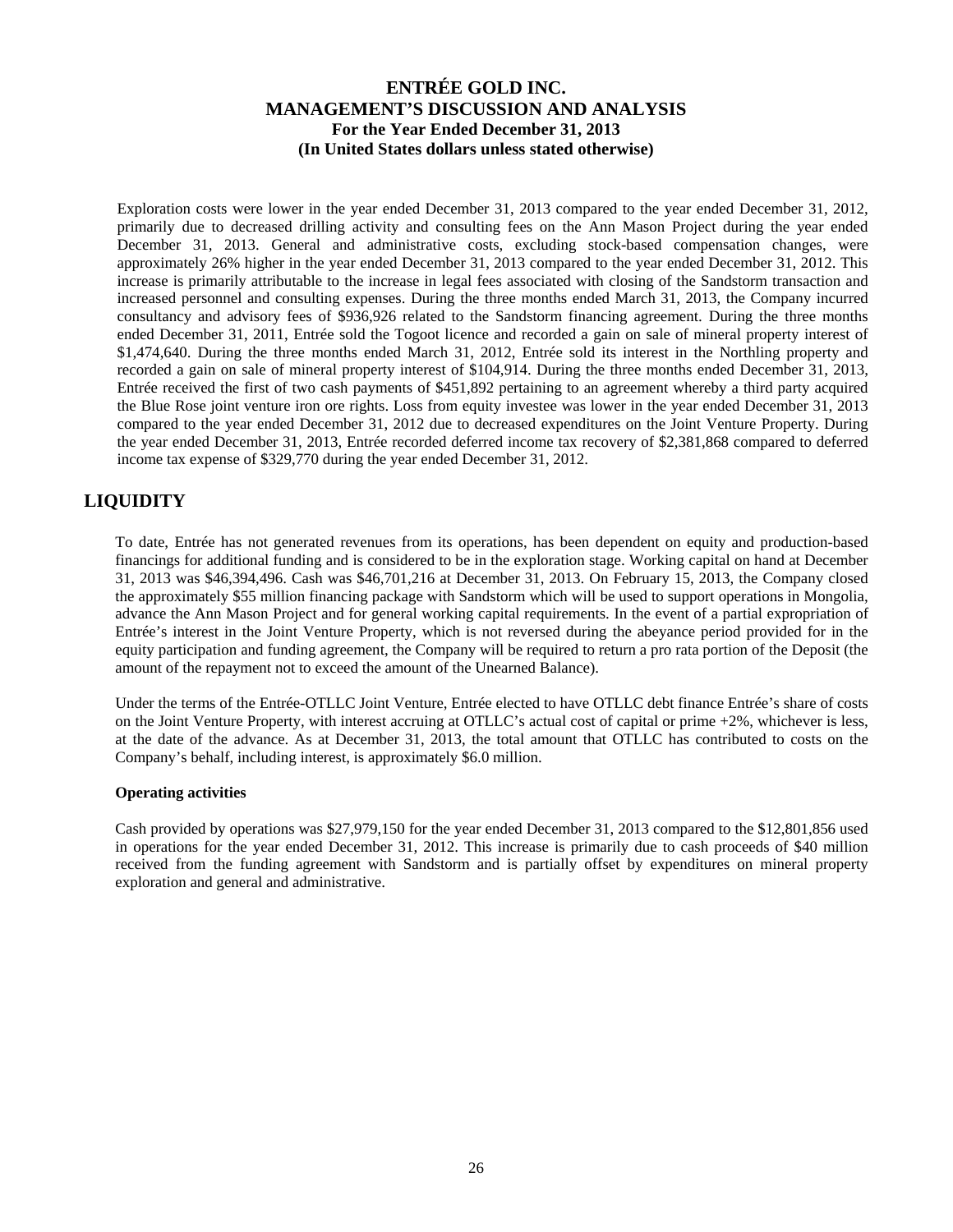### **Financing activities**

Cash provided by financing activities during the year ended December 31, 2013 and 2012 and common shares issued for cash were as follows:

|                            |               | <b>Year Ended</b><br>December 31,<br>2013 |           |               | <b>Year Ended</b><br>December 31,<br>2012 |            |  |
|----------------------------|---------------|-------------------------------------------|-----------|---------------|-------------------------------------------|------------|--|
|                            | <b>Shares</b> |                                           | Amount    | <b>Shares</b> |                                           | Amount     |  |
| Private placement          | 17,857,142    | <sup>\$</sup>                             | 9,722,897 |               | $- S$                                     |            |  |
| Exercise of over allotment |               |                                           |           | 1,320,455     |                                           | 1,628,583  |  |
| Share issuance costs       |               |                                           | (86, 636) |               |                                           | (108, 058) |  |
|                            | 17,857,142    |                                           | 9,636,261 | 1,320,455     |                                           | 1,520,525  |  |

The 2013 private placement was part of the Sandstorm financing package.

### **Investing activities**

During the year ended December 31, 2013, Entrée made payments of \$50,000 related to mineral property acquisitions (December 31, 2012 – \$3,910,000). During the year ended December 31, 2013, Entrée received cash proceeds of \$115,180 on the release of reclamation deposits compared to cash payments of \$207,962 related to reclamation deposits in 2012. During the year ended December 31, 2013, Entrée expended \$7,623 on equipment, primarily for exploration activities (December 31, 2012 – \$35,893). During the year ended December 31, 2013, Entrée received cash proceeds of \$5 million from Sandstorm in return for a 0.4% NSR royalty on the Ann Mason and Blue Hill deposits. During the year ended December 31, 2013, Entrée received the first of two cash payments of \$451,892 pertaining to an agreement whereby a third party acquired the Blue Rose joint venture iron ore rights. During the year ended December 31, 2012, Entrée sold its interest in the Northling property for proceeds of \$104,914, net of taxes.

### **Table of Contractual Commitments**

The following table lists, as at December 31, 2013, the Company's contractual obligations. Entrée is committed to make lease payments totaling \$806,392 over its four year office lease in Vancouver, Canada and two office, three warehouse and five accommodation leases in the United States.

|               | Less than<br>1 Year | 1-3 Years       | 3-5 Years      | <b>Total</b> |
|---------------|---------------------|-----------------|----------------|--------------|
| Office leases | \$<br>296,734<br>-S | 421,673<br>- \$ | 87.985<br>- \$ | 806,392      |
| Total         | \$<br>296,734<br>\$ | 421,673         | 87,985<br>S    | 806,392      |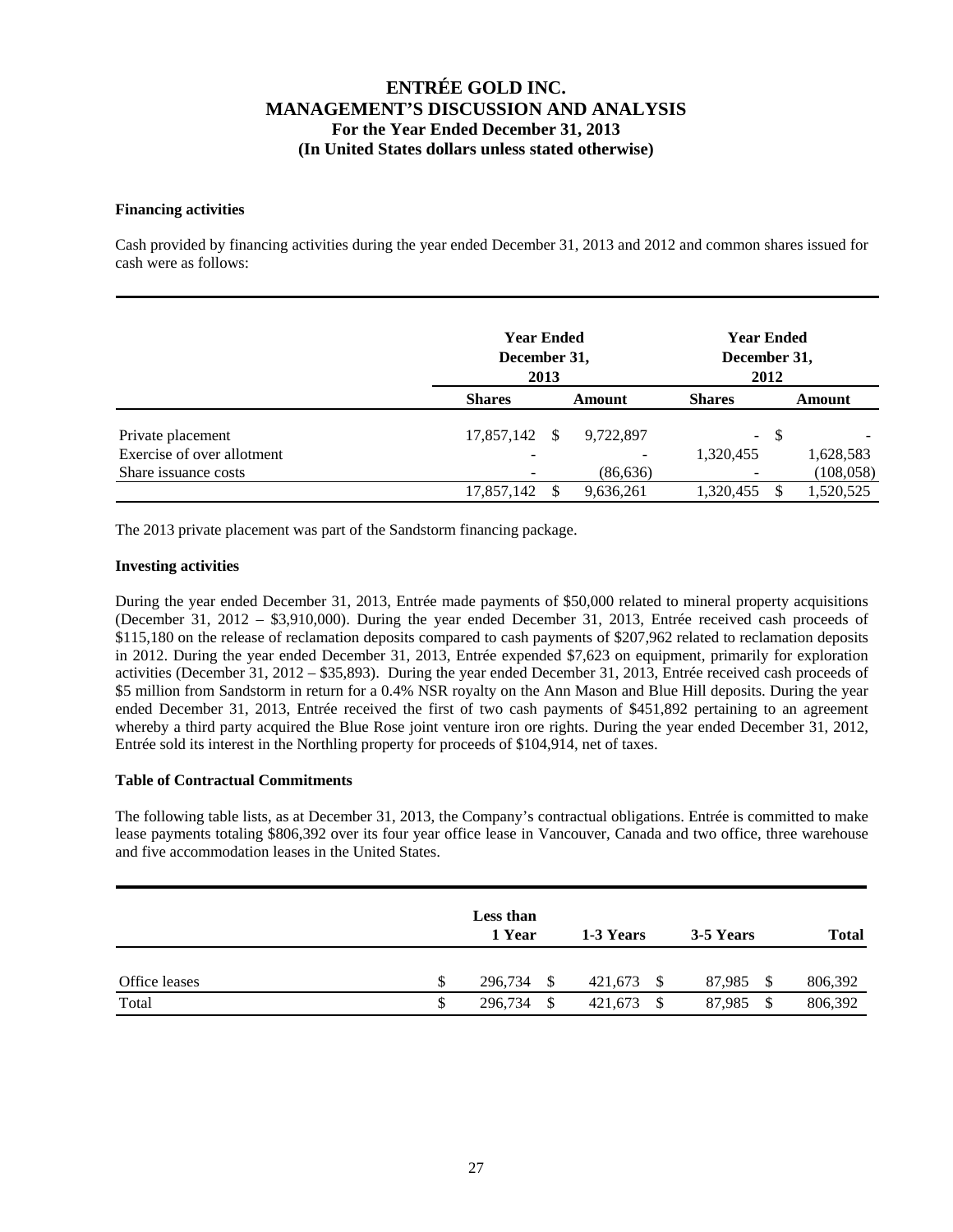#### **Outstanding share data**

As at December 31, 2013 and March 27, 2014, there were 146,734,385 common shares outstanding. In addition, as at December 31, 2013, there were 14,400,500 stock options outstanding with exercise prices ranging from C\$0.30 to C\$3.47 per share. As at March 27, 2014, there were 13,061,500 stock options outstanding with exercise prices ranging from C\$0.30 to C\$3.47 per share. There were no warrants outstanding at December 31, 2013 or at March 27, 2014.

### **CAPITAL RESOURCES**

Entrée had no commitments for capital assets at December 31, 2013.

At December 31, 2013, Entrée had working capital of \$46,394,496 compared to \$4,699,256 as at December 31, 2012. On February 15, 2013, the Company closed the approximately \$55 million financing package with Sandstorm.

### **OFF-BALANCE SHEET TRANSACTIONS**

Entrée has no off-balance sheet arrangements except for the contractual obligation noted above.

## **TRANSACTIONS WITH RELATED PARTIES**

During the year ended December 31, 2013, the Company paid consulting fees of \$1,167 (December 31, 2012 - \$Nil) to an immediate family member of the Company's Vice President, Technical Services. The transaction was in the normal course of operations and was measured at the exchange amount, which represented the amount of consideration established and agreed to by the related party. All services under the agreement have been provided.

### **CRITICAL ACCOUNTING ESTIMATES**

The preparation of consolidated financial statements in conformity with generally accepted accounting principles in the United States requires management to make estimates and assumptions that affect the reported amount of assets and liabilities and the disclosure of contingent assets and liabilities at the date of the financial statements and the reported amount of revenues and expenses during the period. Actual results could differ from these estimates.

The Company must make estimates and judgments in determining income tax expense for financial statement purposes. These estimates and judgments occur in the calculation of tax credits, benefits, and deductions, and in the calculation of certain tax assets and liabilities that arise from differences in the timing of recognition of revenue and expense for tax and financial statement purposes. Significant changes in these estimates may result in an increase or decrease to the tax provision in a subsequent period. The Company must assess the likelihood that we will be able to recover any deferred tax assets. If recovery is not likely, the provision for taxes must be increased by recording a valuation allowance against the deferred tax assets. However, should there be a change in the ability to recover any deferred tax assets, the tax provision would increase in the period in which it is determined that the recovery was not likely. Recovery of a portion of the deferred tax assets is impacted by Company plans with respect to holding or disposing of certain assets. Changes in economic conditions, exploration results, metal prices and other factors could result in changes to the estimates and judgements used in determining the income tax expense.

The Company capitalizes the cost of acquiring mineral property interests, including undeveloped mineral property interests, until the viability of the mineral interest is determined. Capitalized acquisition costs are expensed if it is determined that the mineral property has no future economic value. The Company must make estimates and judgments in determining if any capitalized amounts should be written down by assessing if future cash flows, including potential sales proceeds, related to the mineral property are estimated to be less than the property's total carrying value. The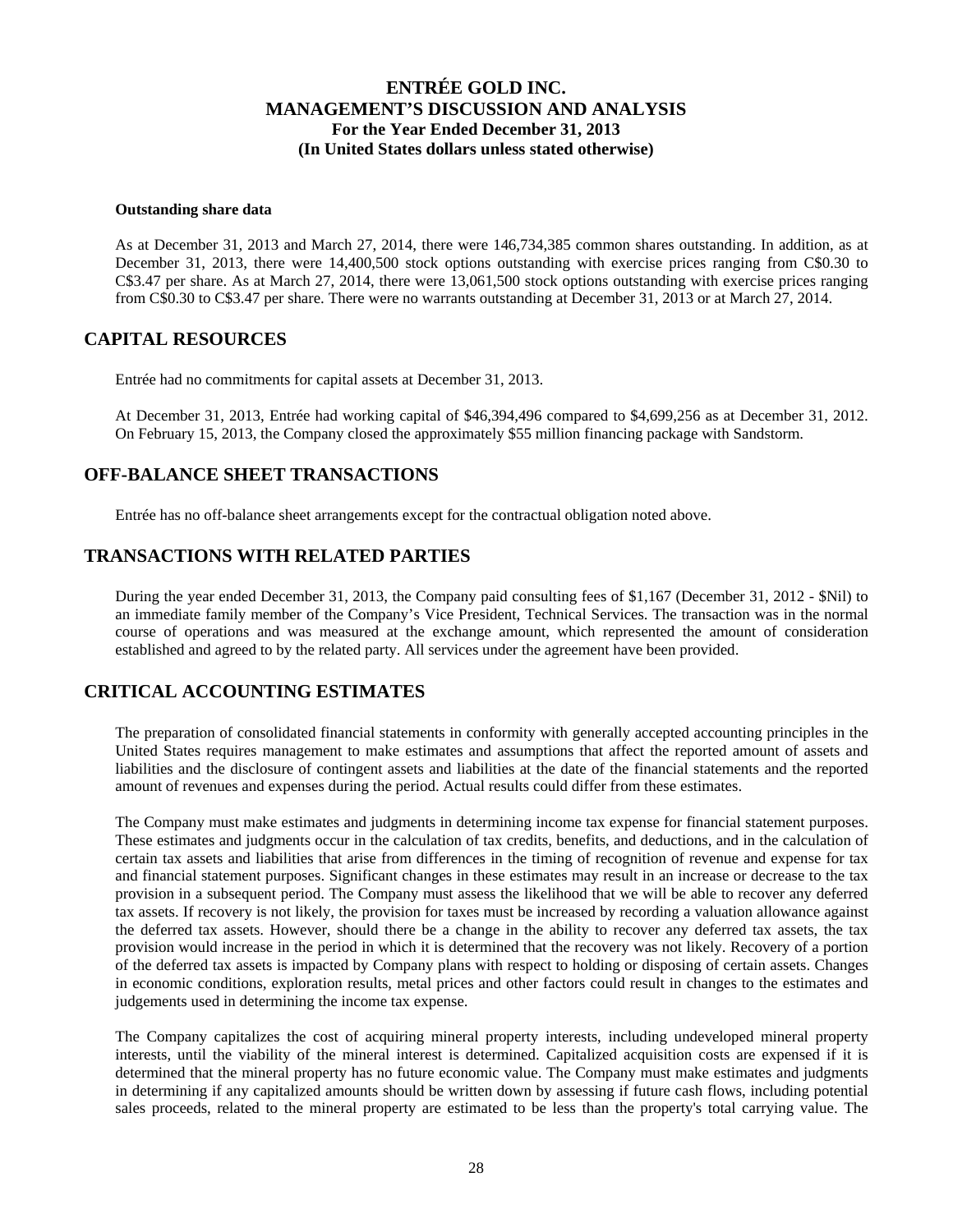carrying value of each mineral property is reviewed periodically, and whenever events or changes in circumstances indicate that the carrying value may not be recoverable. Reductions in the carrying value of a property would be recorded to the extent that the total carrying value of the mineral property exceeds its estimated fair value.

The Company follows accounting guidelines in determining the value of stock option compensation, as disclosed in Note 9 to the Annual Financial Statements. Unlike other numbers in the accounts, this is a calculated amount not based on historical cost, but on subjective assumptions introduced to an option pricing model, in particular: (1) an estimate for the average future hold period of issued stock options before exercise, expiry or cancellation; and (2) future volatility of the Company's share price in the expected hold period (using historical volatility as a reference). Given that there is no market for the options and they are not transferable, the resulting value calculated is not necessarily the value the holder of the option could receive in an arm's-length transaction.

The Company's accounting policy is to expense exploration costs on a project by project basis consistent with US GAAP. The policy is consistent with that of other exploration companies that have not established mineral reserves. When a mineral reserve has been objectively established further exploration costs would be deferred. Management is of the view that its current policy is appropriate for the Company.

## **CHANGES IN ACCOUNTING POLICIES**

The accounting pronouncements issued by the Financial Accounting Standards Board during the year ended December 31, 2013 were not applicable to the Company.

A detailed summary of all of the Company's significant accounting policies and the estimates derived therefrom is included in Note 2 to the Annual Financial Statements for the year ended December 31, 2013.

## **FINANCIAL INSTRUMENTS AND OTHER INSTRUMENTS**

The Company's financial assets and liabilities generally consist of cash and cash equivalents, receivables, deposits, accounts payable and accrued liabilities and loans payable, some of which are denominated in foreign currencies including United States dollars, Mongolian Tugriks and Australian dollars. The Company is at risk to financial gain or loss as a result of foreign exchange movements against the Canadian dollar. The Company does not currently have major commitments to acquire assets in foreign currencies; but historically it has incurred the majority of its exploration costs in foreign currencies.

## **OTHER MD&A REQUIREMENTS**

### **Forward-Looking Statements**

This MD&A contains forward-looking statements within the meaning of the United States Private Securities Litigation Reform Act of 1995 and forward-looking information within the meaning of applicable Canadian securities laws.

Forward-looking statements include, but are not limited to, statements with respect to the future prices of copper, gold, molybdenum and silver; the estimation of mineral reserves and resources; the realization of mineral reserve and resource estimates; anticipated future production and cash flows; the potential impact of future exploration results on Ann Mason mine design and economics; anticipated capital and operating costs; the funding and development of the Oyu Tolgoi underground mine; the expected timing of initial production from Lift 1 of the Oyu Tolgoi underground mine; discussions with the Government of Mongolia, Rio Tinto, OTLLC and Turquoise Hill on a range of issues including Entrée's interest in the Joint Venture Property, the Shivee Tolgoi and Javhlant mining licences and certain material agreements; potential actions by the Government of Mongolia with respect to the Shivee Tolgoi and Javhlant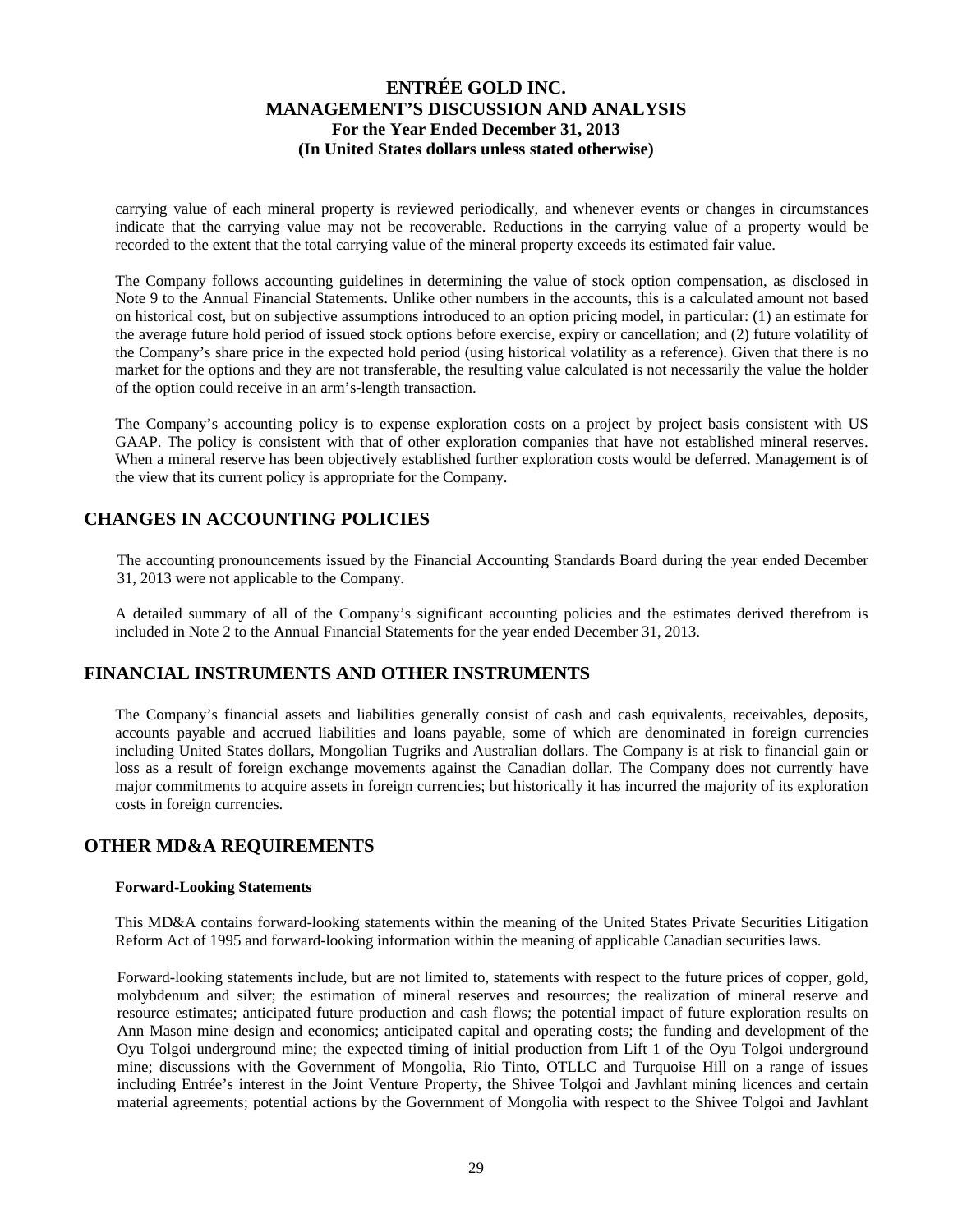mining licences and Entrée's interest in the Joint Venture Property, including the filing of legal proceedings against Entrée; the potential for Entrée to be included in or otherwise receive the benefits of the Investment Agreement or another similar agreement; the potential for the Government of Mongolia to seek to directly or indirectly invest in Entrée's interest in the Hugo North Extension and Heruga deposits; the potential impact of amendments and proposed amendments to the laws of Mongolia; statements regarding the expected release date of the feasibility study for the Oyu Tolgoi project; potential size of a mineralized zone; potential expansion of mineralization; potential discovery of new mineralized zones; potential types of mining operations; government regulation of exploration and mining operations; the potential application of the Government of Mongolia's Resolution 140 and Resolution 175 to the Shivee Tolgoi and Javhlant licences; potential metallurgical recoveries and grades; plans for future exploration and/or development programs and budgets; permitting time lines; anticipated business activities; corporate strategies; requirements for additional capital; uses of funds; proposed acquisitions and dispositions of assets; and future financial performance.

In certain cases, forward-looking statements and information can be identified by the use of words such as "plans", "expects" or "does not expect", "is expected", "budgeted", "scheduled", "estimates", "forecasts", "intends", "anticipates", or "does not anticipate" or "believes" or variations of such words and phrases or statements that certain actions, events or results "may", "could", "would", "might" "will be taken", "occur" or "be achieved". While the Company has based these forward-looking statements on its expectations about future events as at the date that such statements were prepared, the statements are not a guarantee of Entrée's future performance and are subject to risks, uncertainties, assumptions and other factors which could cause actual results to differ materially from future results expressed or implied by such forward-looking statements and information. Such factors and assumptions include, amongst others, that the size, grade and continuity of deposits and resource and reserve estimates have been interpreted correctly from exploration results; that the results of preliminary test work are indicative of what the results of future test work will be; that the prices of copper, gold, molybdenum and silver will remain relatively stable; the effects of general economic conditions, changing foreign exchange rates and actions by Rio Tinto, Turquoise Hill and OTLLC and by government authorities including the Government of Mongolia; the availability of funding on reasonable terms; the impact of the decision announced by Turquoise Hill to delay the funding and development of the Oyu Tolgoi underground mine pending resolution of outstanding issues with the Government of Mongolia, and the costs which could result from delays; that applicable legislation or the interpretation of legislation, including legislation with respect to mining, foreign investment, royalties and taxation, will not materially change; the terms and timing of obtaining necessary environmental and other government approvals, consents and permits; the availability and cost of necessary items such as power, water, and appropriate smelting and refining arrangements; uncertainties associated with legal proceedings and negotiations; and misjudgements in the course of preparing forward-looking statements. In addition, there are also known and unknown risk factors which may cause the actual results, performances or achievements of Entrée to be materially different from any future results, performance or achievements expressed or implied by the forward-looking statements and information. Such factors include, among others, risks related to international operations, including legal and political risk in Mongolia; risks associated with changes in the attitudes of governments to foreign investment; risks associated with the conduct of joint ventures; discrepancies between actual and anticipated production, mineral reserves and resources and metallurgical recoveries; global financial conditions; changes in project parameters as plans continue to be refined; inability to upgrade inferred mineral resources to indicated or measured mineral resources; inability to convert mineral resources to mineral reserves; conclusions of economic evaluations; future prices of copper, gold, silver and molybdenum; failure of plant, equipment or processes to operate as anticipated; accidents, labour disputes and other risks of the mining industry; delays in obtaining government approvals, permits or licences or financing or in the completion of development or construction activities; environmental risks; title disputes; limitations on insurance coverage; as well as those factors discussed in the section entitled "Risk" in this MD&A and in the section entitled "Risk Factors" in the AIF. Although the Company has attempted to identify important factors that could cause actual actions, events or results to differ materially from those described in forward-looking statements, there may be other factors that cause actions, events or results not to be as anticipated, estimated or intended. There can be no assurance that forward-looking statements will prove to be accurate, as actual results and future events could differ materially from those anticipated in such statements. Except as required under applicable securities legislation, the Company undertakes no obligation to publicly update or revise forward-looking statements, whether as a result of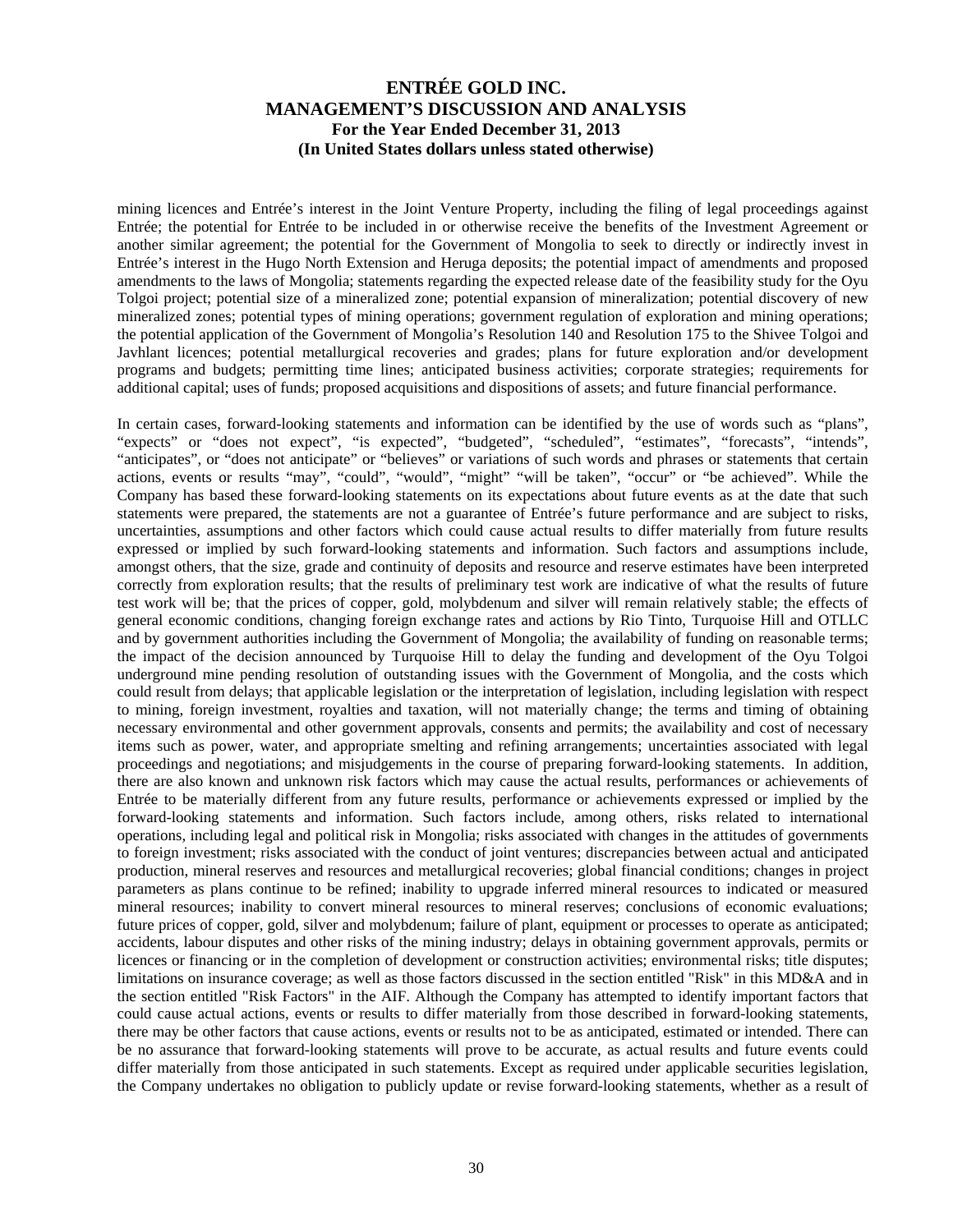new information, future events, or otherwise. Accordingly, readers should not place undue reliance on forward-looking statements.

#### **Risk**

Entrée is a mineral exploration company and is exposed to a number of risks and uncertainties; some of these risks and uncertainties have been discussed elsewhere in this MD&A. For a more extensive discussion of risks and uncertainties to which Entrée is exposed, the reader should refer to the section titled "Risk Factors" contained in the Company's AIF available on SEDAR at www.sedar.com.

### *Legal and Political Risk*

The Minerals Law of Mongolia, which became effective on August 26, 2006, defines a mineral deposit of strategic importance (a *"*Strategic Deposit*"*) as a mineral resource that may have the potential to impact national security, or the economic and social development of the country at the national and regional levels, or that is generating or has the potential to generate more than five percent (5%) of Mongolia's Gross Domestic Product in any given year. Either the Mongolian Government or Parliament may initiate proposals to declare a mineral resource as being a Strategic Deposit, but Parliament must approve any such proposal. Essentially, a Strategic Deposit is any deposit that Parliament has deemed, or may hereafter deem, to be large and/or valuable enough to warrant being so designated.

The 15 Strategic Deposits that have to date been specified as such by Parliament have no defined coordinates. They each consist of concentrations of mineralization in a general area that is identified only by a name. Licence areas, on the other hand, are precisely defined by coordinates. Thus it is not feasible to definitively determine whether or not any given licence area is within, or overlaps, a Strategic Deposit.

The Minerals Law of Mongolia provides that the State may be an equity participant with any private legal entity, up to a 34% equity interest, in the exploitation of any Strategic Deposit where the quantity and grade of the deposit have been defined by exploration that has not been funded from the State budget.

The Ministry of Mining has advised Entrée that it considers the deposits on the Joint Venture Property to be part of the series of Oyu Tolgoi deposits, which were declared to be Strategic Deposits under Resolution No 57 dated July 16, 2009 of the State Great Khural. Entrée has been in discussions with stakeholders of the Oyu Tolgoi project, including the Government of Mongolia, OTLLC, Erdenes Oyu Tolgoi LLC and Rio Tinto, since the Government of Mongolia temporarily restricted the joint venture licences from transfer in February 2013. The discussions to date have focussed on issues arising from Entrée's exclusion from the Investment Agreement, including the fact that the Government of Mongolia does not have a full 34% interest in the Joint Venture Property; the fact that the mining licences integral to future underground operations are held by more than one corporate entity; and the fact that Entrée does not benefit from the stability that it would otherwise have if it were a party to the Oyu Tolgoi Investment Agreement. No agreements have been finalized. If the parties fail to reach mutually acceptable agreements in a timely manner, there is a risk that the Government of Mongolia may resort to measures which, whether legitimate or not, could have an adverse effect on the business, assets and financial condition of Entrée as well as the Company's share price. Such measures could include suspending, revoking, cancelling or withdrawing the Shivee Tolgoi and Javhlant mining licences; attempting to invalidate, confiscate, expropriate or rescind the Entrée-OTLLC Joint Venture or Entrée's interest in the Joint Venture Property; and filing legal proceedings against Entrée.

Entrée is not presently a party to the Investment Agreement. Although OTLLC agreed under the terms of the Earn-In Agreement to use its best efforts to cause Entrée to be brought within the ambit of, made subject to and be entitled to the benefits of the Investment Agreement or a separate stability agreement on substantially similar terms to the Investment Agreement, unless and until Entrée finalizes agreements with the Government of Mongolia and other Oyu Tolgoi stakeholders, there can be no assurance that Entrée will be entitled to all of the benefits of the Investment Agreement, including stability with respect to taxes payable. If Entrée is not entitled to all of the benefits of the Investment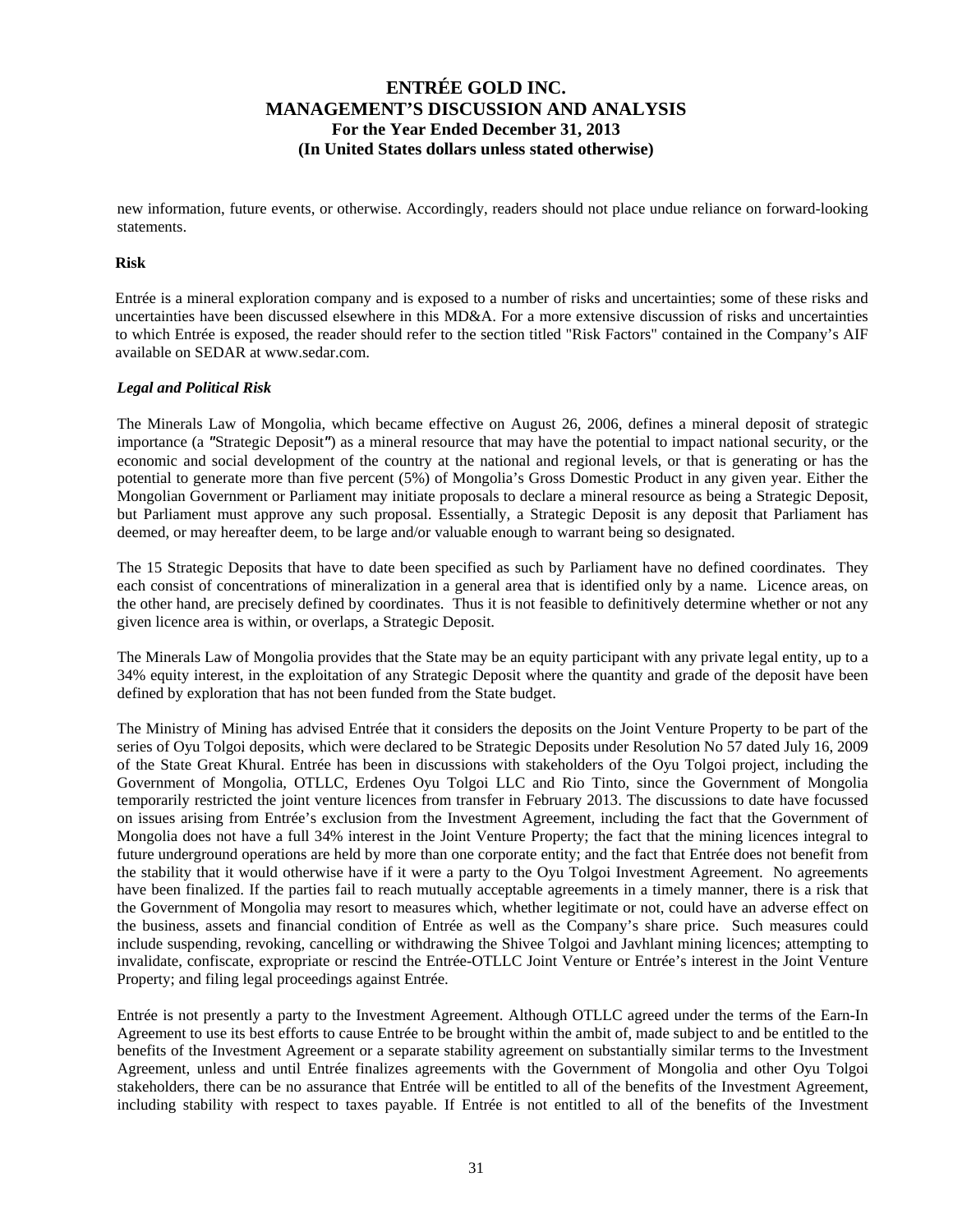Agreement, it could be subject to the surtax royalty which came into effect in Mongolia on January 1, 2011. The rates of the surtax royalty vary from 1% to 5% for minerals other than copper. For copper, the surtax royalty rates range between 22% and 30% for ore, between 11% and 15% for concentrates, and between 1% and 5% for final products. No surtax royalty is charged on any minerals below a certain threshold market price, which varies depending on the type of minerals. This is in addition to the standard royalty rates of 2.5% for coal sold in Mongolia and commonly occurring minerals sold in Mongolia, and 5% for all other minerals.

Even if Entrée does finalize agreements with the Government of Mongolia and other Oyu Tolgoi stakeholders, there can be no assurance that the present or future Parliament will refrain from enacting legislation that undermines such agreements or the Investment Agreement or that the present or a future government will refrain from adopting government policies or seeking to renegotiate the terms of such agreements or the Investment Agreement (which was threatened in both 2011 and 2012) in ways that are adverse to Entrée's interests or that impair Entrée's ability to develop Shivee West or OTLLC's ability to develop and operate the Oyu Tolgoi project on the basis currently contemplated, which may have a material adverse impact on Entrée and the Company's share price.

The Government of Mongolia has put in place a framework and environment for foreign direct investment. However, there are political constituencies within Mongolia that have espoused ideas that would not be regarded by the international mining community as conducive to foreign investment if they were to become law or official government policy. This was evidenced by revisions to the Minerals Law in 2006 as well as by the recent passage of legislation to control foreign direct investment in strategic sectors of the Mongolian economy, including mining. In October 2011, Prime Minister Batbold stated in his 2012 budget speech that the Government of Mongolia is revisiting all treaties for the avoidance of double taxation, including the 2002 convention between Canada and Mongolia for the avoidance of double taxation and the prevention of fiscal evasion with respect to taxes on income and on capital (the "Canadian Double Tax Treaty").

On January 16, 2014, the Mongolian Parliament adopted a new State Minerals Policy. The main focus of the policy is to establish a stable investment environment; improve the quality of mineral exploration, mining and processing; encourage the use of environmentally friendly and modern technology; and strengthen the competitiveness of the Mongolian mining sector on the international market. The State Minerals Policy is also intended to serve as the basis for amendments to the existing Minerals Law and other laws relating to the mining sector. A draft of the proposed amendments to the Minerals Law has been prepared based on the principles of the State Mineral Policy, but has not been made public.

The Ministry of Finance and Ministry of Economic Development have also released drafts of new tax laws and amendments which include provisions related to taxation of foreign legal entities in Mongolia and more detailed rules for taxation of mining companies.

On November 1, 2013, a new Investment Law came into effect in Mongolia. The new law is aimed at reviving foreign investment by easing restrictions on investors in key sectors such as mining and by providing greater certainty on the taxes they must pay. The new law replaces two previous laws, including the Law of Mongolia on the Regulation of Foreign Investment in Business Entities Operating in Sectors of Strategic Importance ("SEFIL"). The full impact of the new Investment Law is not yet known.

If the Government of Mongolia revises, amends or cancels the Canadian Double Tax Treaty; if either of the new Investment Law or State Minerals Policy is implemented or interpreted in a manner that is not favourable to foreign investment; or if amendments to the Minerals Law or new tax laws are adopted that are not favourable to foreign investment, it could have an adverse effect on Entrée's operations in Mongolia and future cash flow, earnings, results of operations and financial condition as well as the Company's share price.

On February 27, 2013, Notice was delivered to Entrée by MRAM that by Order No. 43 dated February 22, 2013, the Ministry of Mining has cancelled the 2009 Order of the Ministry of Mineral Resources and Energy registering the Hugo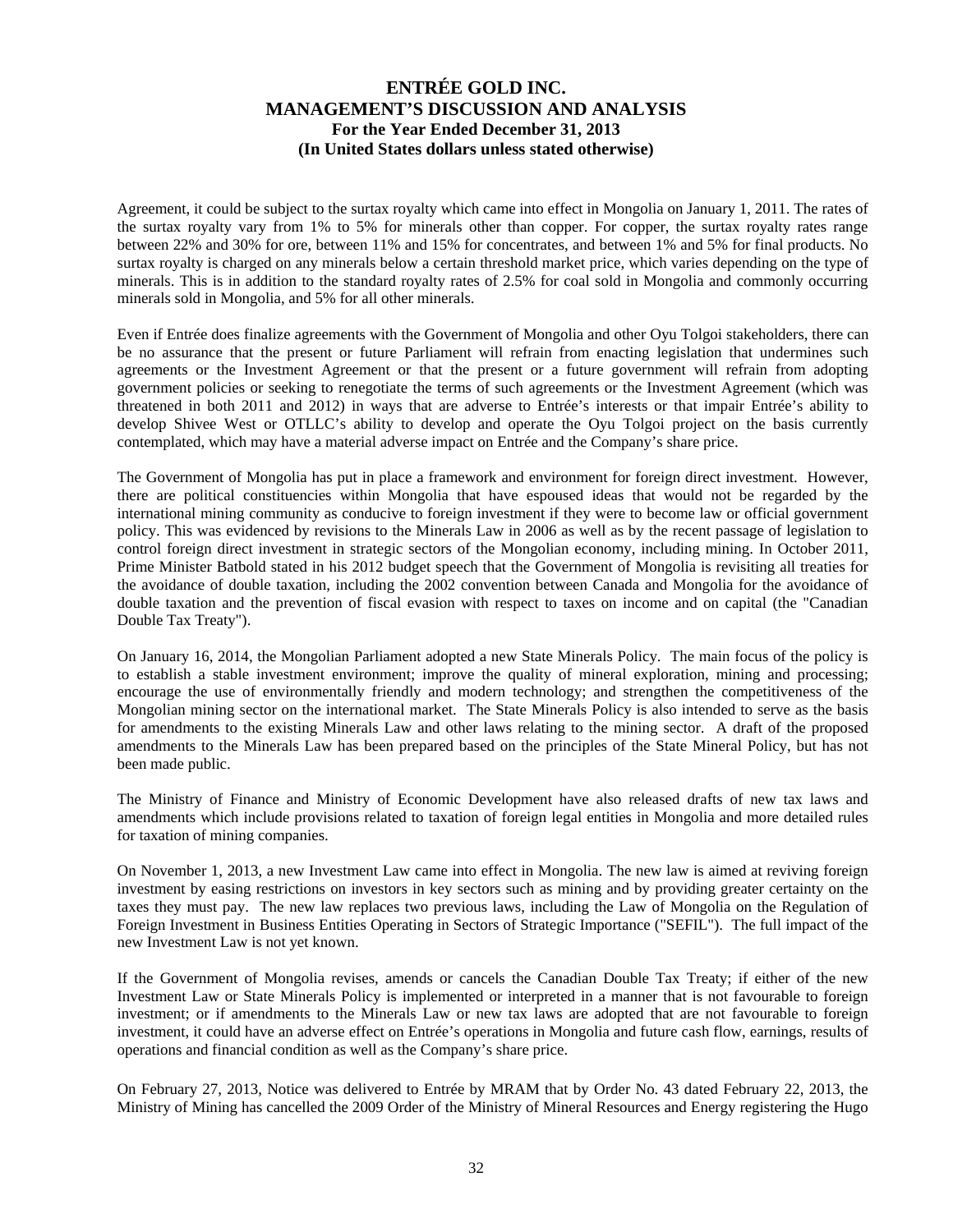Dummett (including the Hugo North Extension) and Heruga reserves, and has requested that the Minerals Resource Council go over its previous conclusion that the reserves should be submitted to MRAM. The registration of reserves is a pre-condition to applying for the conversion of an exploration licence into a mining licence. The Notice states that the 2009 Order breached Clause 48.4 of the Minerals Law of Mongolia and Clause 9 of the Charter of the Minerals Resource Council because it was not within the authority of the Ministry of Mineral Resources and Energy to order that the reserves be registered. The Notice, which is not explicitly concerned with the issuance of the mining licences, further advises that any transfer, sale or lease of the Shivee Tolgoi and Javhlant mining licences is temporarily restricted. On September 4, 2013, the Minister of Mining issued Order No. 179, advising the Minerals Professional Council to re-submit its previous conclusions regarding the reserves to MRAM for review and registration. On September 6, 2013, the head of MRAM ordered that the Hugo Dummett (including the Hugo North Extension) and Heruga reserves be registered. While Entrée was also subsequently advised that the temporary transfer restriction on the joint venture mining licences will be lifted, it has not received official notification of the lifting of the restriction. Any future action by the Government of Mongolia to suspend, revoke, withdraw or cancel the Shivee Tolgoi and Javhlant mining licences, whether legitimate or not, would have an adverse effect on the business, assets and financial condition of Entrée as well as the Company's share price.

The Earn-In Agreement requires OTLLC to enter into a form of joint venture agreement that bestows upon it certain powers and duties as manager of the Entrée-OTLLC Joint Venture, including the duty to cure title defects, the duty to prosecute and defend all litigation or administrative proceedings arising out of operations, and the duty to do all acts reasonably necessary to maintain the Joint Venture Property assets, including the mining licences. Pursuant to the Assignment Agreement dated March 1, 2005 between the Company, Turquoise Hill and OTLLC, the Company is also entitled to look to Turquoise Hill for the performance of OTLLC's obligations under the Earn-In Agreement, which is governed by British Columbia law. In addition, the Shivee Tolgoi and Javhlant mining licences are included in the contract area of the Investment Agreement. The Investment Agreement restricts the grounds upon which the Mongolian State administrative authority in charge of geology and mining may revoke a mining licence covered by the Investment Agreement. The Investment Agreement also includes a dispute resolution clause that requires the parties to resolve disputes through international commercial arbitration procedures. Entrée is not a party to the Investment Agreement and does not have any direct rights under the Investment Agreement. In the event that the Government of Mongolia suspends, revokes, withdraws or cancels the Shivee Tolgoi and Javhlant mining licences, there can be no assurance that OTLLC, Turquoise Hill or Rio Tinto will invoke the international arbitration procedures, or that Entrée will be able to enforce the terms of the Earn-In Agreement to cause OTLLC or Turquoise Hill to do all acts reasonably necessary to maintain the Joint Venture Property assets, including by invoking the international arbitration procedures under the Investment Agreement. There may also be limitations on OTLLC, Turquoise Hill and Rio Tinto's ability to enforce the terms of the Investment Agreement against the Government of Mongolia, which is a sovereign entity, regardless of the outcome of an arbitration proceeding. Without an effective means of enforcing the terms of the Earn-In Agreement or the Investment Agreement, Entrée could be deprived of substantial rights and benefits with little or no recourse for fair and reasonable compensation.

Irrespective of the ultimate outcome of any potential dispute, any requirement to engage in discussions or proceedings with the Government of Mongolia, OTLLC, Turquoise Hill or Rio Tinto, whether or not formal, would likely result in significant expense and diversion of management's attention.

 While the Entrée-OTLLC Joint Venture is operating under the terms of the form of joint venture agreement appended to the Earn-in Agreement, the joint venture agreement has not been formally executed by the parties. There can be no assurance that OTLLC or its shareholders will not attempt to renegotiate some or all of the material terms governing the joint venture relationship in a manner which could have an adverse effect on Entrée's future cash flow, earnings, results of operations and financial condition.

Entrée is and will be subject to the risks normally associated with the conduct of joint ventures, which include disagreements as to how to develop, operate and finance a project, inequality of bargaining power, incompatible strategic and economic objectives and possible litigation between the participants regarding joint venture matters. These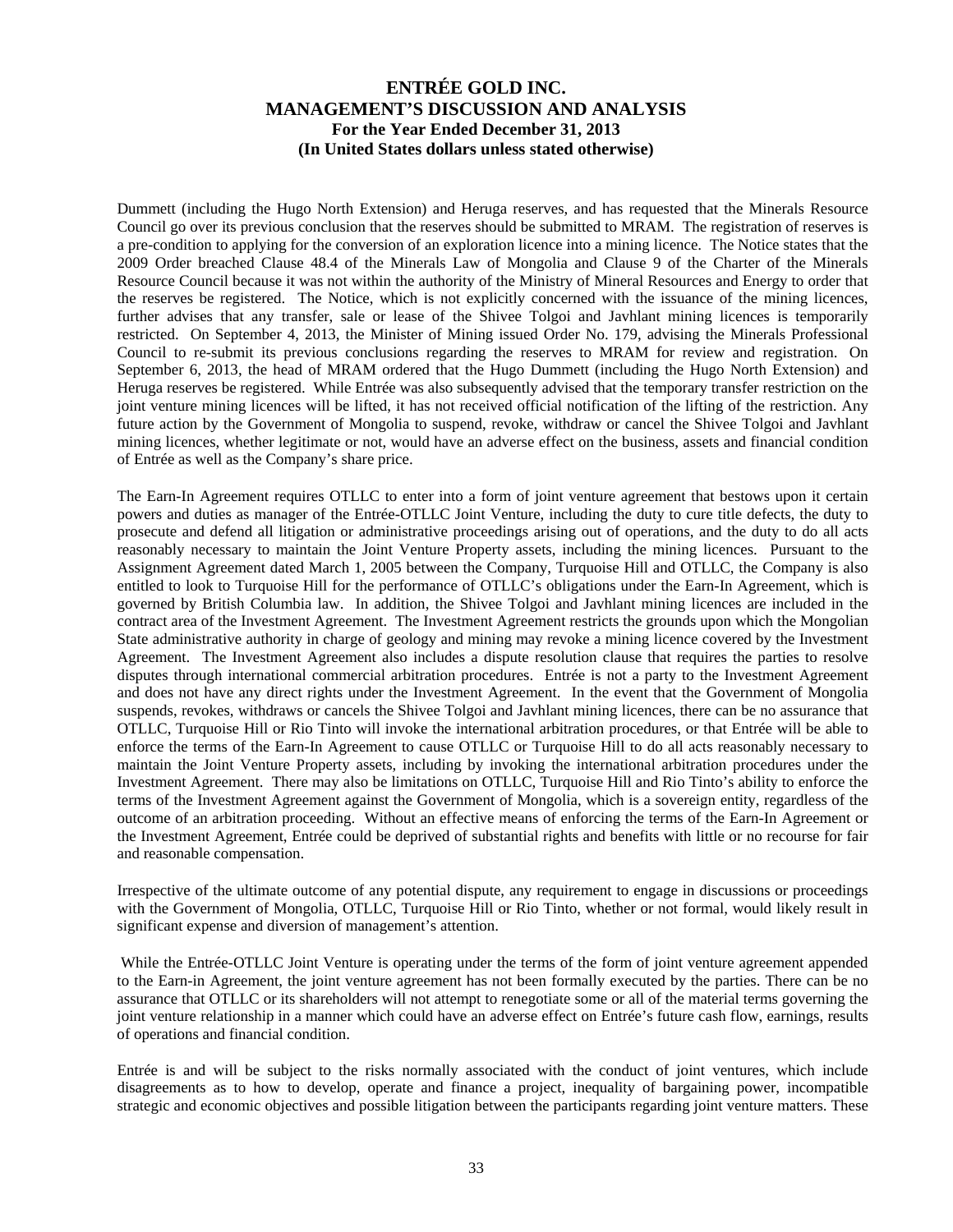matters may have an adverse effect on Entrée's ability to realize the full economic benefits of its interest in the property that is the subject of a joint venture, which could affect its results of operations and financial condition.

In the event of a dispute arising at or in respect of Entrée's foreign operations, Entrée may be subject to the exclusive jurisdiction of foreign courts or may not be successful in subjecting foreign persons to the jurisdiction of courts in Canada or other jurisdictions. Entrée may also be hindered or prevented from enforcing its rights with respect to a governmental entity or instrumentality because of the doctrine of sovereign immunity. Any adverse or arbitrary decision of a court, arbitrator or other governmental or regulatory body, or Entrée's inability to enforce its contractual rights, may have a material adverse impact on Entrée's business, assets, prospects, financial condition and results of operation.

In June 2010, the Government of Mongolia passed Resolution 140, the purpose of which is to authorize the designation of certain land areas for "state special needs" within certain defined areas, some of which include or are in proximity to the Oyu Tolgoi project. These state special needs areas are to be used for Khanbogd village development and for infrastructure and plant facilities necessary in order to implement the development and operation of the Oyu Tolgoi project. A portion of the Shivee Tolgoi licence is included in the land area that is subject to Resolution 140.

In June 2011, the Government of Mongolia passed Resolution 175, the purpose of which is to authorize the designation of certain land areas for "state special needs" within certain defined areas in proximity to the Oyu Tolgoi project. These state special needs areas are to be used for infrastructure facilities necessary in order to implement the development and construction of the Oyu Tolgoi project. Portions of the Shivee Tolgoi and Javhlant licences are included in the land area that is subject to Resolution 175.

It is expected but not yet formally confirmed by the Government that to the extent that a consensual access agreement exists or is entered into between OTLLC and an affected licence holder, the application of Resolution 175 to the land area covered by the access agreement will be unnecessary. OTLLC has existing access and surface rights to the Joint Venture Property pursuant to the Earn-In Agreement. If Entrée is unable to reach a consensual arrangement with OTLLC with respect to Shivee West, Entrée's right to use and access a corridor of land included in the state special needs areas for a proposed power line may be adversely affected by the application of Resolution 175. While the Mongolian Government would be responsible for compensating Entrée in accordance with the mandate of Resolution 175, the amount of such compensation is not presently quantifiable.

The Investment Agreement contains provisions restricting the circumstances under which the Shivee Tolgoi and Javhlant licences may be expropriated. As a result, Entrée considers that the application of Resolution 140 and Resolution 175 to the Joint Venture Property will likely be considered unnecessary.

### *Risks Associated with the Development of the Oyu Tolgoi Project*

Further development of the Oyu Tolgoi project depends upon Turquoise Hill's ability to obtain a reliable source of funding. Volatility in capital markets and commodity prices and other macroeconomic factors may adversely affect Turquoise Hill's ability to secure project financing. Even if macroeconomic factors are conducive to securing project financing, there can be no assurance that final agreement with the project lenders will be reached on terms reasonably satisfactory to Turquoise Hill and Rio Tinto or that Turquoise Hill or Rio Tinto will continue to pursue project financing for the Oyu Tolgoi project. In addition, OTLLC operates in a region of the world that is prone to economic and political upheaval and instability, which may make it more difficult to obtain sufficient debt financing from project lenders.

On July 28, 2013, Turquoise Hill announced that it had received notification from the Government of Mongolia that project financing for Oyu Tolgoi would require approval by the Mongolian Parliament. According to Turquoise Hill, senior representatives of the Government of Mongolia have since indicated that approval of Oyu Tolgoi project financing is a matter for the board of directors of OTLLC rather than the Mongolian government, and recent discussions indicate progress and a willingness from all parties to co-operate to resolve outstanding issues. However, key issues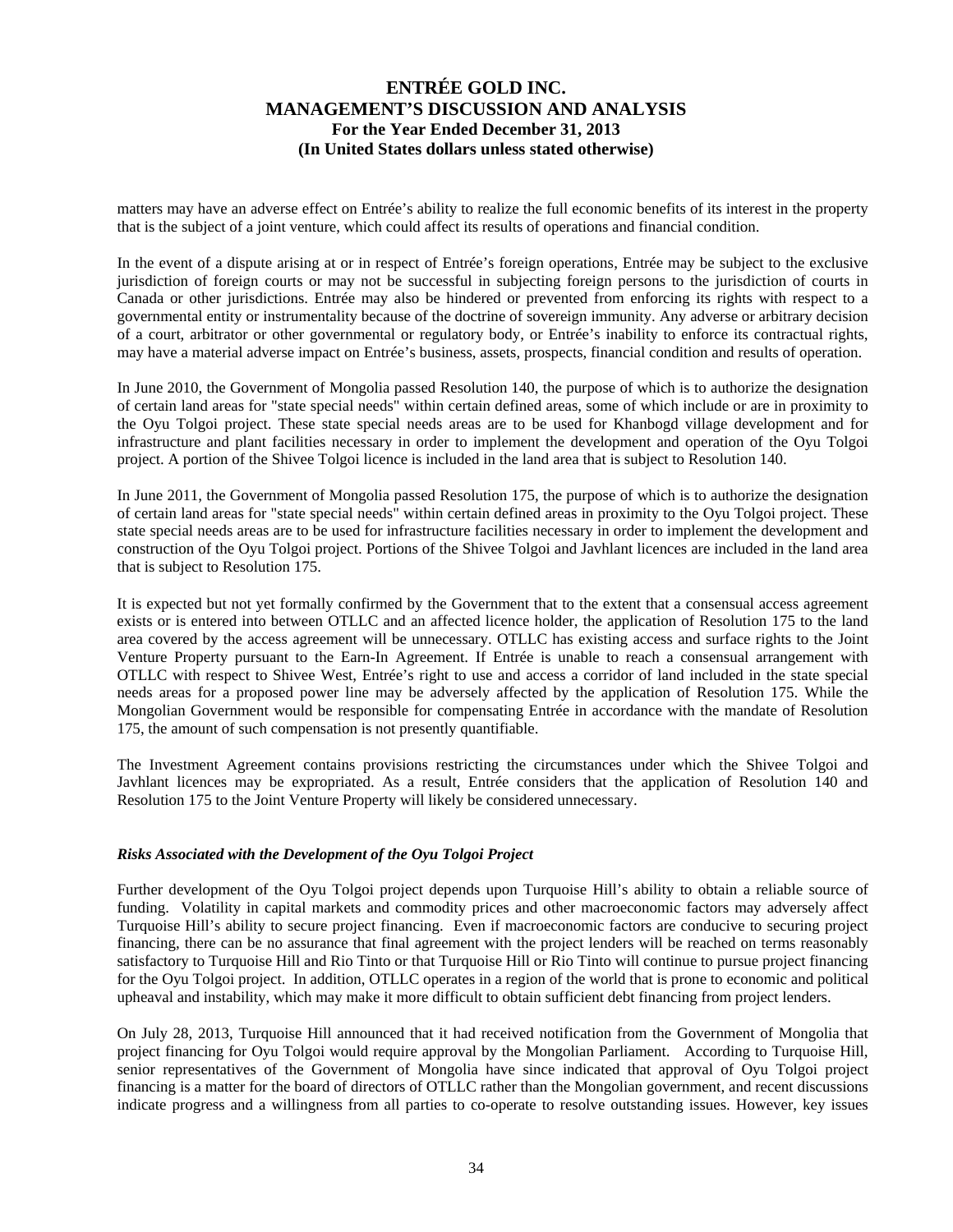relating to the Oyu Tolgoi project remain unresolved, including the sharing of economic value from the project, clarification of initial development and construction costs, access to water, and the timing, completion and OTLLC shareholder approval of the feasibility study for the expansion of operations. Some uncertainty remains regarding the approvals process and timing required to resolve the complex outstanding issues to enable completion of the proposed project financing. While Turquoise Hill announced in April 2013 that Rio Tinto had signed commitment letters with 15 global banks for long term project financing, these commitments will expire on March 31, 2014. As a result, there can be no assurance that these matters will be resolved in a satisfactory manner and that Oyu Tolgoi project financing will be available within a reasonable time frame to permit development of the underground mine, including Lift 1 and Lift 2 of the Hugo North Extension deposit and the Heruga deposit, within current cost estimates, on schedule or at all. Further, there can be no assurance that the corporate, governmental and other approvals required to implement Oyu Tolgoi project financing will be obtained or that, even if all such required approvals are obtained, Oyu Tolgoi project financing will be available on the currently proposed terms or at all.

Turquoise Hill's estimates regarding the cost of development and operation of the Oyu Tolgoi project are estimates only. The estimates and the assumptions upon which they are based are subject to a variety of risks and uncertainties and other factors that could cause actual expenditures to differ materially from those estimated. If these estimates prove incorrect, the total capital expenditures required to complete development of the Oyu Tolgoi project underground mine, including the portion that Entrée is responsible for, may increase, which may have a material adverse impact on Entrée, its results of operations, financial conditions, and the Company's share price.

There are a number of uncertainties inherent in the development and construction of any new mine, including the Oyu Tolgoi project. These uncertainties include: the timing and cost, which can be considerable, of the construction of mining and processing facilities; the availability and cost of skilled labour, process water, power and transportation, including costs of transport for the supply chain for the Oyu Tolgoi project, which requires routing approaches which have not been fully tested; the annual usage costs to the local province for sand, aggregate and water; the availability and cost of appropriate smelting and refining arrangements; and the need to obtain necessary environmental and other government permits, such permits being on reasonable terms, and the timing of those permits. The cost, timing and complexities of mine construction and development are increased by the remote location of the Oyu Tolgoi project.

It is common in new mining operations and in the development or expansion of existing facilities to experience unexpected problems and delays during development, construction and mine start-up, which may cause delays in commencement or expansion of mineral production. In particular, funding and development of the Oyu Tolgoi project underground mine, including Lift 1 and Lift 2 of the Hugo North Extension deposit and the Heruga deposit, has been delayed until matters with the Mongolian government can be resolved and a new time table agreed. Any of these delays could impact disclosed project economics. Accordingly, there is no assurance that the future development, construction or expansion activities will be successfully completed within cost estimates, on schedule or at all and, if completed, there is no assurance that such activities will result in profitable mining operations.

OTLLC has earned either a 70% or 80% interest in the Joint Venture Property, depending on the depth at which minerals are extracted, and has effective control of the Entrée-OTLLC Joint Venture management committee. Rio Tinto, which beneficially owns 20.7% of the Company's issued and outstanding shares, exerts a significant degree of control over the business and affairs of Turquoise Hill and OTLLC. Under the Heads of Agreement and MOA, Rio Tinto is responsible for the management of the building and operation of the Oyu Tolgoi project (which includes the Heruga and Hugo North Extension deposits on the Joint Venture Property); is responsible for all exploration operations on behalf of OTLLC, including exploration on the Joint Venture Property; and prepares all programs and budgets for approval by the OTLLC board. The interest of Rio Tinto, Turquoise Hill and OTLLC and the interests of the Company's other shareholders are not necessarily aligned and there can be no assurance that Rio Tinto, Turquoise Hill or OTLLC will exercise its rights or act in a manner that is consistent with the best interests of the Company's other shareholders.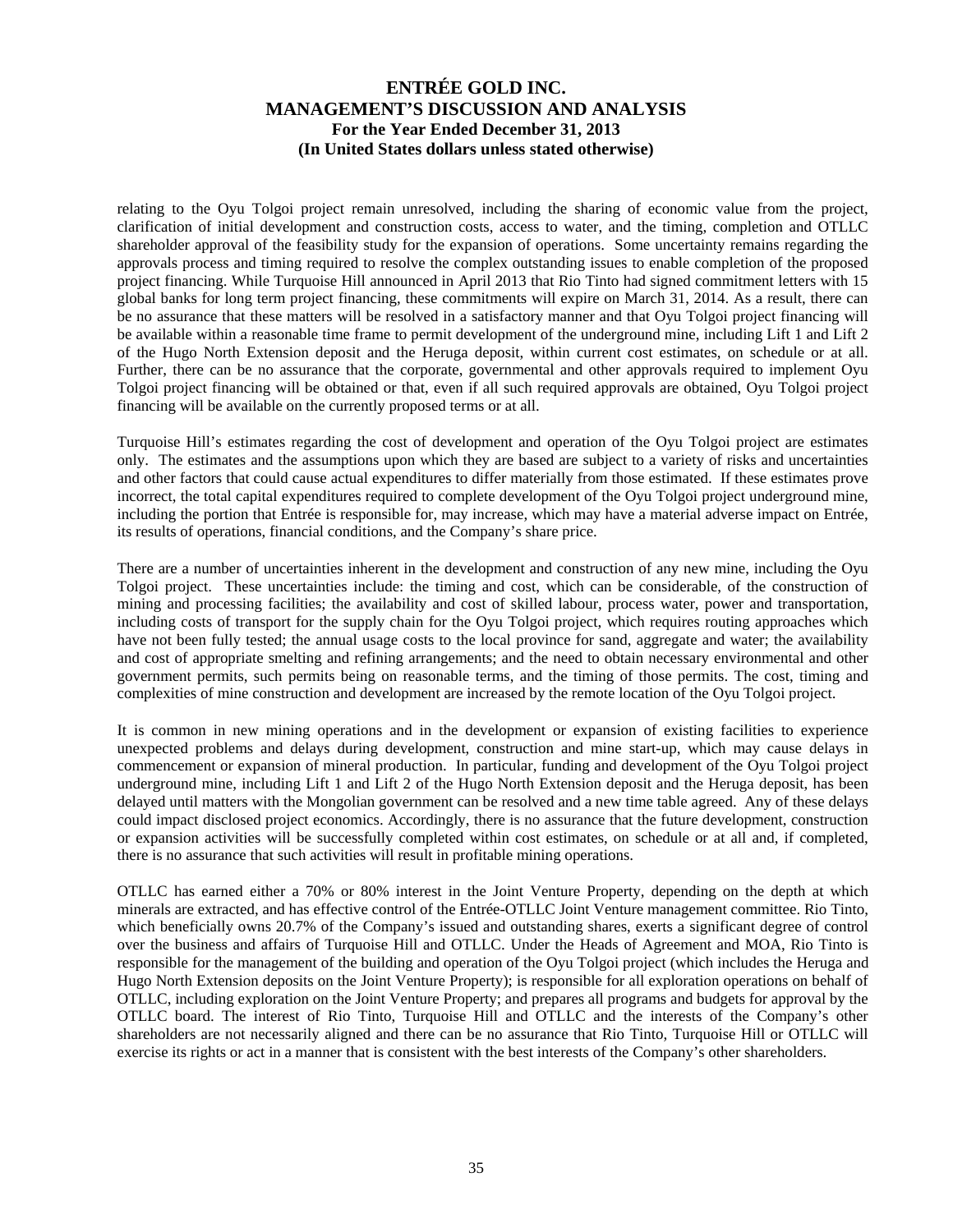#### *Risks Associated with the Funding Agreement*

In the event of a partial expropriation of Entrée's interest in the Joint Venture Property, which is not reversed during the abeyance period provided for in the equity participation and funding agreement, the Company will be required to return a pro rata portion of the Deposit (the amount of the repayment not to exceed the amount of the Unearned Balance).

If an event of default occurs under the Funding Agreement, the Company may be required to immediately pay to Sandstorm a default fee, which it may not have sufficient funds to cover. Some potential events of default may be outside of Entrée's control, including a partial or full expropriation of Entrée's interest in the Joint Venture Property which is not reversed during the abeyance period provided for in the Funding Agreement. If an event of default occurs and the Company is required to pay a default fee to Sandstorm, it may have a material adverse impact on Entrée's business, financial condition assets and prospects, and on the Company's share price.

Under the Equity Participation and Funding Agreement with Sandstorm (the "Funding Agreement"), the Company agreed to use future cash flows from its mineral property interests to purchase and deliver metal credits to Sandstorm. The Funding Agreement does not require the Company to deliver actual metal production, therefore the Company will have to use revenue it receives from the sale of its share of metal production to purchase the requisite amount of metal credits for delivery to Sandstorm. To the extent metal prices on the day on which the Company's production is sold are different from metal prices on the day on which the Company purchases metal credits for delivery to Sandstorm, the Company may suffer a gain or loss on the difference.

### *Risks Associated with Mining or Related to Entrée*

The estimates of reserves and resources, including the anticipated tonnages and grades that will be achieved or the indicated level of recovery that will be realized, are estimates only and no assurances can be given as to their accuracy. Such estimates are, in large part, based on interpretations of geological data obtained from drill holes and other sampling techniques. Actual mineralization or formations may be different from those predicted. Reserve and resource estimates are materially dependent on prevailing market prices and the cost of recovering and processing minerals at the mine site. Market fluctuations in the price of metals or increases in the costs to recover metals may render the mining of ore reserves uneconomical and materially adversely affect operations.

There is no assurance that a commercially viable mineral deposit exists on any of the exploration properties in which Entrée has an interest. There is also no assurance that, even if commercial quantities of ore are discovered, a mineral property will be brought into commercial production. The discovery of mineral deposits is dependent upon a number of factors, not the least of which is the technical skill of the exploration personnel involved. The commercial viability of a mineral deposit, once discovered, is also dependent upon a number of factors, some of which are the particular attributes of the deposit, such as size, grade and proximity to infrastructure, metal prices and government regulations, including regulations relating to royalties, allowable production, importing and exporting of minerals, and environmental protection. Most of the above factors are beyond the control of Entrée. If mineral reserves in commercially exploitable quantities are established on any of Entrée's properties (other than the Joint Venture Property, in which Entrée has a carried interest), Entrée will be required to expend substantial sums of money to establish the extent of the resource, develop processes to extract it and develop extraction and processing facilities and infrastructure. Although Entrée may derive substantial benefits from the discovery of a major deposit, there can be no assurance that such a resource will be large enough to justify commercial operations, nor can there be any assurance that Entrée will be able to raise the funds required for development on a timely basis. Entrée may be required to acquire rights to additional lands in order to develop a mine if a mine cannot be properly located on Entrée's properties. There can be no assurance that Entrée will be able to acquire such additional lands on commercially reasonable terms, if at all.

Recent global financial and market conditions have been subject to increased volatility, which may impact the ability of Entrée to obtain equity or debt financing in the future and, if obtained, on terms favourable to Entrée. If Entrée cannot raise the money that it needs to continue exploration of its mineral properties, there is a risk that Entrée may be forced to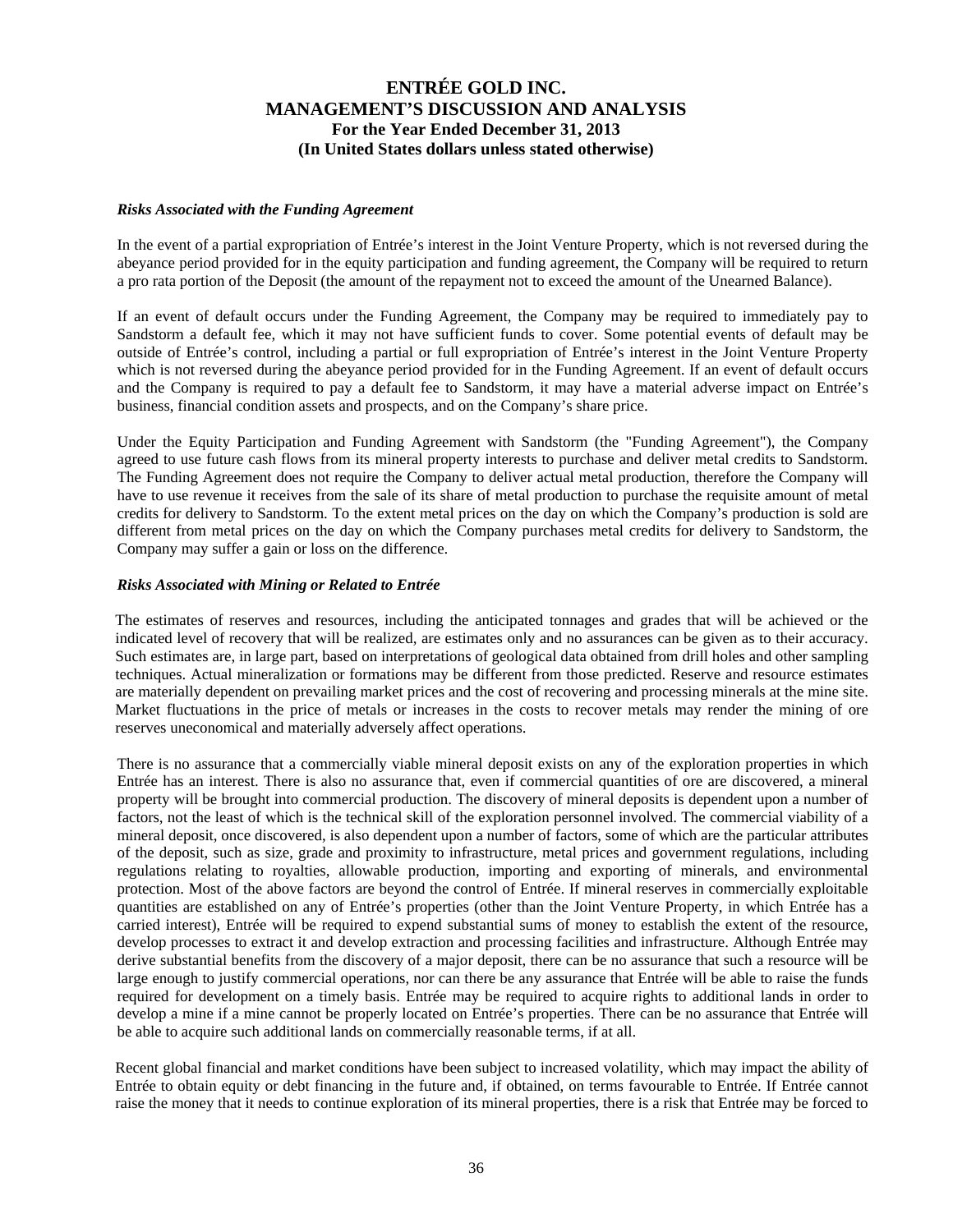delay, scale back, or eliminate certain of its exploration activities. If these increased levels of volatility and market turmoil continue, Entrée's operations could be adversely impacted and the value and the price of the Company's common shares could be adversely affected.

Rio Tinto's beneficial shareholdings in the Company potentially give Rio Tinto the voting power to influence the policies, business and affairs of Entrée and the outcome of any significant corporate transaction or other matter, including a merger, business combination or a sale of all, or substantially all, of Entrée's assets. In addition, Rio Tinto has operational control over the Joint Venture Property. OTLLC also has a right of first refusal with respect to any proposed disposition by Entrée of an interest in Shivee West, which is not subject to the Entrée-OTLLC Joint Venture. The share position in the Company of each of Turquoise Hill and Rio Tinto may have the effect of delaying, deterring or preventing a transaction involving a change of control of the Company in favour of a third party that otherwise could result in a premium in the market price of the Company's common shares in the future. This risk could be mitigated by the Funding Agreement, which provides that Sandstorm will vote its shares in the manner specified by the Company's board of directors with respect to a take-over of the Company, provided the acquirer has agreed to deliver to Sandstorm a deed of adherence to the Funding Agreement.

Entrée must comply with licence and permitting requirements. In Mongolia, the Shivee Tolgoi and Javhlant exploration licences were converted to mining licences on October 27, 2009. These licences now have a term of 30 years, with two potential extensions of 20 years each. The total estimated annual fees in order to maintain the Shivee Tolgoi and Javhlant mining licences in good standing is \$1,100,000. Approximately \$600,000 of the total is recoverable from, or loaned by, OTLLC.

In Nevada, maintenance fees must be paid to the BLM. For the 2014 assessment year, the aggregate fee for the Ann Mason Project is approximately \$138,000.

In both Mongolia and Nevada, Entrée must comply with environmental regulations that govern air and water quality and land disturbance and provide mine reclamation and closure costs.

### **Disclosure Controls and Procedures**

Management is responsible for establishing and maintaining disclosure controls and procedures, which provide reasonable assurance that material information relating to the Company and its subsidiaries is accumulated and communicated to management to allow timely decisions regarding required disclosure. Management has evaluated the effectiveness of its disclosure controls and procedures as of December 31, 2013 and believes its disclosure controls and procedures are effective.

#### **Internal Control over Financial Reporting**

Management is responsible for designing internal control over financial reporting, to provide reasonable assurance regarding the reliability of financial reporting and the preparation of financial statements for external purposes in accordance with US GAAP. Management evaluated the Company's internal control over financial reporting at December 31, 2013 and concluded that it is effective and that no material weakness relating to design or operations exists. No change in the Company's internal control over financial reporting occurred during the period beginning on October 1, 2013 and ended on December 31, 2013 that has materially affected, or is reasonably likely to materially affect, the Company's internal control over financial reporting.

### **Cautionary Note to United States Investors - Canadian Disclosure Standards in Mineral Resources and Mineral Reserves**

The terms "mineral reserve", "proven mineral reserve" and "probable mineral reserve" are Canadian mining terms as defined in accordance with NI 43-101 under the guidelines set out in the Canadian Institute of Mining, Metallurgy and